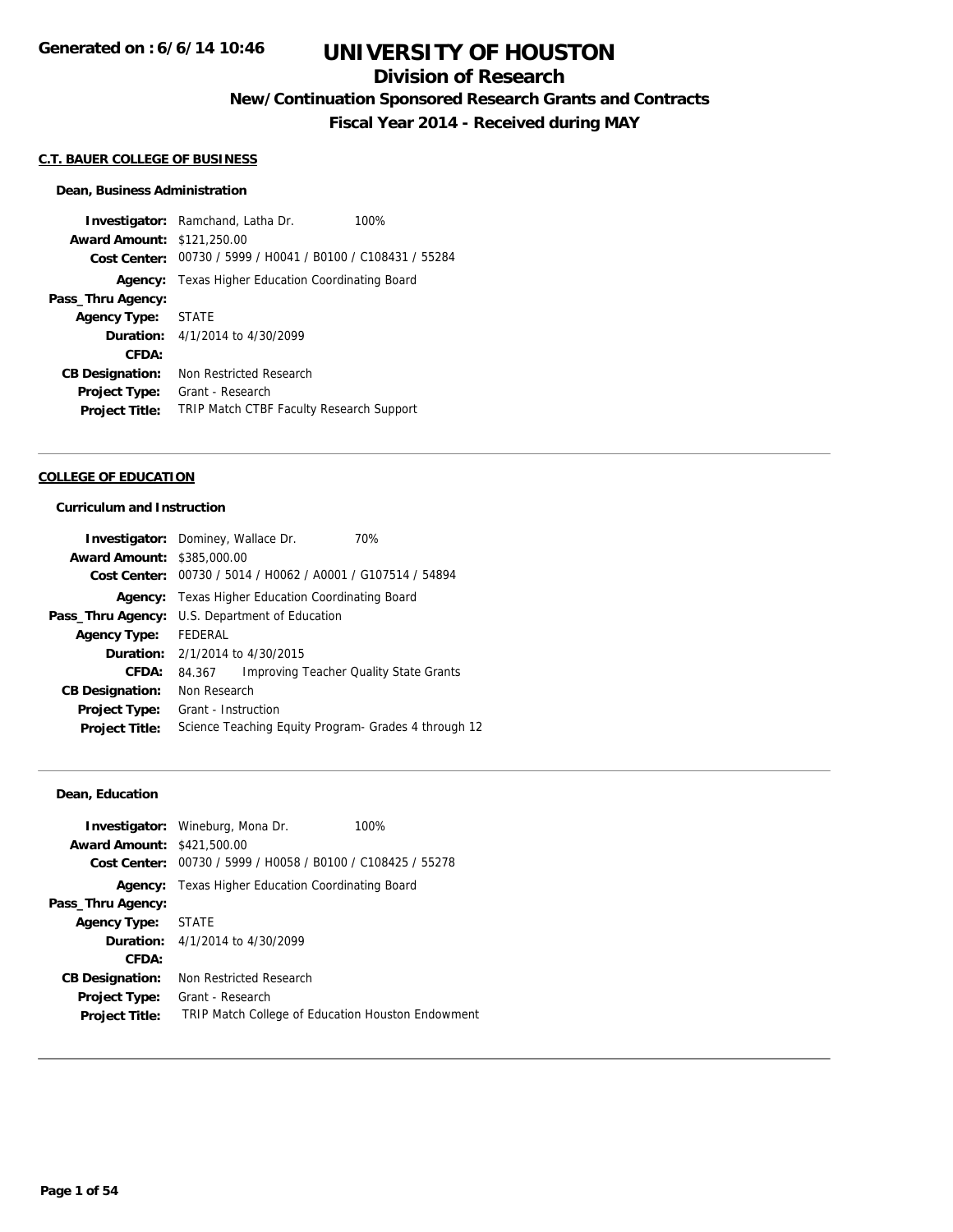## **Division of Research**

**New/Continuation Sponsored Research Grants and Contracts**

**Fiscal Year 2014 - Received during MAY**

#### **COLLEGE OF LIBERAL ARTS AND SOCIAL SCIENCES**

#### **Communication Disorders**

**Investigator:** Maher, Lynn Dr. 100% **Award Amount:** \$51,417.00 **Cost Center:** 00730 / 5021 / H0087 / C0001 / C107774 / 54542 **Agency:** United Way of Greater Houston **Pass\_Thru Agency: Agency Type:** NON PROFIT **Duration:** 1/1/2014 to 12/31/2014 **CFDA: CB Designation:** Non Research **Project Type:** Grant - Public Service **Project Title:** United Way Support for Services:2014

#### **Dean, Liberal Arts and Social Sciences**

|                                     | <b>Investigator:</b> Roberts, John Dr.                      | 100% |
|-------------------------------------|-------------------------------------------------------------|------|
| <b>Award Amount: \$1,050,000.00</b> |                                                             |      |
|                                     | Cost Center: 00730 / 5999 / H0082 / B0100 / C108433 / 55286 |      |
|                                     | <b>Agency:</b> Texas Higher Education Coordinating Board    |      |
| Pass_Thru Agency:                   |                                                             |      |
| Agency Type: STATE                  |                                                             |      |
|                                     | <b>Duration:</b> 4/1/2014 to 4/30/2099                      |      |
| CFDA:                               |                                                             |      |
| <b>CB Designation:</b>              | Non Restricted Research                                     |      |
| <b>Project Type:</b>                | Grant - Research                                            |      |
| <b>Project Title:</b>               | <b>TRIP Match Graduate Fellowships</b>                      |      |
|                                     |                                                             |      |

| <b>Award Amount: \$130,001.00</b> | <b>Investigator:</b> Roberts, John Dr.<br>Cost Center: 00730 / 5999 / H0082 / B0100 / C108435 / 55290 | 100% |
|-----------------------------------|-------------------------------------------------------------------------------------------------------|------|
|                                   | <b>Agency:</b> Texas Higher Education Coordinating Board                                              |      |
| Pass_Thru Agency:                 |                                                                                                       |      |
| Agency Type: STATE                |                                                                                                       |      |
|                                   | <b>Duration:</b> $4/1/2014$ to $4/30/2099$                                                            |      |
| CFDA:                             |                                                                                                       |      |
| <b>CB Designation:</b>            | Non Restricted Research                                                                               |      |
| <b>Project Type:</b>              | Grant - Research                                                                                      |      |
| <b>Project Title:</b>             | <b>TRIP Match Economics Professorship</b>                                                             |      |
|                                   |                                                                                                       |      |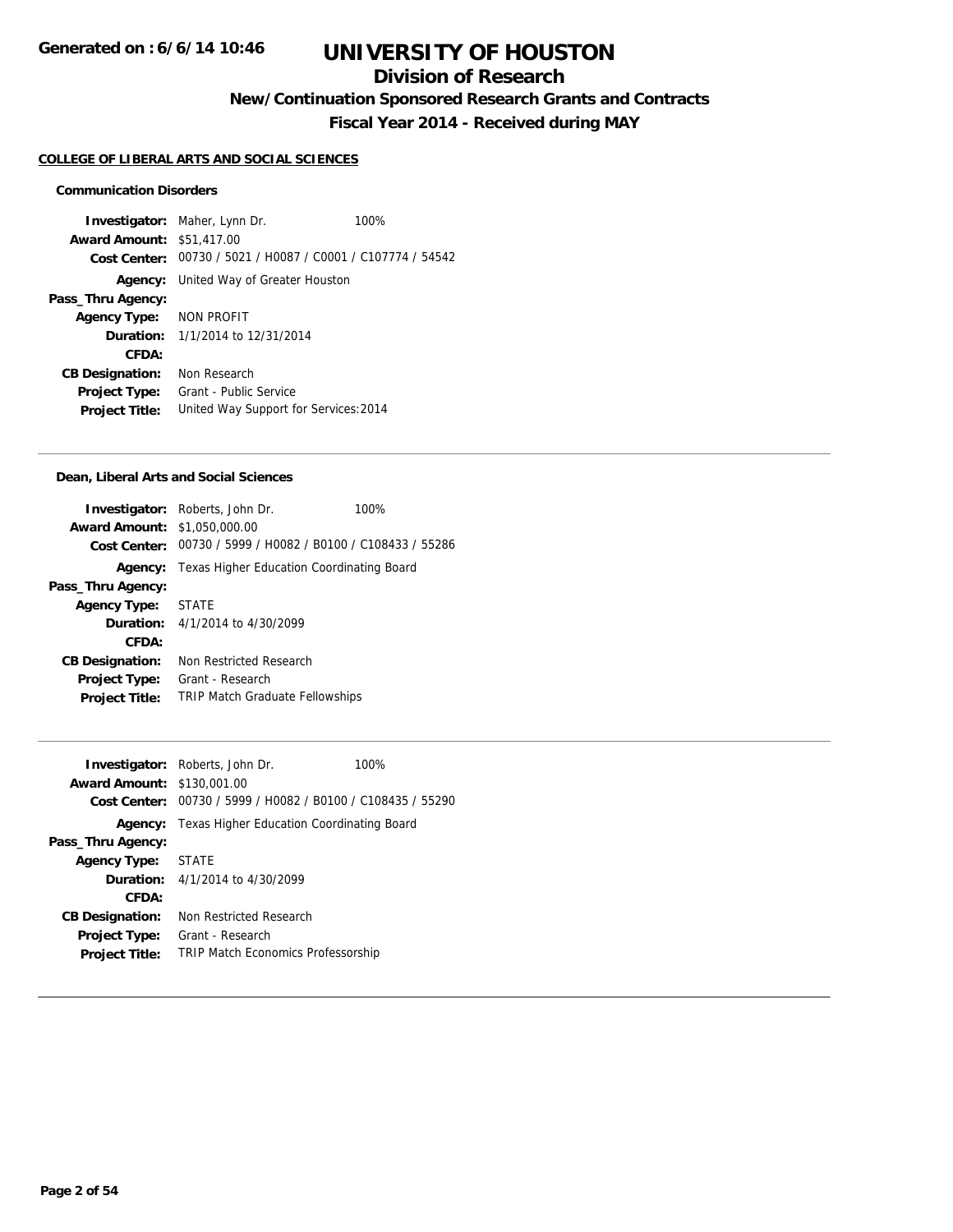## **Division of Research**

**New/Continuation Sponsored Research Grants and Contracts**

**Fiscal Year 2014 - Received during MAY**

#### **COLLEGE OF LIBERAL ARTS AND SOCIAL SCIENCES**

#### **Health and Human Performance**

|                                  | <b>Investigator:</b> Layne, Charles S. Dr.<br>100%                                                   |
|----------------------------------|------------------------------------------------------------------------------------------------------|
| <b>Award Amount: \$49,294.24</b> |                                                                                                      |
|                                  | Cost Center: 00730 / 5043 / H0065 / B0001 / G105747 / 51651                                          |
|                                  | <b>Agency:</b> WYLE Laboratories                                                                     |
|                                  | <b>Pass_Thru Agency:</b> NASA - National Aeronautics and Space Administration - Johnson Space Center |
| <b>Agency Type:</b>              | FEDERAL                                                                                              |
|                                  | <b>Duration:</b> $9/1/2012$ to $6/30/2014$                                                           |
| <b>CFDA:</b>                     | 43.001 Aerospace Education Services Program                                                          |
| <b>CB Designation:</b>           | <b>Restricted Research</b>                                                                           |
| <b>Project Type:</b>             | Contract - Research                                                                                  |
| <b>Project Title:</b>            | Enhanced Development of the Office of Scientific Data Review and Dissemination - Roxanne Buxton      |

|                                  | 100%<br><b>Investigator:</b> Layne, Charles S. Dr.                                                      |
|----------------------------------|---------------------------------------------------------------------------------------------------------|
| <b>Award Amount: \$63,878,00</b> |                                                                                                         |
|                                  | Cost Center: 00730 / 5043 / H0065 / B0001 / G105751 / 51654                                             |
|                                  | <b>Agency:</b> WYLE Laboratories                                                                        |
|                                  | <b>Pass_Thru Agency:</b> NASA - National Aeronautics and Space Administration - Johnson Space Center    |
| <b>Agency Type:</b>              | FEDERAL                                                                                                 |
|                                  | <b>Duration:</b> $9/1/2012$ to $6/30/2014$                                                              |
| <b>CFDA:</b>                     | Aerospace Education Services Program<br>43.001                                                          |
| <b>CB Designation:</b>           | <b>Restricted Research</b>                                                                              |
| <b>Project Type:</b>             | Contract - Research                                                                                     |
| <b>Project Title:</b>            | Enhanced Development of the Office of Scientific Data Review and Dissemination - John Flores-McLaughlin |

|                                  | <b>Investigator:</b> Layne, Charles S. Dr.<br>100%                                                   |
|----------------------------------|------------------------------------------------------------------------------------------------------|
| <b>Award Amount: \$65,588.00</b> |                                                                                                      |
|                                  | Cost Center: 00730 / 5043 / H0065 / B0001 / G107056 / 53357                                          |
|                                  | <b>Agency:</b> WYLE Laboratories                                                                     |
|                                  | <b>Pass_Thru Agency:</b> NASA - National Aeronautics and Space Administration - Johnson Space Center |
| <b>Agency Type:</b>              | FEDERAL                                                                                              |
|                                  | <b>Duration:</b> 5/1/2013 to 6/30/2014                                                               |
| <b>CFDA:</b>                     | 43.001 Aerospace Education Services Program                                                          |
| <b>CB Designation:</b>           | <b>Restricted Research</b>                                                                           |
|                                  | <b>Project Type:</b> Contract - Research                                                             |
| <b>Project Title:</b>            | Enhanced Development of the Office of Scientific Data Review and Dissemination - Serkan Golge        |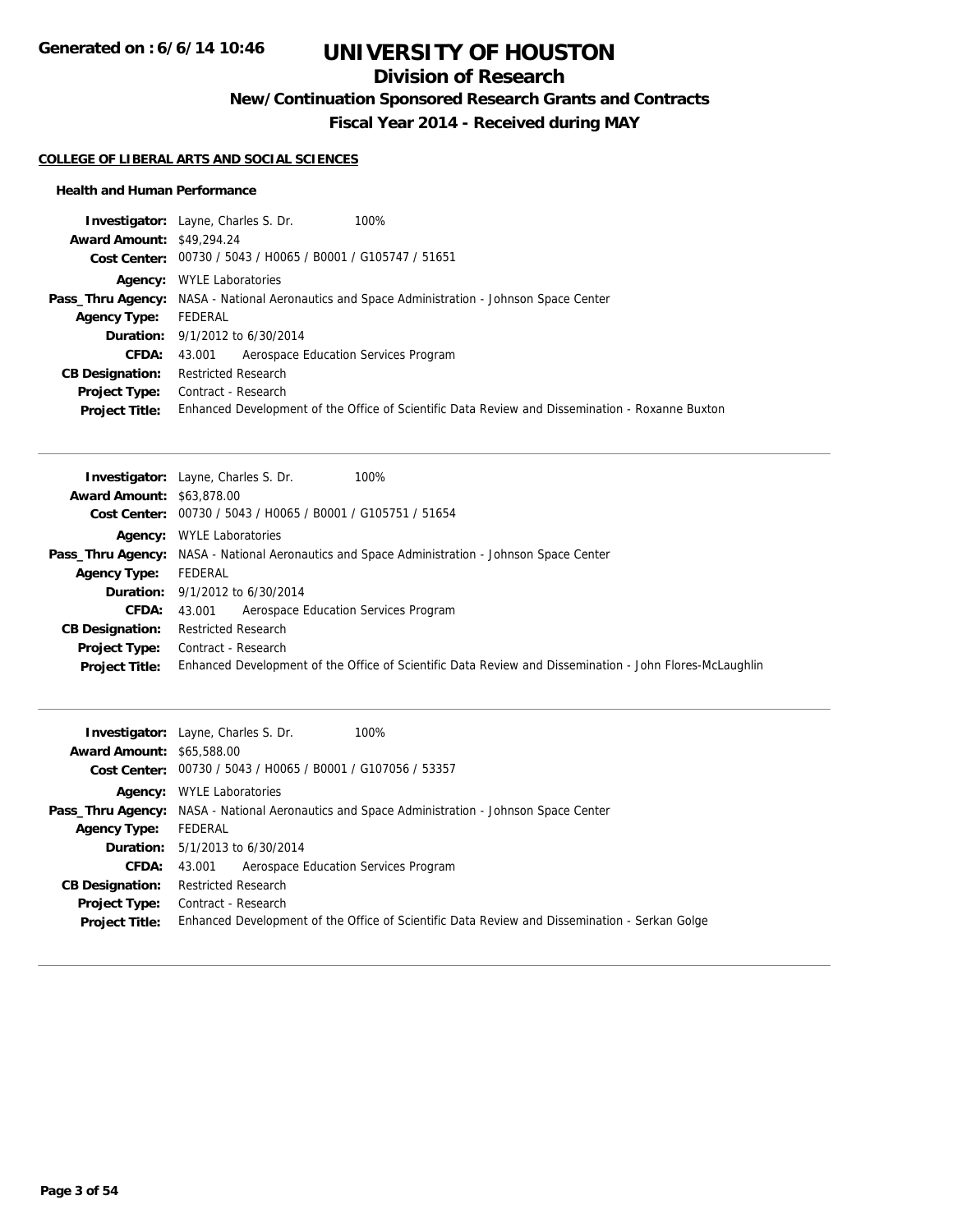## **Division of Research**

**New/Continuation Sponsored Research Grants and Contracts**

**Fiscal Year 2014 - Received during MAY**

#### **COLLEGE OF LIBERAL ARTS AND SOCIAL SCIENCES**

#### **Health and Human Performance**

|                                  | 100%<br><b>Investigator:</b> Layne, Charles S. Dr.                                                   |
|----------------------------------|------------------------------------------------------------------------------------------------------|
| <b>Award Amount: \$50,768.72</b> |                                                                                                      |
|                                  | Cost Center: 00730 / 5043 / H0065 / B0001 / G105748 / 51652                                          |
|                                  | <b>Agency:</b> WYLE Laboratories                                                                     |
|                                  | <b>Pass_Thru Agency:</b> NASA - National Aeronautics and Space Administration - Johnson Space Center |
| <b>Agency Type:</b>              | FEDERAL                                                                                              |
|                                  | <b>Duration:</b> $9/1/2012$ to $6/30/2014$                                                           |
| CFDA:                            | Aerospace Education Services Program<br>43.001                                                       |
| <b>CB Designation:</b>           | <b>Restricted Research</b>                                                                           |
| <b>Project Type:</b>             | Contract - Research                                                                                  |
| <b>Project Title:</b>            | Enhanced Development of the Office of Scientific Data Review and Dissemination - Elizabeth Goetchius |

|                                  | <b>Investigator:</b> Layne, Charles S. Dr.<br>100%                                                   |
|----------------------------------|------------------------------------------------------------------------------------------------------|
| <b>Award Amount: \$41,468.45</b> |                                                                                                      |
|                                  | Cost Center: 00730 / 5043 / H0065 / B0001 / G105759 / 51663                                          |
|                                  | <b>Agency:</b> WYLE Laboratories                                                                     |
|                                  | <b>Pass_Thru Agency:</b> NASA - National Aeronautics and Space Administration - Johnson Space Center |
| <b>Agency Type:</b>              | FEDERAL                                                                                              |
|                                  | <b>Duration:</b> $9/1/2012$ to $6/30/2014$                                                           |
| <b>CFDA:</b>                     | Aerospace Education Services Program<br>43.001                                                       |
| <b>CB Designation:</b>           | <b>Restricted Research</b>                                                                           |
| <b>Project Type:</b>             | Contract - Research                                                                                  |
| <b>Project Title:</b>            | Enhanced Development of the Office of Scientific Data Review and Dissemination - Mitzi Laughlin      |

|                                  | 100%<br><b>Investigator:</b> Layne, Charles S. Dr.                                                   |
|----------------------------------|------------------------------------------------------------------------------------------------------|
| <b>Award Amount: \$41,271.99</b> |                                                                                                      |
|                                  | Cost Center: 00730 / 5043 / H0065 / B0001 / G107344 / 53962                                          |
|                                  | <b>Agency:</b> WYLE Laboratories                                                                     |
|                                  | <b>Pass_Thru Agency:</b> NASA - National Aeronautics and Space Administration - Johnson Space Center |
| <b>Agency Type:</b>              | FEDERAL                                                                                              |
|                                  | <b>Duration:</b> $6/1/2013$ to $6/30/2014$                                                           |
|                                  | <b>CFDA:</b> 43,001 Aerospace Education Services Program                                             |
| <b>CB Designation:</b>           | <b>Restricted Research</b>                                                                           |
| <b>Project Type:</b>             | Contract - Research                                                                                  |
| <b>Project Title:</b>            | Enhanced Development of the Office of Scientific Data Review and Dissemination - Joshua Yellen       |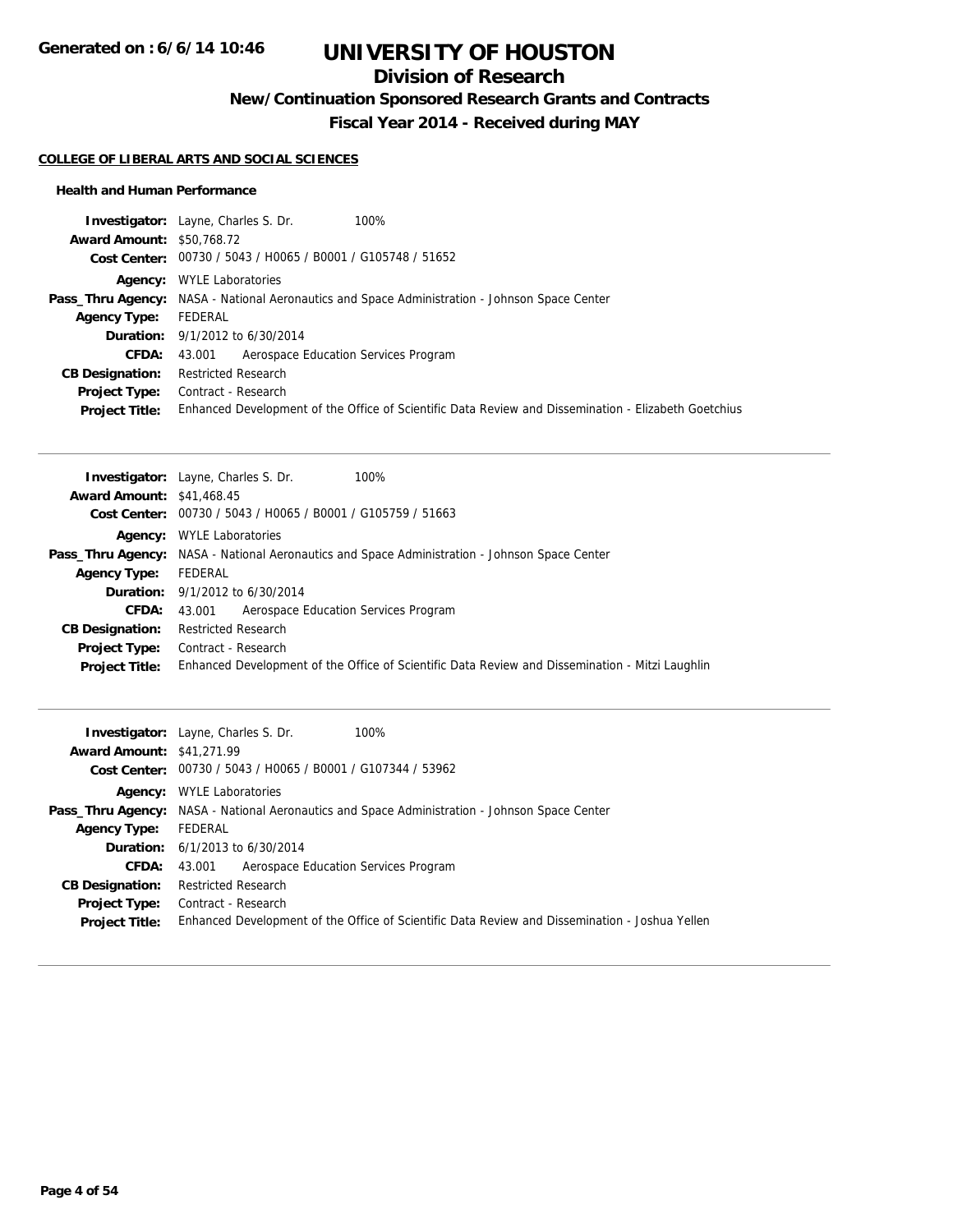## **Division of Research**

**New/Continuation Sponsored Research Grants and Contracts**

**Fiscal Year 2014 - Received during MAY**

#### **COLLEGE OF LIBERAL ARTS AND SOCIAL SCIENCES**

#### **Health and Human Performance**

|                                  | <b>Investigator:</b> Layne, Charles S. Dr.<br>100%                                                   |
|----------------------------------|------------------------------------------------------------------------------------------------------|
| <b>Award Amount: \$45,000.00</b> |                                                                                                      |
|                                  | Cost Center: 00730 / 5043 / H0065 / B0001 / G105754 / 51657                                          |
|                                  | <b>Agency:</b> WYLE Laboratories                                                                     |
|                                  | <b>Pass_Thru Agency:</b> NASA - National Aeronautics and Space Administration - Johnson Space Center |
| <b>Agency Type:</b>              | FEDERAL                                                                                              |
|                                  | <b>Duration:</b> 9/1/2012 to 6/30/2014                                                               |
| <b>CFDA:</b>                     | Aerospace Education Services Program<br>43.001                                                       |
| <b>CB Designation:</b>           | <b>Restricted Research</b>                                                                           |
| <b>Project Type:</b>             | Contract - Research                                                                                  |
| <b>Project Title:</b>            | Enhanced Development of the Office of Scientific Data Review and Dissemination - Holly Patterson     |

|                                  | 100%<br><b>Investigator:</b> Layne, Charles S. Dr.                                                   |
|----------------------------------|------------------------------------------------------------------------------------------------------|
| <b>Award Amount: \$31,000.00</b> |                                                                                                      |
|                                  | Cost Center: 00730 / 5043 / H0065 / B0001 / G105746 / 51650                                          |
|                                  | <b>Agency:</b> WYLE Laboratories                                                                     |
|                                  | <b>Pass_Thru Agency:</b> NASA - National Aeronautics and Space Administration - Johnson Space Center |
| <b>Agency Type:</b>              | FEDERAL                                                                                              |
|                                  | <b>Duration:</b> $9/1/2012$ to $6/30/2014$                                                           |
| CFDA:                            | 43.001 Aerospace Education Services Program                                                          |
| <b>CB Designation:</b>           | <b>Restricted Research</b>                                                                           |
|                                  | <b>Project Type:</b> Contract - Research                                                             |
| <b>Project Title:</b>            | Enhanced Development of the Office of Scientific Data Review and Dissemination - Stephanie Bassett   |

|                                  | <b>Investigator:</b> Layne, Charles S. Dr.<br>100%                                                   |
|----------------------------------|------------------------------------------------------------------------------------------------------|
| <b>Award Amount: \$55,764.48</b> |                                                                                                      |
|                                  | Cost Center: 00730 / 5043 / H0065 / B0001 / G105749 / 51653                                          |
|                                  | <b>Agency:</b> WYLE Laboratories                                                                     |
|                                  | <b>Pass_Thru Agency:</b> NASA - National Aeronautics and Space Administration - Johnson Space Center |
| <b>Agency Type:</b>              | FEDERAL                                                                                              |
|                                  | <b>Duration:</b> 9/1/2012 to 6/30/2014                                                               |
| <b>CFDA:</b>                     | 43.001 Aerospace Education Services Program                                                          |
| <b>CB Designation:</b>           | <b>Restricted Research</b>                                                                           |
|                                  | <b>Project Type:</b> Contract - Research                                                             |
| <b>Project Title:</b>            | Enhanced Development of the Office of Scientific Data Review and Dissemination - Meghan Everett      |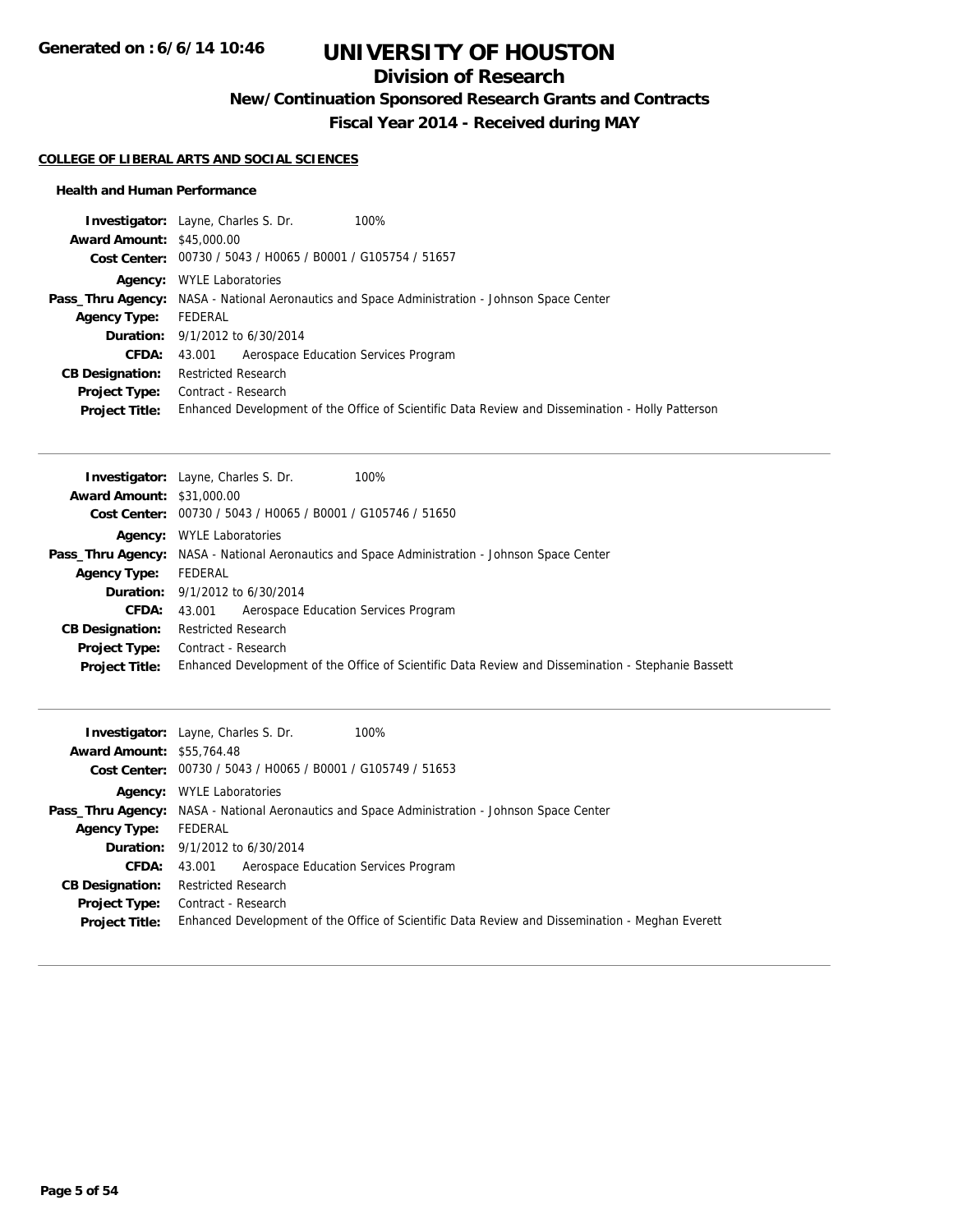## **Division of Research**

**New/Continuation Sponsored Research Grants and Contracts**

**Fiscal Year 2014 - Received during MAY**

#### **COLLEGE OF LIBERAL ARTS AND SOCIAL SCIENCES**

#### **Health and Human Performance**

|                                  | <b>Investigator:</b> Layne, Charles S. Dr.<br>100%                                                   |                                                                                               |
|----------------------------------|------------------------------------------------------------------------------------------------------|-----------------------------------------------------------------------------------------------|
| <b>Award Amount: \$51,337.92</b> |                                                                                                      |                                                                                               |
|                                  | Cost Center: 00730 / 5043 / H0065 / B0001 / G105753 / 51656                                          |                                                                                               |
|                                  | <b>Agency:</b> WYLE Laboratories                                                                     |                                                                                               |
|                                  | <b>Pass_Thru Agency:</b> NASA - National Aeronautics and Space Administration - Johnson Space Center |                                                                                               |
| <b>Agency Type:</b>              | FEDERAL                                                                                              |                                                                                               |
|                                  | <b>Duration:</b> 9/1/2012 to 6/30/2014                                                               |                                                                                               |
| <b>CFDA:</b>                     | Aerospace Education Services Program<br>43.001                                                       |                                                                                               |
| <b>CB Designation:</b>           | <b>Restricted Research</b>                                                                           |                                                                                               |
| <b>Project Type:</b>             | Contract - Research                                                                                  |                                                                                               |
| <b>Project Title:</b>            |                                                                                                      | Enhanced Development of the Office of Scientific Data Review and Dissemination - Jamie Guined |
|                                  |                                                                                                      |                                                                                               |

#### **Psychology**

| <b>Award Amount: \$233,570.00</b>             | <b>Investigator:</b> Neighbors, Clayton Dr.<br>100%                                                          |
|-----------------------------------------------|--------------------------------------------------------------------------------------------------------------|
|                                               | Cost Center: 00730 / 5021 / H0125 / B0001 / G107495 / 54707                                                  |
| Agency:                                       | National Center for Responsible Gaming                                                                       |
| Pass_Thru Agency:                             |                                                                                                              |
| <b>Agency Type:</b>                           | NON PROFIT                                                                                                   |
|                                               | <b>Duration:</b> 1/15/2014 to 1/15/2016                                                                      |
| CFDA:                                         |                                                                                                              |
| <b>CB Designation:</b>                        | <b>Restricted Research</b>                                                                                   |
| <b>Project Type:</b><br><b>Project Title:</b> | Grant - Research<br>Evaluation and Implementation of Personalized Normative Feedback for CollegeGambling.org |

| <b>Award Amount: \$20,000.00</b> | 100%<br><b>Investigator:</b> Sharp, Carla Dr.<br>Cost Center: 00730 / 5021 / H0125 / B0100 / C107519 / 54755                             |
|----------------------------------|------------------------------------------------------------------------------------------------------------------------------------------|
|                                  | Agency: American Psychoanalytic Association                                                                                              |
| Pass_Thru Agency:                |                                                                                                                                          |
| <b>Agency Type:</b>              | NON PROFIT                                                                                                                               |
|                                  | <b>Duration:</b> 5/1/2014 to 4/30/2015                                                                                                   |
| CFDA:                            |                                                                                                                                          |
| <b>CB Designation:</b>           | <b>Restricted Research</b>                                                                                                               |
| <b>Project Type:</b>             | Grant - Research                                                                                                                         |
| <b>Project Title:</b>            | The effects of exogenous oxytocin on mentalizing and the moderating role of attachment security in adolescents with<br>borderline traits |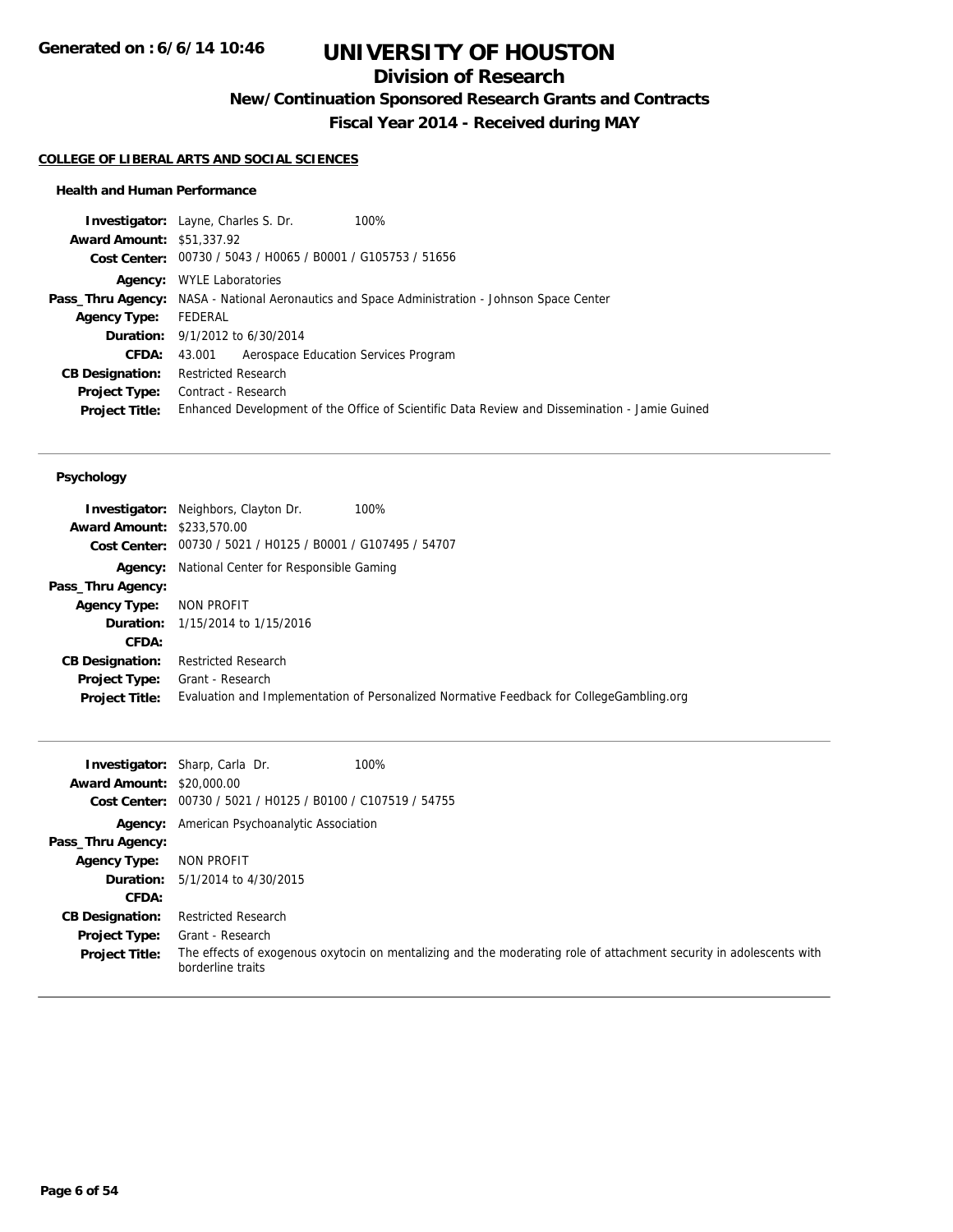## **Division of Research**

## **New/Continuation Sponsored Research Grants and Contracts**

**Fiscal Year 2014 - Received during MAY**

#### **COLLEGE OF LIBERAL ARTS AND SOCIAL SCIENCES**

## **Psychology**

| <b>Investigator:</b> Carlson, Coleen Dr.        |                        |                                                             | 20%                                                                     |
|-------------------------------------------------|------------------------|-------------------------------------------------------------|-------------------------------------------------------------------------|
| <b>Award Amount: \$51,575.20</b>                |                        |                                                             |                                                                         |
|                                                 |                        | Cost Center: 00730 / 5013 / H0288 / B0001 / G106043 / 54163 |                                                                         |
| Agency:                                         | University of Missouri |                                                             |                                                                         |
| Pass_Thru Agency: National Institutes of Health |                        |                                                             |                                                                         |
| <b>Agency Type:</b>                             | FEDERAL                |                                                             |                                                                         |
|                                                 |                        | <b>Duration:</b> 9/13/2013 to 7/31/2014                     |                                                                         |
| CFDA:                                           |                        | 93.242 Mental Health Research Grants                        |                                                                         |
| <b>CB Designation:</b>                          | Restricted Research    |                                                             |                                                                         |
| <b>Project Type:</b>                            | Grant - Research       |                                                             |                                                                         |
| <b>Project Title:</b>                           |                        |                                                             | The Autism Impact Measure: A New Tool for Treatment Outcome Measurement |
|                                                 |                        |                                                             |                                                                         |

|                                  | <b>Investigator:</b> Ha, Carolyn Ms.             | 100%                                                                                                                   |
|----------------------------------|--------------------------------------------------|------------------------------------------------------------------------------------------------------------------------|
| <b>Award Amount: \$34,915.00</b> |                                                  |                                                                                                                        |
| <b>Cost Center:</b>              | 00730 / 5013 / H0125 / B0100 / G105728 / 52922   |                                                                                                                        |
| Agency:                          | National Institute of Mental Health              |                                                                                                                        |
| Pass_Thru Agency:                |                                                  |                                                                                                                        |
| <b>Agency Type:</b>              | FEDERAL                                          |                                                                                                                        |
| Duration:                        | 4/1/2013 to 5/31/2015                            |                                                                                                                        |
| CFDA:                            | Mental Health Research Grants<br>93.242          |                                                                                                                        |
| <b>CB Designation:</b>           | <b>Restricted Research</b>                       |                                                                                                                        |
| <b>Project Type:</b>             | Grant - Research                                 |                                                                                                                        |
| <b>Project Title:</b>            |                                                  | The Effects of Intranasal Oxytocin on Social Cognitive Functioning in Adolescents with Borderline Personality Disorder |
|                                  | compared to a sample of Non-clinical Adolescents |                                                                                                                        |
|                                  |                                                  |                                                                                                                        |
|                                  |                                                  |                                                                                                                        |
|                                  | Investigator: Spitzmueller, Christiane Dr.       | 100%                                                                                                                   |
| <b>Award Amount: \$10,200.00</b> | 00730 / 5022 / H0125 / B0001 / C106374 / 55163   |                                                                                                                        |
| Cost Center:                     |                                                  |                                                                                                                        |
| Agency:                          | Convergent Performance                           |                                                                                                                        |
| Pass_Thru Agency:                | PROFIT                                           |                                                                                                                        |
| <b>Agency Type:</b><br>Duration: |                                                  |                                                                                                                        |
|                                  | 11/1/2012 to 5/31/2014                           |                                                                                                                        |
| CFDA:<br><b>CB Designation:</b>  | Non Restricted Research                          |                                                                                                                        |

**Project Title:** Survey-Based Safety Culture Assessment for Convergent Performance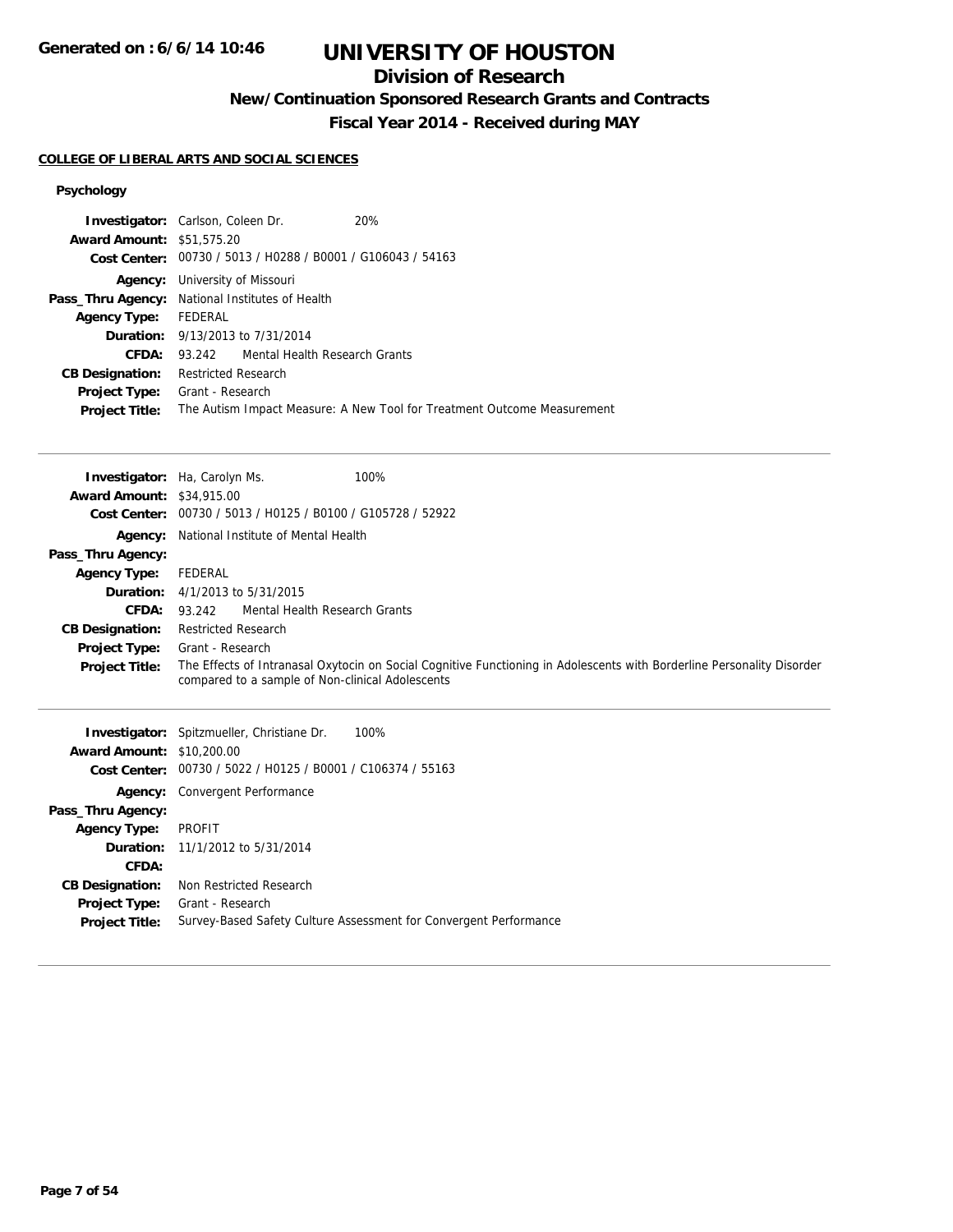## **Division of Research**

**New/Continuation Sponsored Research Grants and Contracts**

**Fiscal Year 2014 - Received during MAY**

#### **COLLEGE OF LIBERAL ARTS AND SOCIAL SCIENCES**

#### **Psychology**

**Investigator:** Francis, David Dr. 15% **Award Amount:** \$2,617.47 **Cost Center:** 00730 / 5021 / H0288 / B0001 / C108395 / 55339 **Agency:** Educational Testing Service **Pass\_Thru Agency: Agency Type:** NON PROFIT **Duration:** 4/15/2014 to 6/30/2014 **CFDA: CB Designation:** Restricted Research **Project Type:** Contract - Research Project Title: Reading for Understanding (RFU) large-scale study

|                                 | <b>Investigator:</b> Carlson, Coleen Dr.                    | 15% |
|---------------------------------|-------------------------------------------------------------|-----|
| <b>Award Amount: \$2,617.47</b> |                                                             |     |
|                                 | Cost Center: 00730 / 5021 / H0288 / B0001 / C108395 / 55339 |     |
|                                 | <b>Agency:</b> Educational Testing Service                  |     |
| Pass_Thru Agency:               |                                                             |     |
| Agency Type: NON PROFIT         |                                                             |     |
|                                 | <b>Duration:</b> 4/15/2014 to 6/30/2014                     |     |
| CFDA:                           |                                                             |     |
| <b>CB Designation:</b>          | <b>Restricted Research</b>                                  |     |
| <b>Project Type:</b>            | Contract - Research                                         |     |
| <b>Project Title:</b>           | Reading for Understanding (RFU) large-scale study           |     |

#### **School of Communication**

|                                  | <b>Investigator:</b> Vardeman-Winter, Jennifer Dr. 60%        |
|----------------------------------|---------------------------------------------------------------|
| <b>Award Amount: \$69,000.00</b> |                                                               |
|                                  | Cost Center: 00730 / 5016 / H0084 / B0001 / G107345 / 54753   |
| Agency:                          | The Texas Department of Housing and Community Affairs (TDHCA) |
| Pass_Thru Agency:                |                                                               |
| <b>Agency Type:</b>              | <b>STATE</b>                                                  |
|                                  | <b>Duration:</b> 10/29/2013 to 8/31/2014                      |
| CFDA:                            |                                                               |
| <b>CB Designation:</b>           | Non Restricted Research                                       |
| <b>Project Type:</b>             | Contract - Research                                           |
| <b>Project Title:</b>            | Affordable Multifamily Housing Primer                         |
|                                  |                                                               |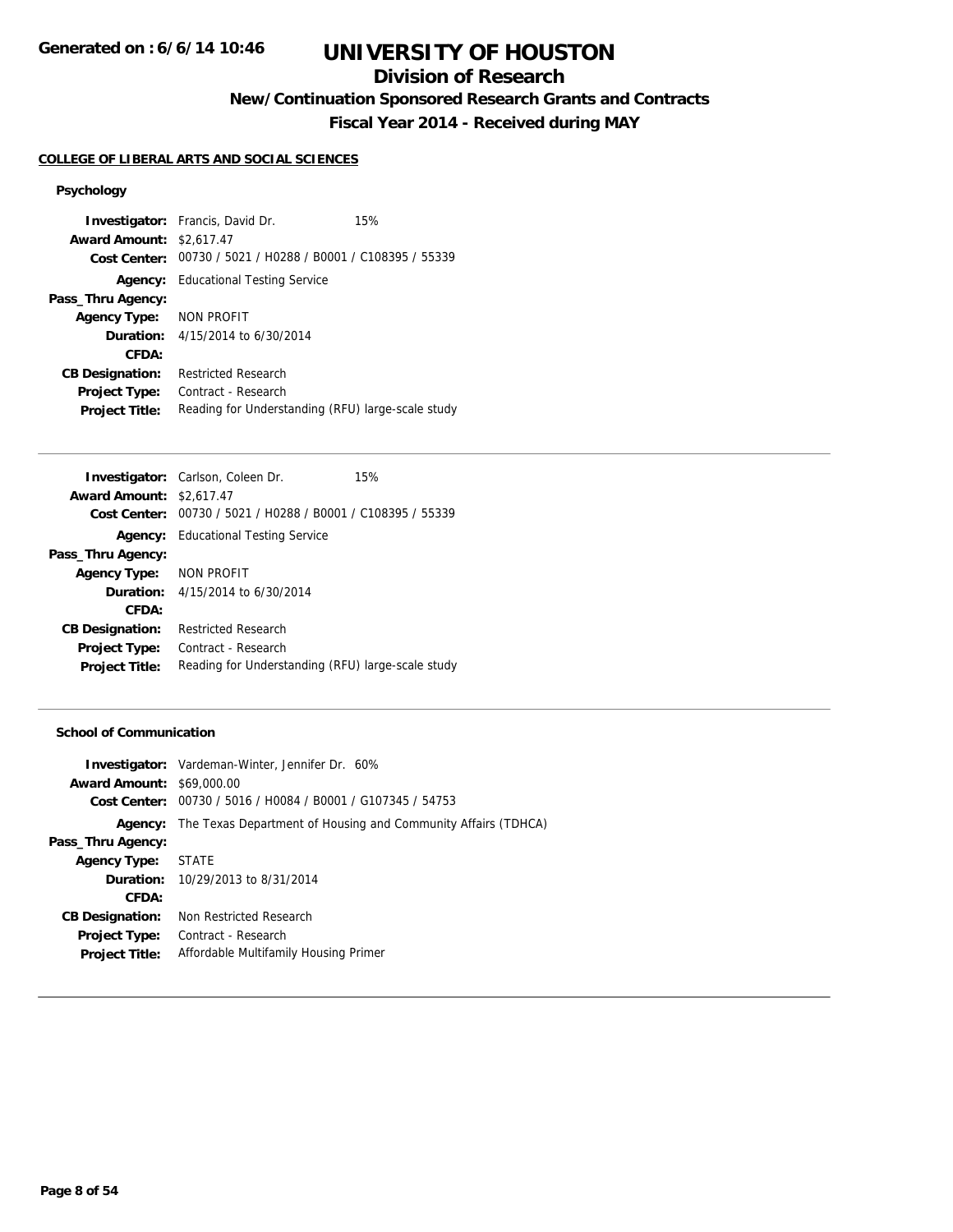## **Division of Research**

**New/Continuation Sponsored Research Grants and Contracts**

**Fiscal Year 2014 - Received during MAY**

#### **COLLEGE OF LIBERAL ARTS AND SOCIAL SCIENCES**

#### **School of Communication**

**Investigator:** Kelley, Larry Dr. 40% **Award Amount:** \$46,000.00 **Cost Center:** 00730 / 5016 / H0084 / B0001 / G107345 / 54753 **Agency:** The Texas Department of Housing and Community Affairs (TDHCA) **Pass\_Thru Agency: Agency Type:** STATE **Duration:** 10/29/2013 to 8/31/2014 **CFDA: CB Designation:** Non Restricted Research **Project Type:** Contract - Research **Project Title:** Affordable Multifamily Housing Primer

#### **COLLEGE OF NATURAL SCIENCES AND MATHEMATICS**

#### **Biology/Biochemistry**

|                                 | <b>Investigator:</b> Garbey, Marc Dr.                       | 100% |
|---------------------------------|-------------------------------------------------------------|------|
| <b>Award Amount: \$6,500.00</b> |                                                             |      |
|                                 | Cost Center: 00730 / 5021 / H0104 / B0100 / C108195 / 54852 |      |
|                                 | Agency: Embassy of France in the United States              |      |
| Pass_Thru Agency:               |                                                             |      |
| Agency Type: NON PROFIT         |                                                             |      |
|                                 | <b>Duration:</b> 3/1/2014 to 9/30/2014                      |      |
| CFDA:                           |                                                             |      |
| <b>CB Designation:</b>          | Non Restricted Research                                     |      |
| Project Type:                   | Grant - Research                                            |      |
| <b>Project Title:</b>           | USA in Computational Surgery and Medicine                   |      |

| <b>Award Amount: \$7,500.00</b>               | <b>Investigator:</b> Frigo, Daniel Dr.<br>Cost Center: 00730 / 5021 / H0515 / B0001 / C108159 / 55167 | 50%                                                                                                    |
|-----------------------------------------------|-------------------------------------------------------------------------------------------------------|--------------------------------------------------------------------------------------------------------|
|                                               | <b>Agency:</b> Golfers Against Cancer                                                                 |                                                                                                        |
| Pass_Thru Agency:                             |                                                                                                       |                                                                                                        |
| <b>Agency Type:</b>                           | NON PROFIT                                                                                            |                                                                                                        |
|                                               | <b>Duration:</b> 2/28/2014 to 2/27/2015                                                               |                                                                                                        |
| CFDA:                                         |                                                                                                       |                                                                                                        |
| <b>CB Designation:</b>                        | <b>Restricted Research</b>                                                                            |                                                                                                        |
| <b>Project Type:</b><br><b>Project Title:</b> | Grant - Research                                                                                      | Validation of a Next-Generation Inhibitor of Autophagy for the Treatment of Aggressive Prostate Cancer |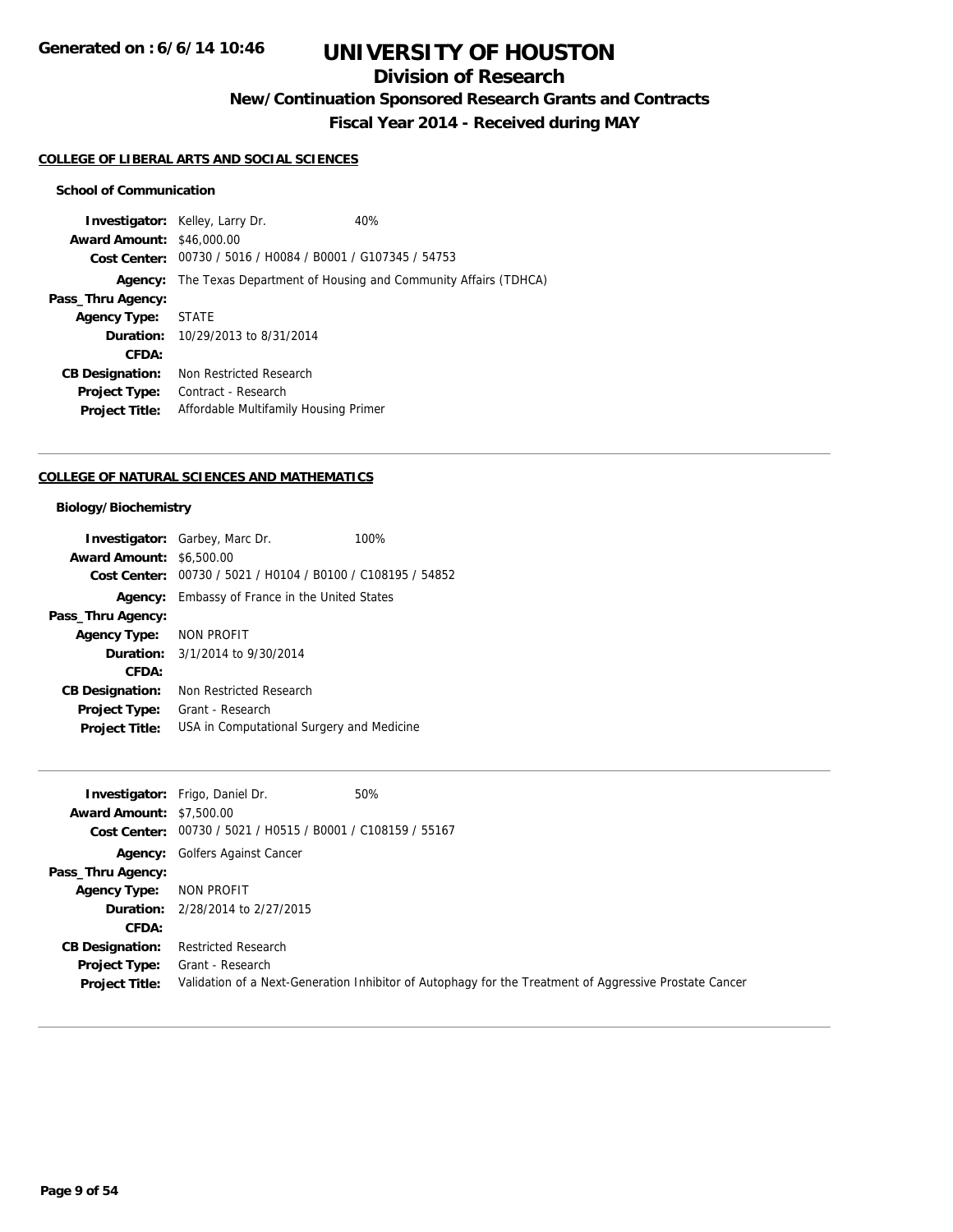## **Division of Research**

**New/Continuation Sponsored Research Grants and Contracts**

**Fiscal Year 2014 - Received during MAY**

#### **COLLEGE OF NATURAL SCIENCES AND MATHEMATICS**

#### **Biology/Biochemistry**

|                                  | <b>Investigator:</b> Cole, Blaine J. Dr.       | 25%                                                                |
|----------------------------------|------------------------------------------------|--------------------------------------------------------------------|
| <b>Award Amount: \$14,284.50</b> |                                                |                                                                    |
| Cost Center:                     | 00730 / 5013 / H0104 / B0001 / G104024 / 50831 |                                                                    |
| Agency:                          | National Science Foundation                    |                                                                    |
| Pass_Thru Agency:                |                                                |                                                                    |
| <b>Agency Type:</b>              | FEDERAL                                        |                                                                    |
|                                  | <b>Duration:</b> $5/1/2012$ to $4/30/2017$     |                                                                    |
| CFDA:                            | <b>Biological Sciences</b><br>47.074           |                                                                    |
| <b>CB Designation:</b>           | <b>Restricted Research</b>                     |                                                                    |
| <b>Project Type:</b>             | Grant - Research                               |                                                                    |
| <b>Project Title:</b>            |                                                | LTREB: Sources of variation in lifetime fitness of harvester ants. |

|                         | <b>Investigator:</b> Yeo, Hye-Jeong Dr.        | 100% |
|-------------------------|------------------------------------------------|------|
| <b>Award Amount:</b>    | \$75,000.00                                    |      |
| Cost Center:            | 00730 / 5021 / H0104 / B0001 / C107909 / 55359 |      |
| Agency:                 | The Welch Foundation                           |      |
| Pass_Thru Agency:       |                                                |      |
| Agency Type: FOUNDATION |                                                |      |
|                         | <b>Duration:</b> $6/1/2014$ to $5/31/2015$     |      |
| CFDA:                   |                                                |      |
| <b>CB Designation:</b>  | <b>Restricted Research</b>                     |      |
| <b>Project Type:</b>    | Grant - Research                               |      |
| <b>Project Title:</b>   | Structural Studies of Novel Lipoproteins       |      |
|                         |                                                |      |

| <b>Award Amount: \$50,000.00</b> | <b>Investigator:</b> Garbey, Marc Dr.                       | 100% |
|----------------------------------|-------------------------------------------------------------|------|
|                                  | Cost Center: 00730 / 5013 / H0104 / B0001 / G108310 / 55302 |      |
|                                  | <b>Agency:</b> National Science Foundation                  |      |
| Pass_Thru Agency:                |                                                             |      |
| Agency Type: FEDERAL             |                                                             |      |
|                                  | <b>Duration:</b> 5/1/2014 to 4/30/2015                      |      |
| CFDA:                            | <b>Engineering Grants</b><br>47.041                         |      |
| <b>CB Designation:</b>           | <b>Restricted Research</b>                                  |      |
| <b>Project Type:</b>             | Grant - Research                                            |      |
| <b>Project Title:</b>            | I-CORP Team: Cyber Enabling Laparoscopy Devices             |      |
|                                  |                                                             |      |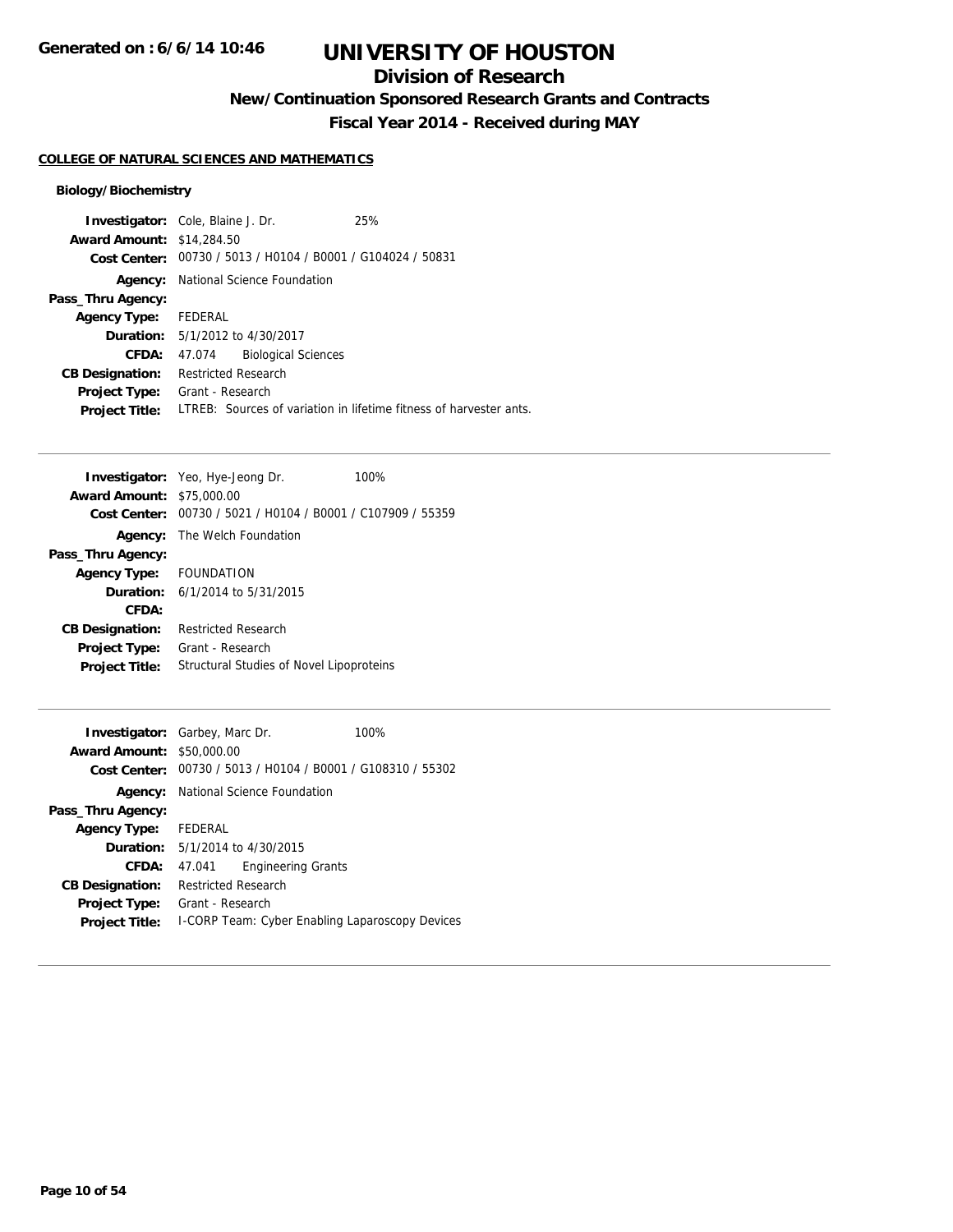## **Division of Research**

**New/Continuation Sponsored Research Grants and Contracts**

**Fiscal Year 2014 - Received during MAY**

#### **COLLEGE OF NATURAL SCIENCES AND MATHEMATICS**

#### **Biology/Biochemistry**

| <b>Investigator:</b> Wang, Yuhong Dr.                       | 100%                                                                                                 |
|-------------------------------------------------------------|------------------------------------------------------------------------------------------------------|
| <b>Award Amount: \$60,000.00</b>                            |                                                                                                      |
| Cost Center: 00730 / 5021 / H0104 / B0001 / C108480 / 55360 |                                                                                                      |
| <b>Agency:</b> The Welch Foundation                         |                                                                                                      |
|                                                             |                                                                                                      |
| FOUNDATION                                                  |                                                                                                      |
| <b>Duration:</b> 6/1/2014 to 5/31/2015                      |                                                                                                      |
|                                                             |                                                                                                      |
| <b>Restricted Research</b>                                  |                                                                                                      |
| Grant - Research                                            |                                                                                                      |
|                                                             | The kinetics and conformational changes during the peptidyl transferase reaction in single ribosomes |
|                                                             |                                                                                                      |

|                                  | <b>Investigator:</b> Wiernasz, Diane Dr.                    | 25%                                                                |
|----------------------------------|-------------------------------------------------------------|--------------------------------------------------------------------|
| <b>Award Amount: \$14,284.50</b> |                                                             |                                                                    |
|                                  | Cost Center: 00730 / 5013 / H0104 / B0001 / G104024 / 50831 |                                                                    |
|                                  | <b>Agency:</b> National Science Foundation                  |                                                                    |
| Pass_Thru Agency:                |                                                             |                                                                    |
| Agency Type: FEDERAL             |                                                             |                                                                    |
|                                  | <b>Duration:</b> 5/1/2012 to 4/30/2017                      |                                                                    |
| CFDA:                            | <b>Biological Sciences</b><br>47.074                        |                                                                    |
| <b>CB Designation:</b>           | <b>Restricted Research</b>                                  |                                                                    |
| <b>Project Type:</b>             | Grant - Research                                            |                                                                    |
| <b>Project Title:</b>            |                                                             | LTREB: Sources of variation in lifetime fitness of harvester ants. |

#### **Center for Nuclear Receptors and Cell Signaling**

| <b>Award Amount: \$7,500.00</b>        | <b>Investigator:</b> Frigo, Daniel Dr.                      | 50%                                                                                                    |
|----------------------------------------|-------------------------------------------------------------|--------------------------------------------------------------------------------------------------------|
|                                        | Cost Center: 00730 / 5021 / H0515 / B0001 / C108159 / 55167 |                                                                                                        |
|                                        | <b>Agency:</b> Golfers Against Cancer                       |                                                                                                        |
| Pass_Thru Agency:                      |                                                             |                                                                                                        |
| <b>Agency Type:</b>                    | NON PROFIT                                                  |                                                                                                        |
|                                        | <b>Duration:</b> 2/28/2014 to 2/27/2015                     |                                                                                                        |
| CFDA:                                  |                                                             |                                                                                                        |
| <b>CB Designation:</b>                 | <b>Restricted Research</b>                                  |                                                                                                        |
| Project Type:<br><b>Project Title:</b> | Grant - Research                                            | Validation of a Next-Generation Inhibitor of Autophagy for the Treatment of Aggressive Prostate Cancer |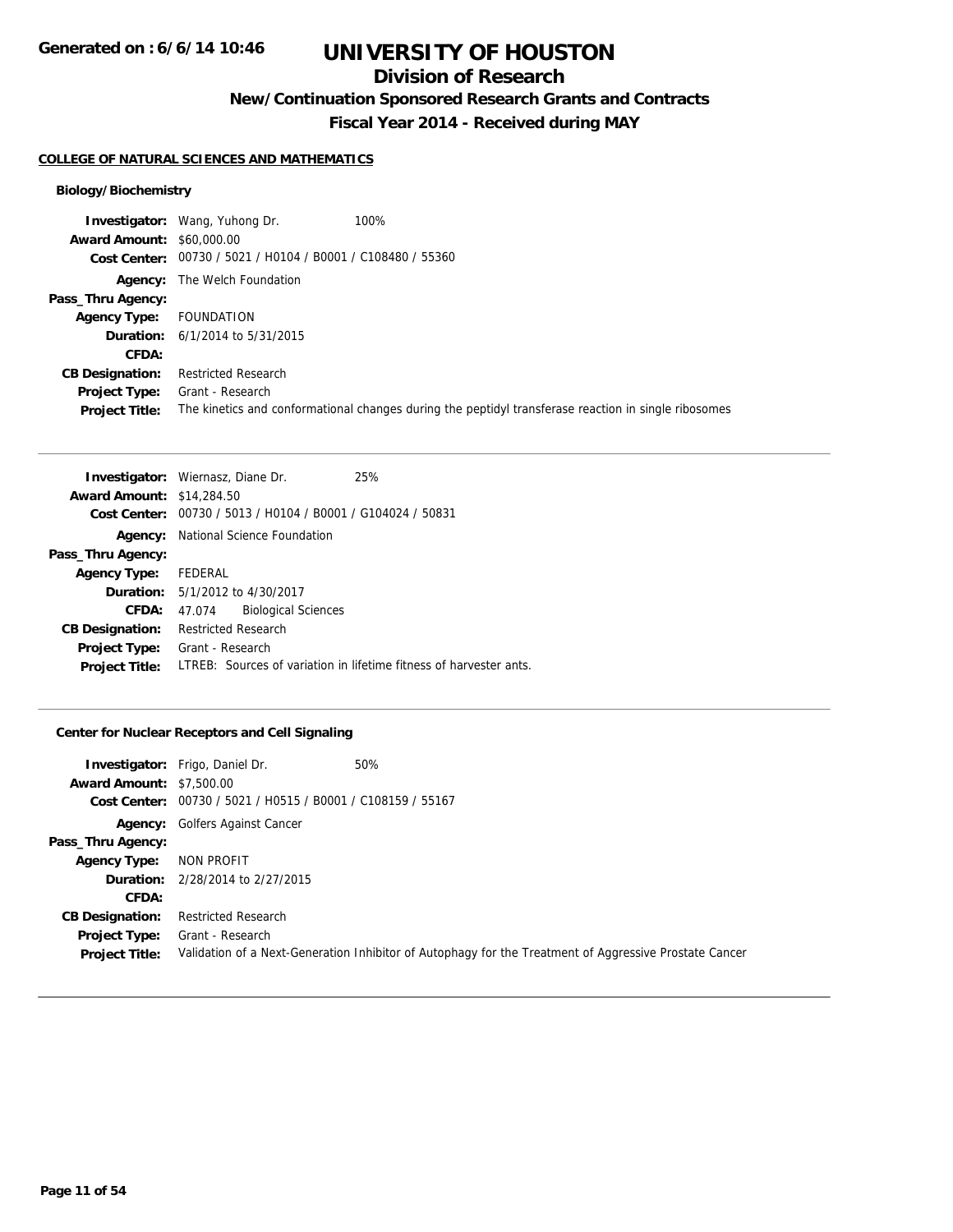## **Division of Research**

**New/Continuation Sponsored Research Grants and Contracts**

**Fiscal Year 2014 - Received during MAY**

#### **COLLEGE OF NATURAL SCIENCES AND MATHEMATICS**

|                                  | 100%<br><b>Investigator:</b> Halasyamani, P. Shiv Dr.                                                         |
|----------------------------------|---------------------------------------------------------------------------------------------------------------|
| <b>Award Amount: \$75,000.00</b> |                                                                                                               |
|                                  | Cost Center: 00730 / 5021 / H0107 / B0001 / C108479 / 55331                                                   |
|                                  | <b>Agency:</b> The Welch Foundation                                                                           |
| Pass_Thru Agency:                |                                                                                                               |
| <b>Agency Type:</b>              | FOUNDATION                                                                                                    |
|                                  | <b>Duration:</b> $6/1/2014$ to $5/31/2015$                                                                    |
| <b>CFDA:</b>                     |                                                                                                               |
| <b>CB Designation:</b>           | <b>Restricted Research</b>                                                                                    |
| <b>Project Type:</b>             | Grant - Research                                                                                              |
| <b>Project Title:</b>            | Synthesis, Crystal Growth, and Structure-Property Relationships in New Multi-Functional Polar Oxide Materials |

|                                  | <b>Investigator:</b> Thummel, Randolph P. Dr.<br>100%   |
|----------------------------------|---------------------------------------------------------|
| <b>Award Amount: \$75,000.00</b> |                                                         |
| <b>Cost Center:</b>              | 00730 / 5021 / H0107 / B0001 / C107908 / 55362          |
|                                  | <b>Agency:</b> The Welch Foundation                     |
| Pass_Thru Agency:                |                                                         |
| <b>Agency Type:</b>              | FOUNDATION                                              |
|                                  | <b>Duration:</b> $6/1/2014$ to $5/31/2015$              |
| CFDA:                            |                                                         |
| <b>CB Designation:</b>           | <b>Restricted Research</b>                              |
| <b>Project Type:</b>             | Grant - Research                                        |
| <b>Project Title:</b>            | 6-5 Chelators: A New Paradigm in Polypyridine Chemistry |
|                                  |                                                         |

| <b>Award Amount: \$100,000.00</b><br>Cost Center: | <b>Investigator:</b> Daugulis, Olafs Dr.<br>00730 / 5021 / H0107 / B0001 / C108473 / 55329 | 100%                                                                    |
|---------------------------------------------------|--------------------------------------------------------------------------------------------|-------------------------------------------------------------------------|
|                                                   | <b>Agency:</b> The Welch Foundation                                                        |                                                                         |
| Pass_Thru Agency:                                 |                                                                                            |                                                                         |
| Agency Type: FOUNDATION                           |                                                                                            |                                                                         |
|                                                   | <b>Duration:</b> $6/1/2014$ to $5/31/2015$                                                 |                                                                         |
| CFDA:                                             |                                                                                            |                                                                         |
| <b>CB Designation:</b>                            | <b>Restricted Research</b>                                                                 |                                                                         |
| Project Type:                                     | Grant - Research                                                                           |                                                                         |
| <b>Project Title:</b>                             |                                                                                            | Transition Metal Catalysis in Direct Arene and Alkane Functionalization |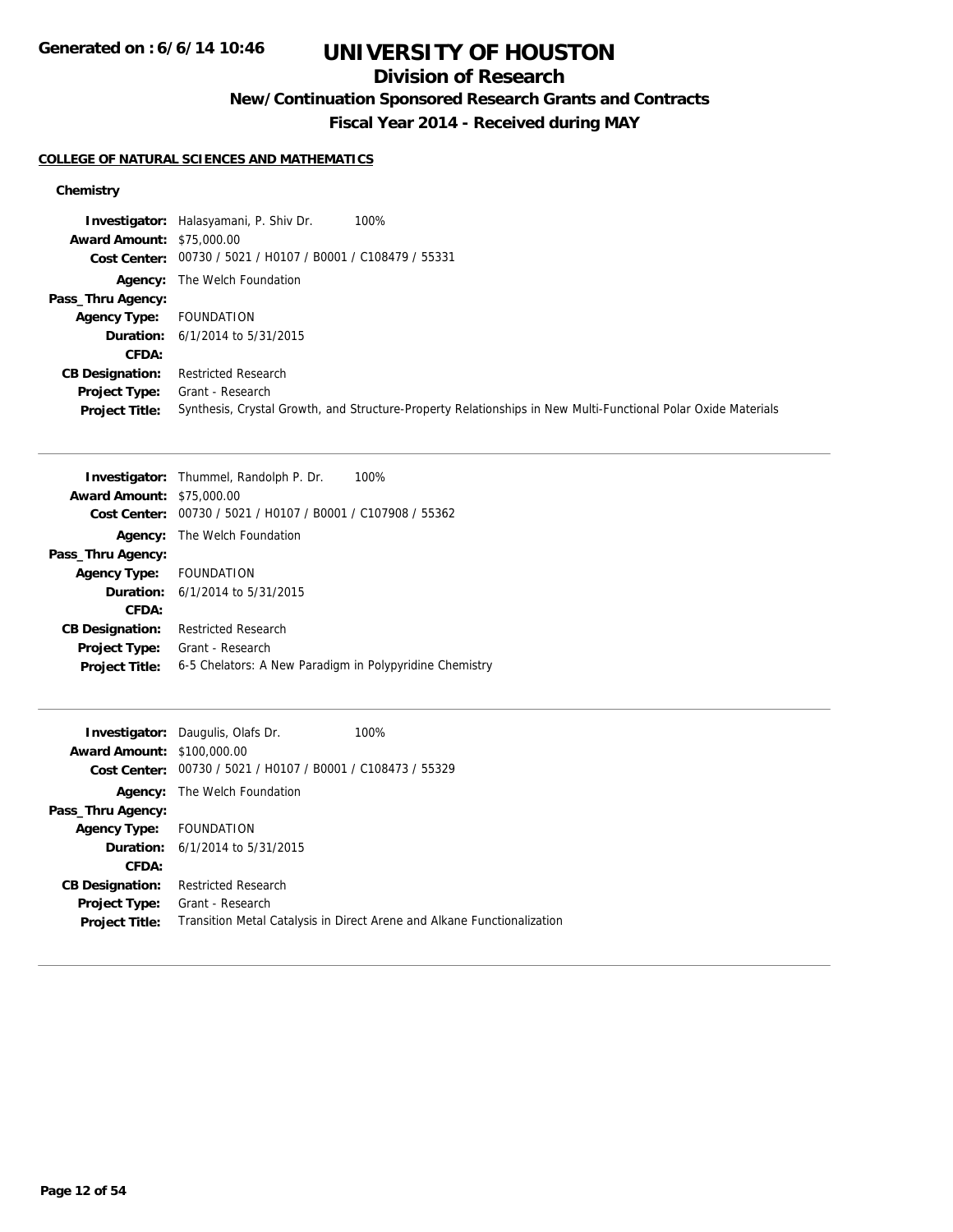## **Division of Research**

**New/Continuation Sponsored Research Grants and Contracts**

**Fiscal Year 2014 - Received during MAY**

#### **COLLEGE OF NATURAL SCIENCES AND MATHEMATICS**

|                                  | <b>Investigator:</b> May, Jeremy Dr.           | 100%                                                                   |
|----------------------------------|------------------------------------------------|------------------------------------------------------------------------|
| <b>Award Amount: \$60,000.00</b> |                                                |                                                                        |
| Cost Center:                     | 00730 / 5021 / H0107 / B0001 / C108476 / 55392 |                                                                        |
| Agency:                          | The Welch Foundation                           |                                                                        |
| Pass_Thru Agency:                |                                                |                                                                        |
| Agency Type: FOUNDATION          |                                                |                                                                        |
|                                  | <b>Duration:</b> $6/1/2014$ to $5/31/2015$     |                                                                        |
| CFDA:                            |                                                |                                                                        |
| <b>CB Designation:</b>           | <b>Restricted Research</b>                     |                                                                        |
| <b>Project Type:</b>             | Grant - Research                               |                                                                        |
| <b>Project Title:</b>            |                                                | The Total Synthesis of Bioactive Natural Products via Novel Strategies |

|                                   | <b>Investigator:</b> Kadish, Karl M. Dr.       | 100%                                                                                  |
|-----------------------------------|------------------------------------------------|---------------------------------------------------------------------------------------|
| <b>Award Amount: \$100,000.00</b> |                                                |                                                                                       |
| Cost Center:                      | 00730 / 5021 / H0107 / B0001 / C108475 / 55333 |                                                                                       |
|                                   | <b>Agency:</b> The Welch Foundation            |                                                                                       |
| Pass_Thru Agency:                 |                                                |                                                                                       |
| <b>Agency Type:</b>               | FOUNDATION                                     |                                                                                       |
|                                   | <b>Duration:</b> $6/1/2014$ to $5/31/2015$     |                                                                                       |
| CFDA:                             |                                                |                                                                                       |
| <b>CB Designation:</b>            | <b>Restricted Research</b>                     |                                                                                       |
| Project Type:                     | Grant - Research                               |                                                                                       |
| <b>Project Title:</b>             |                                                | Electrochemistry and Spectroelectrochemistry of Compounds with Multiple Redox Centers |

| <b>Award Amount: \$75,000.00</b> | <b>Investigator:</b> Bittner, Eric R. Dr.<br>Cost Center: 00730 / 5021 / H0107 / B0001 / C108483 / 55327 | 100%                                                                              |
|----------------------------------|----------------------------------------------------------------------------------------------------------|-----------------------------------------------------------------------------------|
|                                  | <b>Agency:</b> The Welch Foundation                                                                      |                                                                                   |
| Pass_Thru Agency:                |                                                                                                          |                                                                                   |
| <b>Agency Type:</b>              | FOUNDATION                                                                                               |                                                                                   |
|                                  | <b>Duration:</b> $6/1/2014$ to $5/31/2015$                                                               |                                                                                   |
| CFDA:                            |                                                                                                          |                                                                                   |
| <b>CB Designation:</b>           | <b>Restricted Research</b>                                                                               |                                                                                   |
| <b>Project Type:</b>             | Grant - Research                                                                                         |                                                                                   |
| <b>Project Title:</b>            |                                                                                                          | Theory and simulation of excited state electronic dynamics in organic solar cells |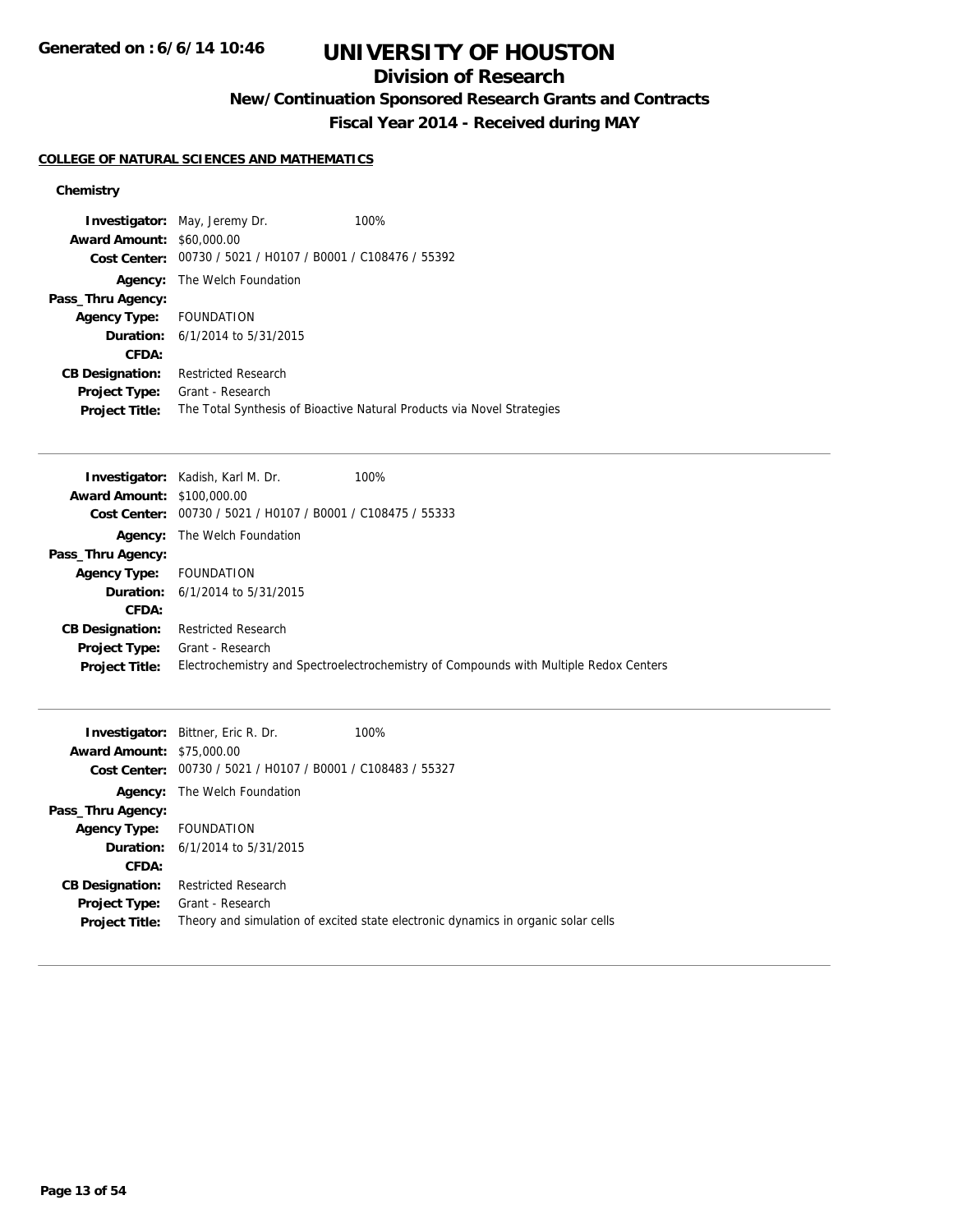## **Division of Research**

**New/Continuation Sponsored Research Grants and Contracts**

**Fiscal Year 2014 - Received during MAY**

#### **COLLEGE OF NATURAL SCIENCES AND MATHEMATICS**

| <b>Investigator:</b> Bott, Simon G. Dr.               |                                            |  | 10%                                                         |  |
|-------------------------------------------------------|--------------------------------------------|--|-------------------------------------------------------------|--|
| <b>Award Amount: \$55,000.00</b>                      |                                            |  |                                                             |  |
|                                                       |                                            |  | Cost Center: 00730 / 5014 / H0062 / A0001 / G107514 / 54894 |  |
|                                                       |                                            |  | <b>Agency:</b> Texas Higher Education Coordinating Board    |  |
| <b>Pass_Thru Agency:</b> U.S. Department of Education |                                            |  |                                                             |  |
| <b>Agency Type:</b>                                   | FFDFRAL                                    |  |                                                             |  |
|                                                       | <b>Duration:</b> $2/1/2014$ to $4/30/2015$ |  |                                                             |  |
| CFDA:                                                 | 84.367                                     |  | Improving Teacher Quality State Grants                      |  |
| <b>CB Designation:</b>                                | Non Research                               |  |                                                             |  |
| <b>Project Type:</b>                                  | Grant - Instruction                        |  |                                                             |  |
| <b>Project Title:</b>                                 |                                            |  | Science Teaching Equity Program - Grades 4 through 12       |  |

| <b>Investigator:</b> Guloy, Arnold M. Dr.  |                                                                                                 |
|--------------------------------------------|-------------------------------------------------------------------------------------------------|
| <b>Award Amount: \$75,000.00</b>           |                                                                                                 |
|                                            |                                                                                                 |
| <b>Agency:</b> The Welch Foundation        |                                                                                                 |
|                                            |                                                                                                 |
| FOUNDATION                                 |                                                                                                 |
| <b>Duration:</b> $6/1/2014$ to $5/31/2015$ |                                                                                                 |
|                                            |                                                                                                 |
| Restricted Research                        |                                                                                                 |
| Grant - Research                           |                                                                                                 |
|                                            | Chemical Bonding and Reactivity of Intermetallics along the Border between Metals and Nonmetals |
|                                            | 100%<br>Cost Center: 00730 / 5021 / H0107 / B0001 / C108474 / 55330                             |

| <b>Investigator:</b> Daugulis, Olafs Dr.<br><b>Award Amount: \$285,950.00</b> |                                        |  | $100\%$<br>Cost Center: 00730 / 5013 / H0107 / B0001 / G105517 / 53062 |
|-------------------------------------------------------------------------------|----------------------------------------|--|------------------------------------------------------------------------|
| Agency:                                                                       | National Institutes of Health          |  |                                                                        |
| Pass_Thru Agency:                                                             |                                        |  |                                                                        |
| <b>Agency Type:</b>                                                           | FEDERAL                                |  |                                                                        |
|                                                                               | <b>Duration:</b> 6/1/2013 to 5/31/2017 |  |                                                                        |
| <b>CFDA:</b>                                                                  | 93.859                                 |  | Pharmacology, Physiology, and Biological Chemistry Research            |
| <b>CB Designation:</b>                                                        | <b>Restricted Research</b>             |  |                                                                        |
| <b>Project Type:</b>                                                          | Grant - Research                       |  |                                                                        |
| <b>Project Title:</b>                                                         |                                        |  | New Methods for Direct Carbon-Hydrogen Bond Functionalization          |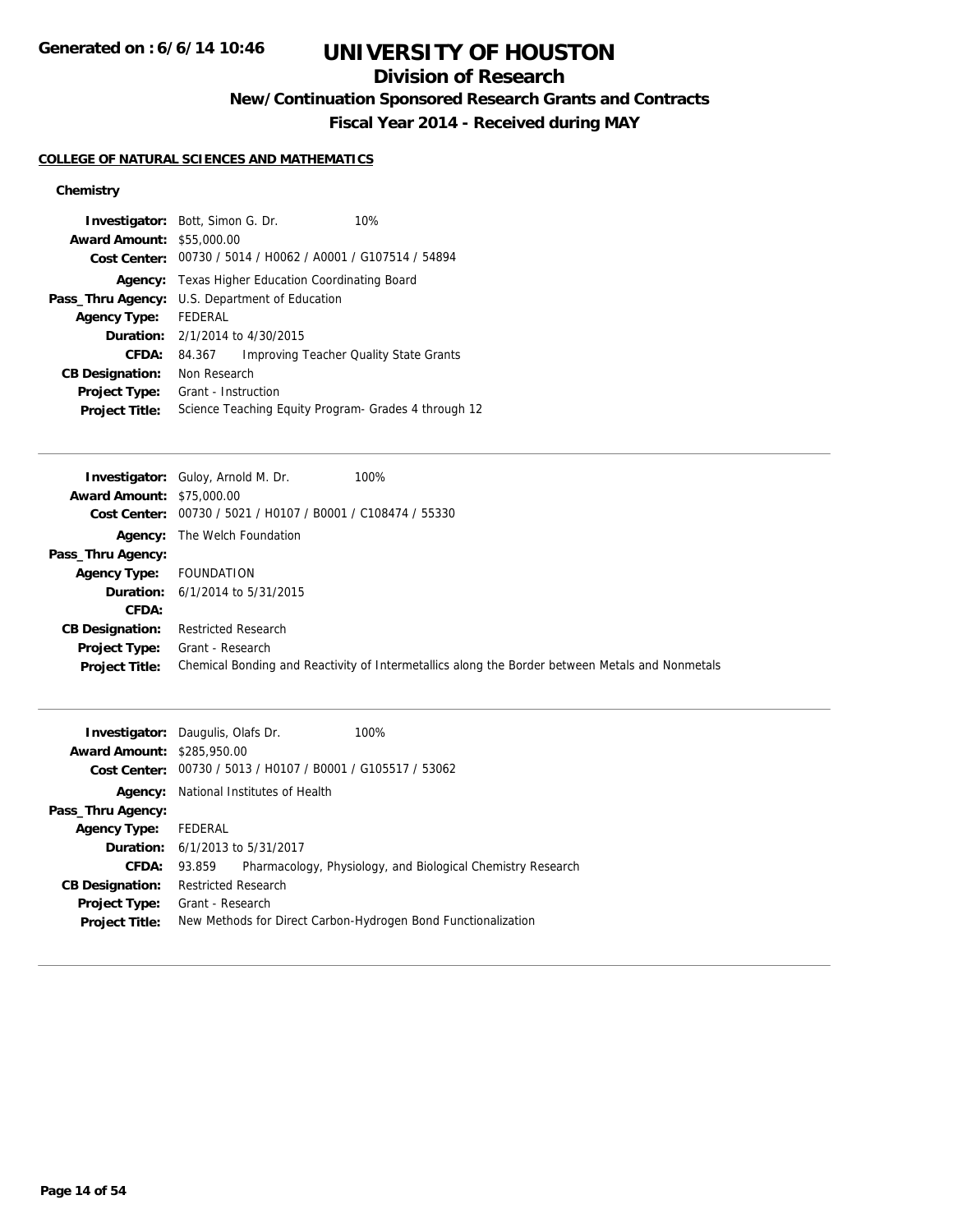## **Division of Research**

**New/Continuation Sponsored Research Grants and Contracts**

**Fiscal Year 2014 - Received during MAY**

#### **COLLEGE OF NATURAL SCIENCES AND MATHEMATICS**

|                                  | <b>Investigator:</b> Hoffman, David M. Dr.                  | 100%                                                                     |
|----------------------------------|-------------------------------------------------------------|--------------------------------------------------------------------------|
| <b>Award Amount: \$60,000.00</b> |                                                             |                                                                          |
|                                  | Cost Center: 00730 / 5021 / H0107 / B0001 / C108481 / 55332 |                                                                          |
| Agency:                          | The Welch Foundation                                        |                                                                          |
| Pass_Thru Agency:                |                                                             |                                                                          |
| Agency Type: FOUNDATION          |                                                             |                                                                          |
|                                  | <b>Duration:</b> 6/1/2014 to 5/31/2015                      |                                                                          |
| CFDA:                            |                                                             |                                                                          |
| <b>CB Designation:</b>           | <b>Restricted Research</b>                                  |                                                                          |
| <b>Project Type:</b>             | Grant - Research                                            |                                                                          |
| <b>Project Title:</b>            |                                                             | Synthesis of Metal Complexes with Sterically Encumbered Ketimide Ligands |

| <b>Investigator:</b> Yang, Ding-Shyue Prof.<br>100%                   |
|-----------------------------------------------------------------------|
| <b>Award Amount: \$60,000.00</b>                                      |
| 00730 / 5021 / H0107 / B0001 / C107904 / 55358<br><b>Cost Center:</b> |
| The Welch Foundation                                                  |
|                                                                       |
| Agency Type: FOUNDATION                                               |
| <b>Duration:</b> $6/1/2014$ to $5/31/2015$                            |
|                                                                       |
| <b>Restricted Research</b>                                            |
| Grant - Research                                                      |
| Ultrafast Structural Dynamics of Molecular Assemblies at Interfaces   |
|                                                                       |

| Investigator: Cai, Chengzhi Dr.<br><b>Award Amount: \$130,306.00</b> |                                             |                                            | 100%<br>Cost Center: 00730 / 5013 / H0107 / B0001 / G104628 / 51336 |
|----------------------------------------------------------------------|---------------------------------------------|--------------------------------------------|---------------------------------------------------------------------|
|                                                                      |                                             | <b>Agency:</b> National Science Foundation |                                                                     |
| Pass_Thru Agency:                                                    |                                             |                                            |                                                                     |
| Agency Type: FEDERAL                                                 |                                             |                                            |                                                                     |
|                                                                      | <b>Duration:</b> $7/15/2012$ to $6/30/2015$ |                                            |                                                                     |
| CFDA:                                                                | 47.049                                      | Mathematical and Physical Sciences         |                                                                     |
| <b>CB Designation:</b>                                               | <b>Restricted Research</b>                  |                                            |                                                                     |
| <b>Project Type:</b> Grant - Research                                |                                             |                                            |                                                                     |
| <b>Project Title:</b>                                                |                                             |                                            | Benign E. coli adhesion and biofilm formation on mannoside surfaces |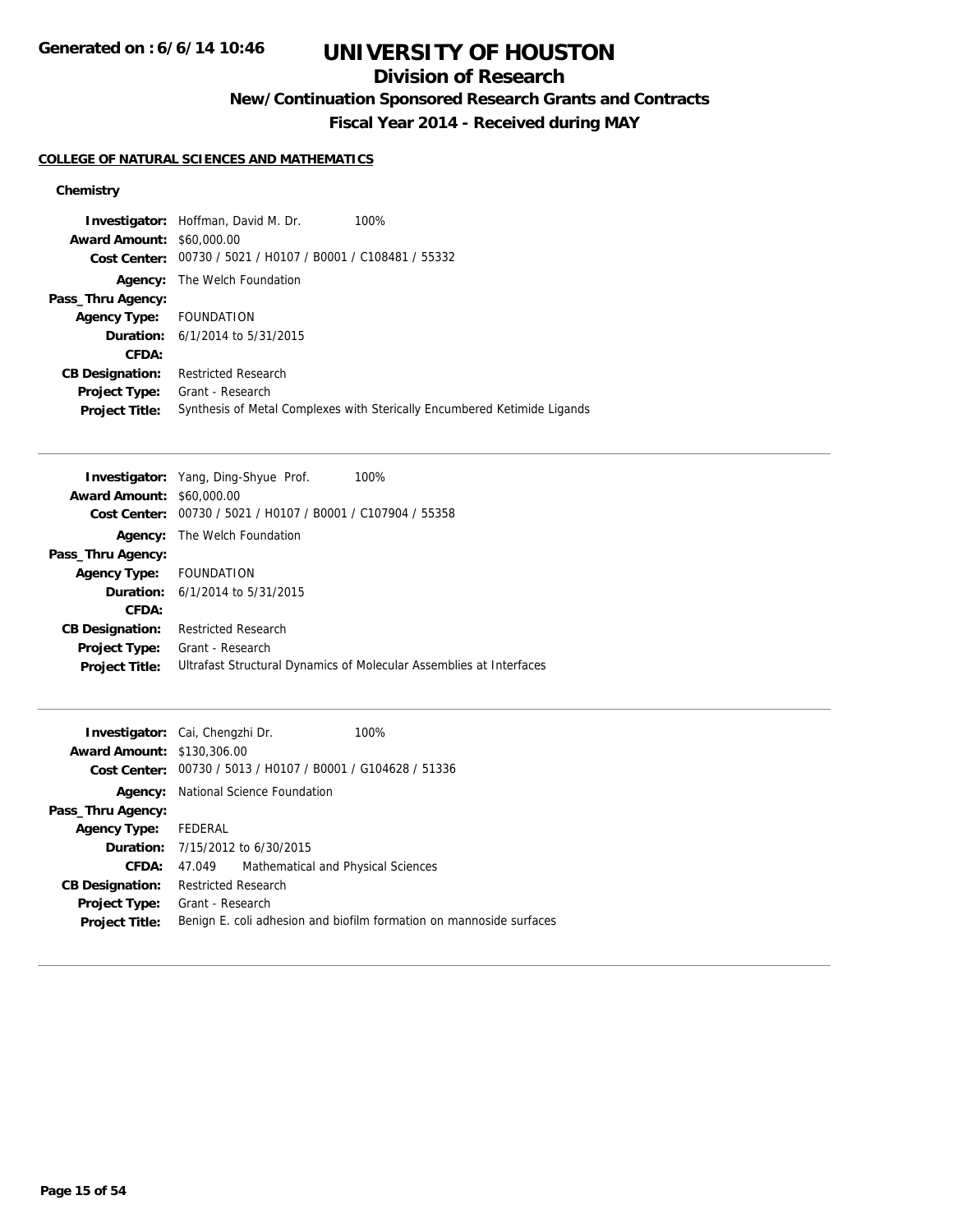**Generated on : 6/6/14 10:46**

# **UNIVERSITY OF HOUSTON**

## **Division of Research**

**New/Continuation Sponsored Research Grants and Contracts**

**Fiscal Year 2014 - Received during MAY**

#### **COLLEGE OF NATURAL SCIENCES AND MATHEMATICS**

| <b>Award Amount: \$240,000.00</b>             | <b>Investigator:</b> Miljanic, Ognien Dr.<br>Cost Center: 00730 / 5013 / H0107 / B0001 / G104099 / 50333 | 100%                                                            |
|-----------------------------------------------|----------------------------------------------------------------------------------------------------------|-----------------------------------------------------------------|
| Agency:                                       | National Science Foundation                                                                              |                                                                 |
| Pass_Thru Agency:                             |                                                                                                          |                                                                 |
| Agency Type: FEDERAL                          |                                                                                                          |                                                                 |
|                                               | <b>Duration:</b> 6/1/2012 to 5/31/2017                                                                   |                                                                 |
| <b>CFDA:</b>                                  | Mathematical and Physical Sciences<br>47.049                                                             |                                                                 |
| <b>CB Designation:</b>                        | <b>Restricted Research</b>                                                                               |                                                                 |
| <b>Project Type:</b><br><b>Project Title:</b> | Grant - Research                                                                                         | CAREER: Kinetic Self-Sorting of Dynamic Combinatorial Libraries |

|                                  | <b>Investigator:</b> Miljanic, Ognien Dr.                   | 100%                                                                               |
|----------------------------------|-------------------------------------------------------------|------------------------------------------------------------------------------------|
| <b>Award Amount: \$60,000.00</b> |                                                             |                                                                                    |
|                                  | Cost Center: 00730 / 5021 / H0107 / B0001 / C107906 / 55336 |                                                                                    |
|                                  | <b>Agency:</b> The Welch Foundation                         |                                                                                    |
| Pass_Thru Agency:                |                                                             |                                                                                    |
| <b>Agency Type:</b>              | FOUNDATION                                                  |                                                                                    |
|                                  | <b>Duration:</b> 6/1/2014 to 5/31/2015                      |                                                                                    |
| CFDA:                            |                                                             |                                                                                    |
| <b>CB Designation:</b>           | <b>Restricted Research</b>                                  |                                                                                    |
| <b>Project Type:</b>             | Grant - Research                                            |                                                                                    |
| <b>Project Title:</b>            |                                                             | Shape-Persistent Fluorophores Based on Benzimidazoles and Tetrasubstituted Silanes |

| <b>Award Amount: \$60,000.00</b><br>Cost Center: | <b>Investigator:</b> Coltart, Don Dr.<br>00730 / 5021 / H0107 / B0001 / C108472 / 55328 | 100%                                                        |
|--------------------------------------------------|-----------------------------------------------------------------------------------------|-------------------------------------------------------------|
|                                                  | <b>Agency:</b> The Welch Foundation                                                     |                                                             |
| Pass_Thru Agency:                                |                                                                                         |                                                             |
| Agency Type: FOUNDATION                          |                                                                                         |                                                             |
|                                                  | <b>Duration:</b> $6/1/2014$ to $5/31/2015$                                              |                                                             |
| CFDA:                                            |                                                                                         |                                                             |
| <b>CB Designation:</b>                           | <b>Restricted Research</b>                                                              |                                                             |
| <b>Project Type:</b>                             | Grant - Research                                                                        |                                                             |
| <b>Project Title:</b>                            |                                                                                         | New Catalytic Asymmetric Carbon-Carbon Bond Forming Methods |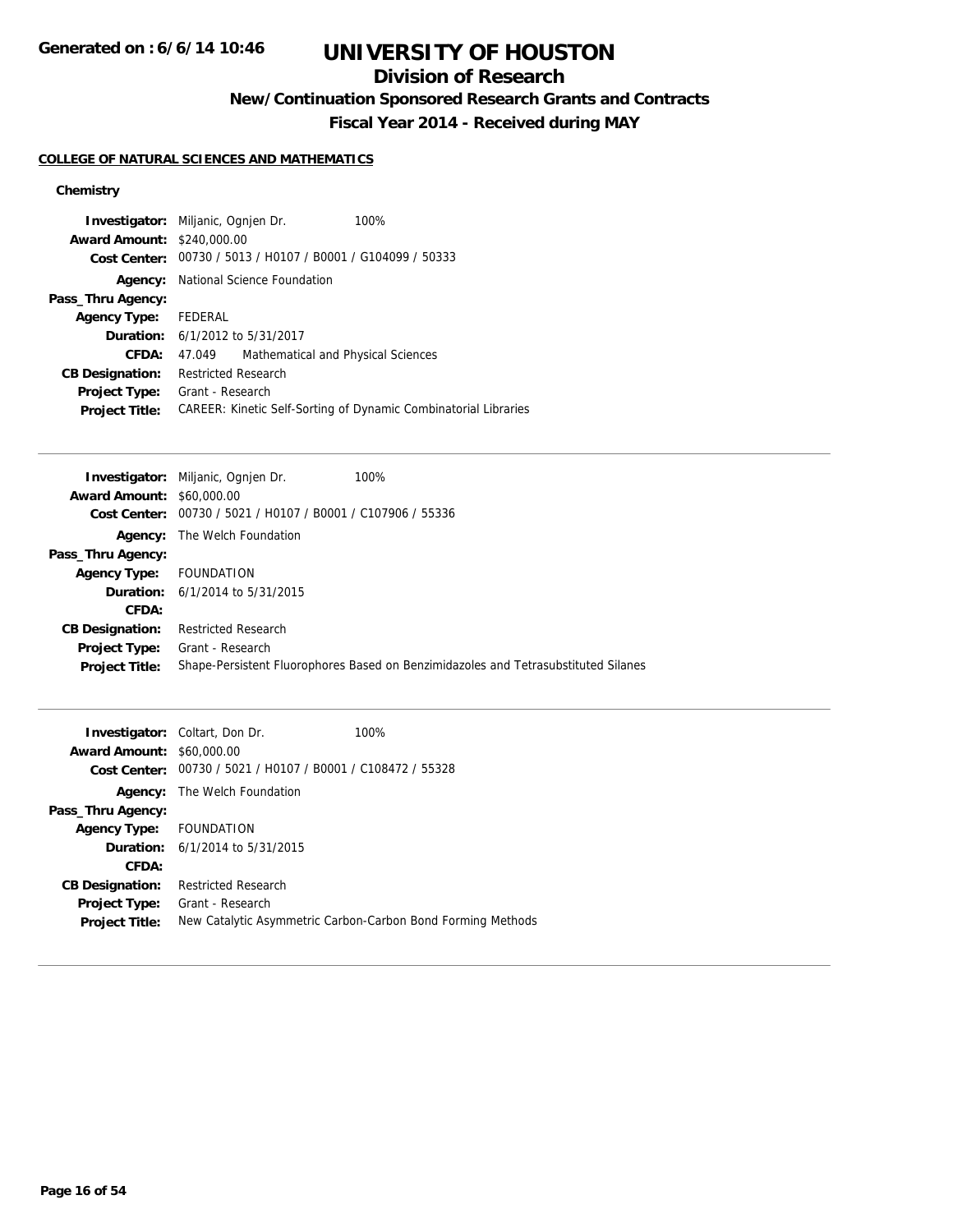**Generated on : 6/6/14 10:46**

# **UNIVERSITY OF HOUSTON**

## **Division of Research**

**New/Continuation Sponsored Research Grants and Contracts**

**Fiscal Year 2014 - Received during MAY**

#### **COLLEGE OF NATURAL SCIENCES AND MATHEMATICS**

|                                   | <b>Investigator:</b> May, Jeremy Dr.                        | 100%                                                                                      |
|-----------------------------------|-------------------------------------------------------------|-------------------------------------------------------------------------------------------|
| <b>Award Amount: \$600,000.00</b> |                                                             |                                                                                           |
|                                   | Cost Center: 00730 / 5013 / H0107 / B0001 / G107289 / 55198 |                                                                                           |
| Agency:                           | National Science Foundation                                 |                                                                                           |
| Pass_Thru Agency:                 |                                                             |                                                                                           |
| <b>Agency Type:</b>               | FEDERAL                                                     |                                                                                           |
|                                   | <b>Duration:</b> 4/15/2014 to 3/31/2019                     |                                                                                           |
| <b>CFDA:</b>                      | 47.049 Mathematical and Physical Sciences                   |                                                                                           |
| <b>CB Designation:</b>            | <b>Restricted Research</b>                                  |                                                                                           |
| <b>Project Type:</b>              | Grant - Research                                            |                                                                                           |
| <b>Project Title:</b>             |                                                             | CAREER: Synthesis of Bridged Polycyclic Natural Products via Intramolecular C-H Insertion |

|                                  | 20%<br><b>Investigator:</b> Cai, Chengzhi Dr.                                                               |
|----------------------------------|-------------------------------------------------------------------------------------------------------------|
| <b>Award Amount: \$73,745.00</b> |                                                                                                             |
|                                  | Cost Center: 00730 / 5013 / H0114 / B0001 / G104189 / 50786                                                 |
|                                  | <b>Agency:</b> National Eye Institute                                                                       |
| Pass_Thru Agency:                |                                                                                                             |
| <b>Agency Type:</b>              | FEDERAL                                                                                                     |
|                                  | <b>Duration:</b> 5/1/2012 to 4/30/2017                                                                      |
| <b>CFDA:</b>                     | Vision Research<br>93.867                                                                                   |
| <b>CB Designation:</b>           | <b>Restricted Research</b>                                                                                  |
| <b>Project Type:</b>             | Grant - Research                                                                                            |
| <b>Project Title:</b>            | The Role Of Antimicrobial Peptides at the Ocular Surface (changed from Defensins and Corneal Wound Healing) |

|                                  | <b>Investigator:</b> Lee, T. Randall Dr.                    | 100%                                                                            |
|----------------------------------|-------------------------------------------------------------|---------------------------------------------------------------------------------|
| <b>Award Amount: \$75,000.00</b> |                                                             |                                                                                 |
|                                  | Cost Center: 00730 / 5021 / H0107 / B0001 / C108223 / 55334 |                                                                                 |
|                                  | <b>Agency:</b> The Welch Foundation                         |                                                                                 |
| Pass_Thru Agency:                |                                                             |                                                                                 |
| Agency Type: FOUNDATION          |                                                             |                                                                                 |
|                                  | <b>Duration:</b> $6/1/2014$ to $5/31/2015$                  |                                                                                 |
| <b>CFDA:</b>                     |                                                             |                                                                                 |
| <b>CB Designation:</b>           | <b>Restricted Research</b>                                  |                                                                                 |
| <b>Project Type:</b>             | Grant - Research                                            |                                                                                 |
| <b>Project Title:</b>            |                                                             | Aliphatic Xanthates and Analogs for Tailored Surfaces and Nanoparticle Coatings |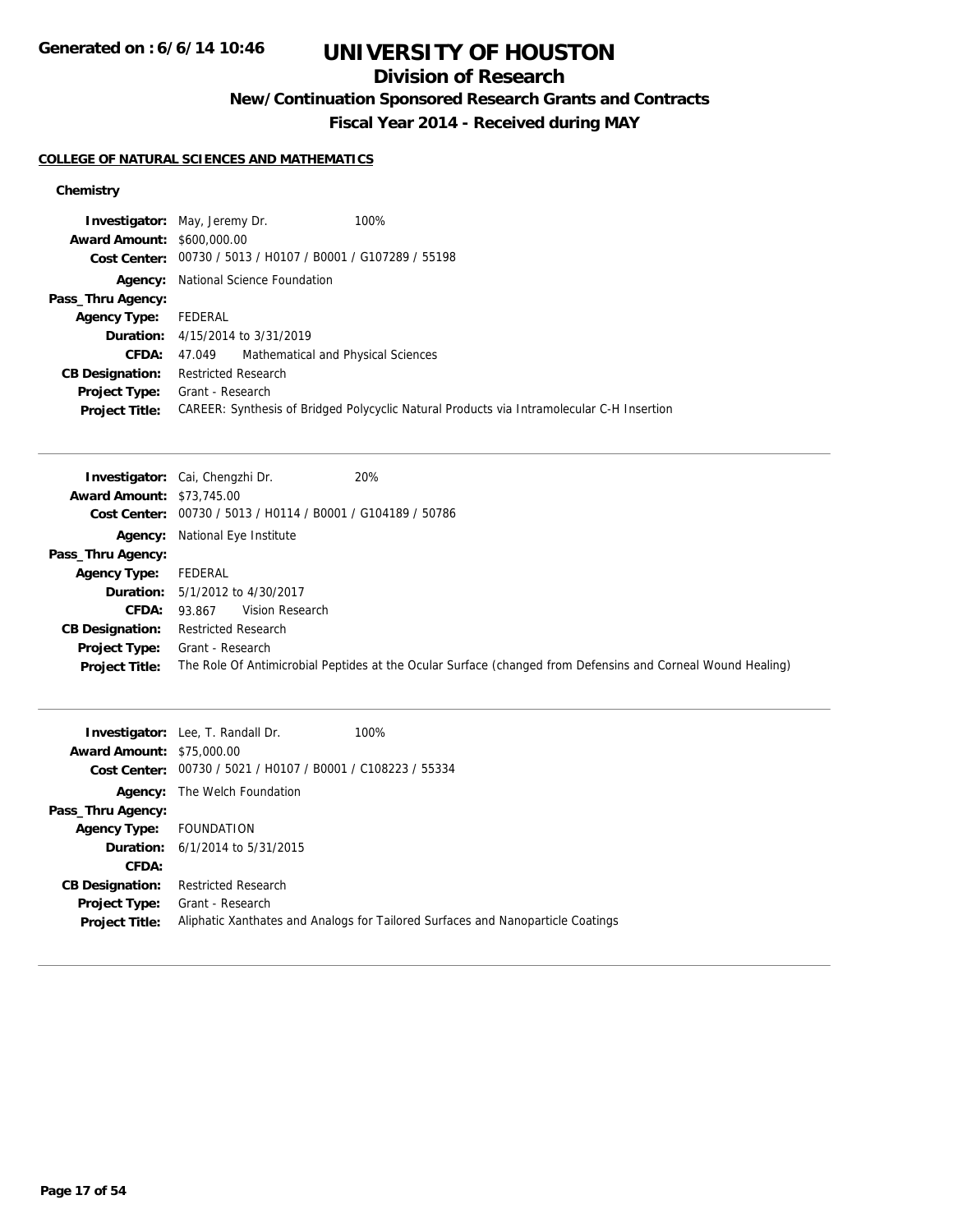## **Division of Research**

**New/Continuation Sponsored Research Grants and Contracts**

**Fiscal Year 2014 - Received during MAY**

#### **COLLEGE OF NATURAL SCIENCES AND MATHEMATICS**

### **Chemistry**

**Investigator:** Lubchenko, Vassiliy Dr. 100% **Award Amount:** \$60,000.00 **Cost Center:** 00730 / 5021 / H0107 / B0001 / C108217 / 55335 **Agency:** The Welch Foundation **Pass\_Thru Agency: Agency Type:** FOUNDATION **Duration:** 6/1/2014 to 5/31/2015 **CFDA: CB Designation:** Restricted Research **Project Type:** Grant - Research Project Title: Predicting the Structure of Complex Inorganic Solids

#### **Computer Science**

| SHF: Small: Real-Time Scheduling and Analysis of Functional Reactive Systems (REU Supplement) |
|-----------------------------------------------------------------------------------------------|
|                                                                                               |

|                                  | 100%<br><b>Investigator:</b> Chapman, Barbara M. Dr.                                          |
|----------------------------------|-----------------------------------------------------------------------------------------------|
| <b>Award Amount: \$25,000.00</b> |                                                                                               |
|                                  | Cost Center: 00730 / 5021 / H0108 / B0001 / G104600 / 50290                                   |
|                                  | <b>Agency:</b> Oak Ridge Associated Universities                                              |
| Pass_Thru Agency:                |                                                                                               |
| Agency Type:                     | UNIVERSITY                                                                                    |
|                                  | <b>Duration:</b> 2/1/2012 to 1/31/2015                                                        |
| CFDA:                            |                                                                                               |
| <b>CB Designation:</b>           | <b>Restricted Research</b>                                                                    |
| <b>Project Type:</b>             | Grant - Research                                                                              |
| <b>Project Title:</b>            | A similarity-based analysis tool for pattern derivation and large scale program restructuring |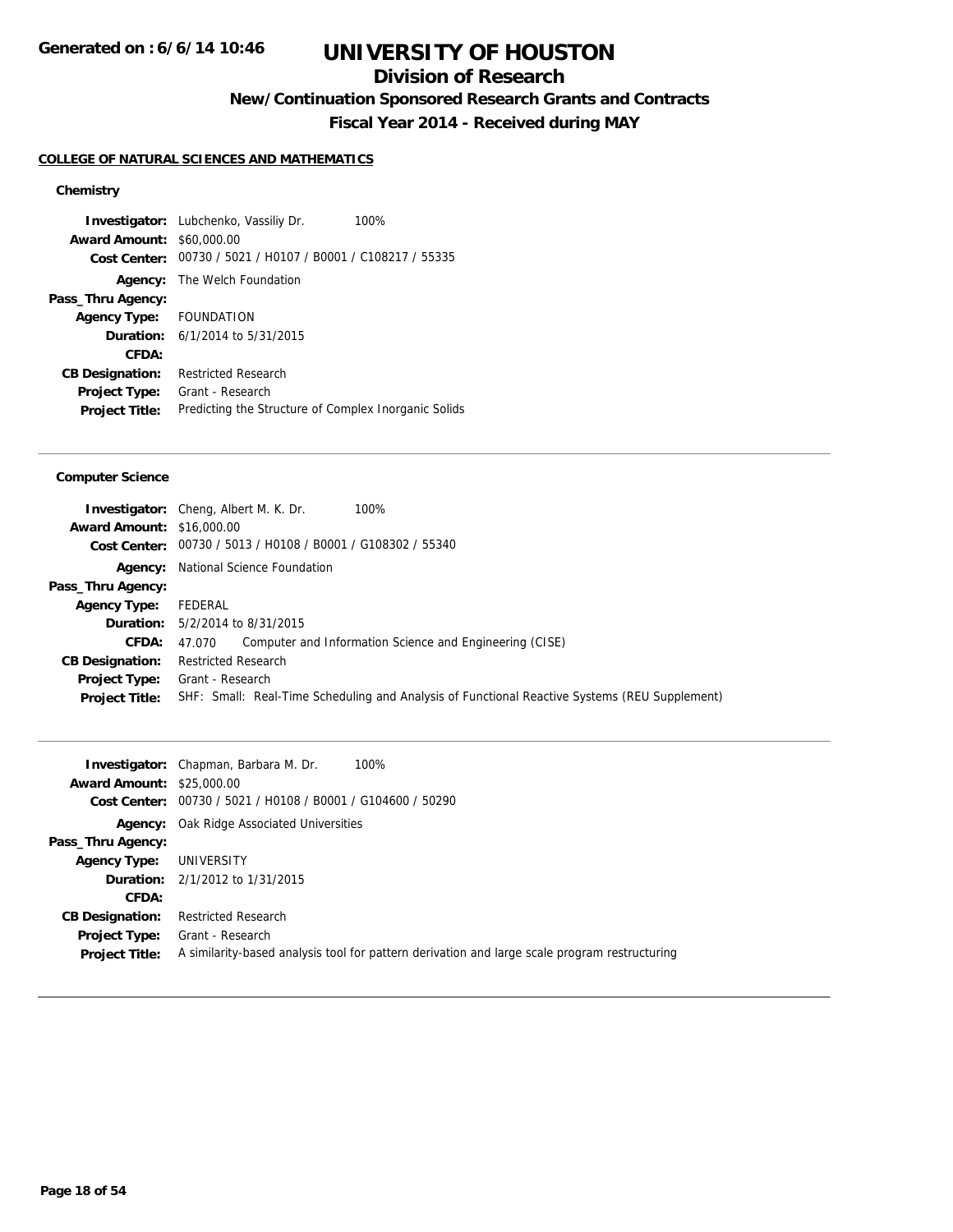## **Division of Research**

## **New/Continuation Sponsored Research Grants and Contracts**

**Fiscal Year 2014 - Received during MAY**

#### **COLLEGE OF NATURAL SCIENCES AND MATHEMATICS**

#### **Computer Science**

|                        | <b>Investigator:</b> Garbey, Marc Dr.<br>100%                                                 |  |  |
|------------------------|-----------------------------------------------------------------------------------------------|--|--|
| <b>Award Amount:</b>   | \$112,449.00                                                                                  |  |  |
| <b>Cost Center:</b>    | 00730 / 5013 / H0108 / B0001 / G106022 / 53410                                                |  |  |
| Agency:                | National Science Foundation                                                                   |  |  |
| Pass_Thru Agency:      |                                                                                               |  |  |
| <b>Agency Type:</b>    | <b>FEDERAL</b>                                                                                |  |  |
| Duration:              | 4/15/2013 to 3/31/2018                                                                        |  |  |
| CFDA:                  | 47.041<br><b>Engineering Grants</b>                                                           |  |  |
| <b>CB Designation:</b> | <b>Restricted Research</b>                                                                    |  |  |
| <b>Project Type:</b>   | Grant - Research                                                                              |  |  |
| <b>Project Title:</b>  | Collaborative Research: Full Center Grant: I/UCRC for Cyber-Physical Systems for the Hospital |  |  |
|                        | Operating Rm                                                                                  |  |  |
|                        | Investigator: Gnawali, Omprakash Dr.<br>100%                                                  |  |  |
| <b>Award Amount:</b>   | \$77,902.00                                                                                   |  |  |
| <b>Cost Center:</b>    | 00730 / 5013 / H0108 / B0001 / G108237 / 55133                                                |  |  |
| Agency:                | Johns Hopkins University                                                                      |  |  |
| Pass_Thru Agency:      |                                                                                               |  |  |
| <b>Agency Type:</b>    | <b>UNIVERSITY</b>                                                                             |  |  |
| Duration:              | 1/1/2014 to 12/31/2014                                                                        |  |  |
| CFDA:                  | Computer and Information Science and Engineering (CISE)<br>47.070                             |  |  |
| <b>CB Designation:</b> | <b>Restricted Research</b>                                                                    |  |  |
| <b>Project Type:</b>   | Grant - Research                                                                              |  |  |
| Project Title:         | Optimizing Networking for Sensing Application Deployments in Remote Locations                 |  |  |
|                        |                                                                                               |  |  |
|                        | Investigator: Leiss, Ernst L. Dr.<br>20%                                                      |  |  |
| <b>Award Amount:</b>   | \$72,000.20                                                                                   |  |  |
| <b>Cost Center:</b>    | 00730 / 5013 / H0108 / B0001 / G107356 / 55273                                                |  |  |
| Agency:                | National Science Foundation                                                                   |  |  |
| Pass_Thru Agency:      |                                                                                               |  |  |
| <b>Agency Type:</b>    | <b>FEDERAL</b>                                                                                |  |  |
| Duration:              | 5/1/2014 to 4/30/2017                                                                         |  |  |
| <b>CFDA:</b>           | 47.070<br>Computer and Information Science and Engineering (CISE)                             |  |  |
|                        |                                                                                               |  |  |

**CB Designation:** Restricted Research **Project Type:** Grant - Research

**Project Title:** REU Site: Undergraduate Research Experience in Computational Science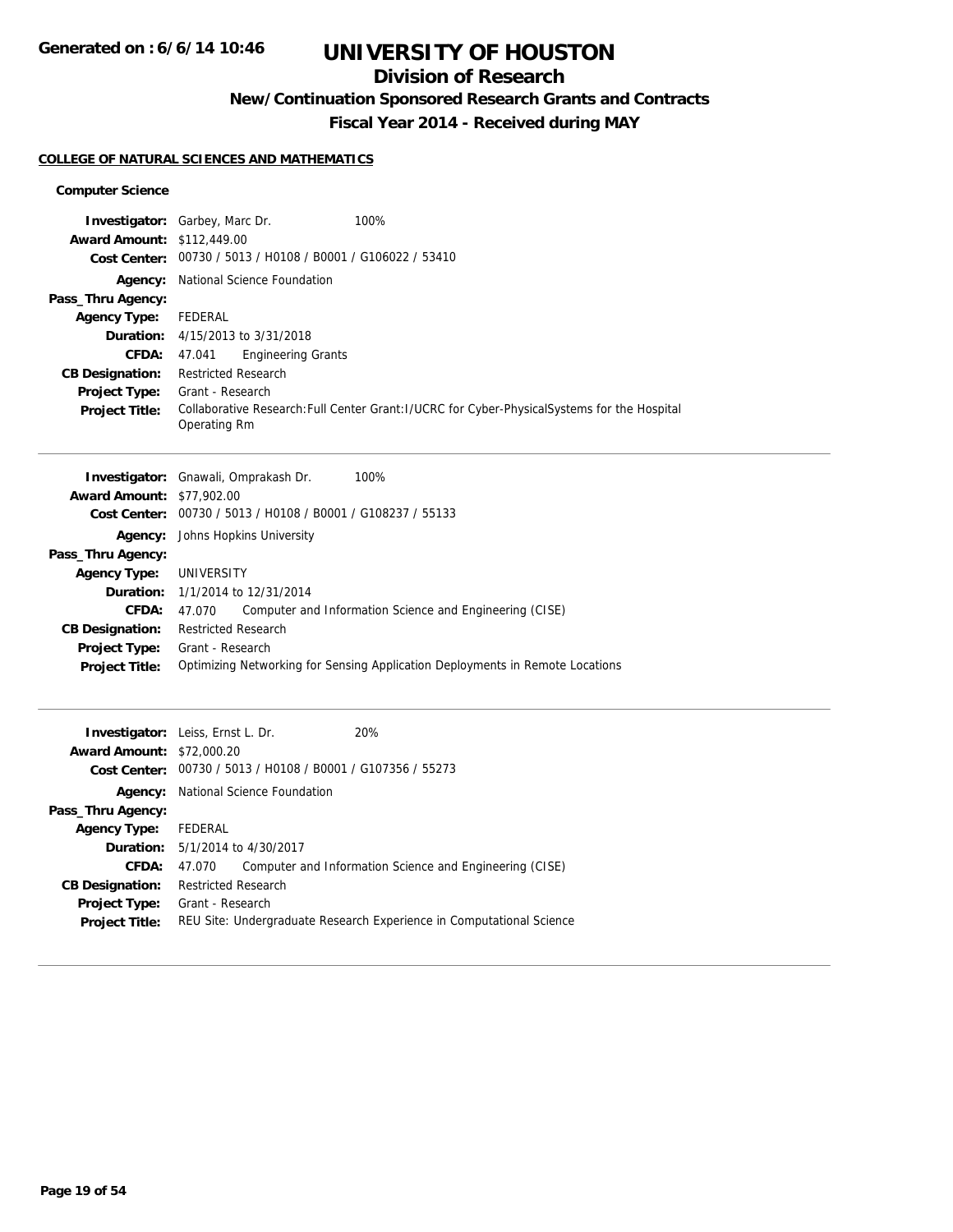## **Division of Research**

**New/Continuation Sponsored Research Grants and Contracts**

**Fiscal Year 2014 - Received during MAY**

#### **COLLEGE OF NATURAL SCIENCES AND MATHEMATICS**

#### **Computer Science**

|                                  | <b>Investigator:</b> Huang, Shou-Hsuan Dr.                  | 20%                                                                  |
|----------------------------------|-------------------------------------------------------------|----------------------------------------------------------------------|
| <b>Award Amount: \$72,000.20</b> |                                                             |                                                                      |
|                                  | Cost Center: 00730 / 5013 / H0108 / B0001 / G107356 / 55273 |                                                                      |
| Agency:                          | National Science Foundation                                 |                                                                      |
| Pass_Thru Agency:                |                                                             |                                                                      |
| <b>Agency Type:</b>              | FEDERAL                                                     |                                                                      |
|                                  | <b>Duration:</b> 5/1/2014 to 4/30/2017                      |                                                                      |
| CFDA:                            | 47.070                                                      | Computer and Information Science and Engineering (CISE)              |
| <b>CB Designation:</b>           | <b>Restricted Research</b>                                  |                                                                      |
| <b>Project Type:</b>             | Grant - Research                                            |                                                                      |
| <b>Project Title:</b>            |                                                             | REU Site: Undergraduate Research Experience in Computational Science |
|                                  |                                                             |                                                                      |

|                                  | <b>Investigator:</b> Kakadiaris, Ioannis Dr.   | 20%                                                                  |
|----------------------------------|------------------------------------------------|----------------------------------------------------------------------|
| <b>Award Amount: \$72,000.20</b> |                                                |                                                                      |
| Cost Center:                     | 00730 / 5013 / H0108 / B0001 / G107356 / 55273 |                                                                      |
| Agency:                          | National Science Foundation                    |                                                                      |
| Pass_Thru Agency:                |                                                |                                                                      |
| <b>Agency Type:</b>              | FEDERAL                                        |                                                                      |
|                                  | <b>Duration:</b> $5/1/2014$ to $4/30/2017$     |                                                                      |
| CFDA:                            | 47.070                                         | Computer and Information Science and Engineering (CISE)              |
| <b>CB Designation:</b>           | <b>Restricted Research</b>                     |                                                                      |
| <b>Project Type:</b>             | Grant - Research                               |                                                                      |
| <b>Project Title:</b>            |                                                | REU Site: Undergraduate Research Experience in Computational Science |
|                                  |                                                |                                                                      |

| <b>Investigator:</b> Pavlidis, Ioannis Dr. |                            |                                                             | 20%                                                                  |
|--------------------------------------------|----------------------------|-------------------------------------------------------------|----------------------------------------------------------------------|
| <b>Award Amount: \$72,000.20</b>           |                            |                                                             |                                                                      |
|                                            |                            | Cost Center: 00730 / 5013 / H0108 / B0001 / G107356 / 55273 |                                                                      |
| Agency:                                    |                            | National Science Foundation                                 |                                                                      |
| Pass_Thru Agency:                          |                            |                                                             |                                                                      |
| <b>Agency Type:</b>                        | FEDERAL                    |                                                             |                                                                      |
|                                            |                            | <b>Duration:</b> 5/1/2014 to 4/30/2017                      |                                                                      |
| CFDA:                                      | 47.070                     |                                                             | Computer and Information Science and Engineering (CISE)              |
| <b>CB Designation:</b>                     | <b>Restricted Research</b> |                                                             |                                                                      |
| <b>Project Type:</b>                       | Grant - Research           |                                                             |                                                                      |
| <b>Project Title:</b>                      |                            |                                                             | REU Site: Undergraduate Research Experience in Computational Science |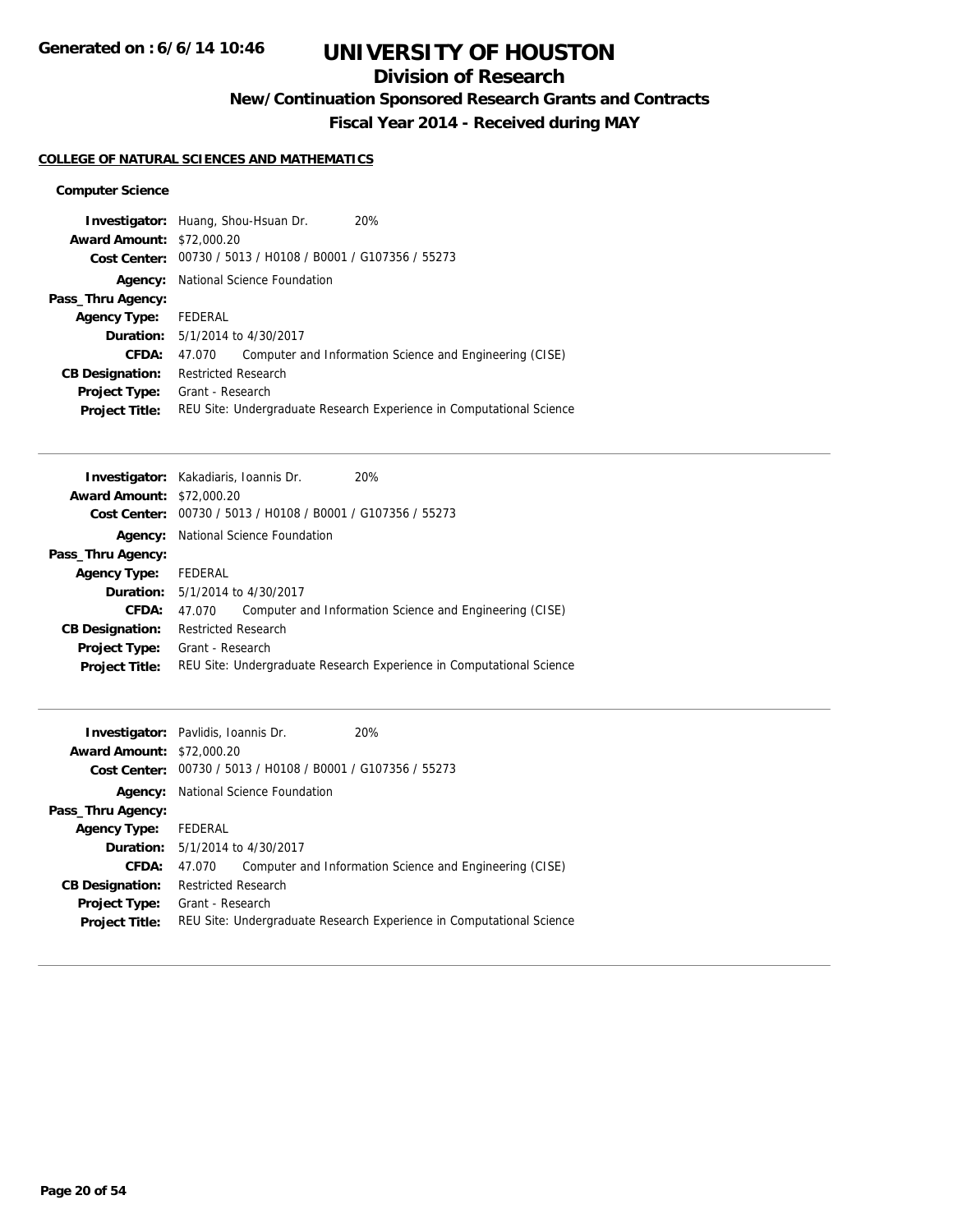## **Division of Research**

**New/Continuation Sponsored Research Grants and Contracts**

**Fiscal Year 2014 - Received during MAY**

#### **COLLEGE OF NATURAL SCIENCES AND MATHEMATICS**

#### **Computer Science**

|                                  | <b>Investigator:</b> Verma, Rakesh M. Dr.                   | 20%                                                                  |
|----------------------------------|-------------------------------------------------------------|----------------------------------------------------------------------|
| <b>Award Amount: \$72,000.20</b> |                                                             |                                                                      |
|                                  | Cost Center: 00730 / 5013 / H0108 / B0001 / G107356 / 55273 |                                                                      |
| Agency:                          | National Science Foundation                                 |                                                                      |
| Pass_Thru Agency:                |                                                             |                                                                      |
| <b>Agency Type:</b>              | FEDERAL                                                     |                                                                      |
|                                  | <b>Duration:</b> 5/1/2014 to 4/30/2017                      |                                                                      |
| CFDA:                            | 47.070                                                      | Computer and Information Science and Engineering (CISE)              |
| <b>CB Designation:</b>           | <b>Restricted Research</b>                                  |                                                                      |
| <b>Project Type:</b>             | Grant - Research                                            |                                                                      |
| <b>Project Title:</b>            |                                                             | REU Site: Undergraduate Research Experience in Computational Science |
|                                  |                                                             |                                                                      |

|                        | <b>Investigator:</b> Chapman, Barbara M. Dr.<br>100%               |
|------------------------|--------------------------------------------------------------------|
| <b>Award Amount:</b>   | \$80,000.00                                                        |
| Cost Center:           | 00730 / 5022 / H0108 / B0001 / G098867 / 44268                     |
| <b>Agency: Total</b>   |                                                                    |
| Pass_Thru Agency:      |                                                                    |
| <b>Agency Type:</b>    | <b>PROFIT</b>                                                      |
|                        | <b>Duration:</b> 2/1/2009 to 12/31/2014                            |
| CFDA:                  |                                                                    |
| <b>CB Designation:</b> | <b>Restricted Research</b>                                         |
| Project Type:          | Grant - Research                                                   |
| <b>Project Title:</b>  | Co-Array Fortran Language Enhancement and Reference Implementation |
|                        |                                                                    |

|                                  | <b>Investigator:</b> Pavlidis, Ioannis Dr.                  | 50% |
|----------------------------------|-------------------------------------------------------------|-----|
| <b>Award Amount: \$80,813.63</b> |                                                             |     |
|                                  | Cost Center: 00730 / 5022 / H0288 / B0001 / G106793 / 55148 |     |
|                                  | <b>Agency:</b> Texas Transportation Institute               |     |
|                                  | <b>Pass_Thru Agency:</b> Toyota Motor Corporation           |     |
| <b>Agency Type:</b>              | <b>PROFIT</b>                                               |     |
|                                  | <b>Duration:</b> 1/17/2014 to 1/17/2017                     |     |
| CFDA:                            |                                                             |     |
| <b>CB Designation:</b>           | <b>Restricted Research</b>                                  |     |
| <b>Project Type:</b>             | Contract - Research                                         |     |
| <b>Project Title:</b>            | Toyota Economic Loss Settlement Safety Research             |     |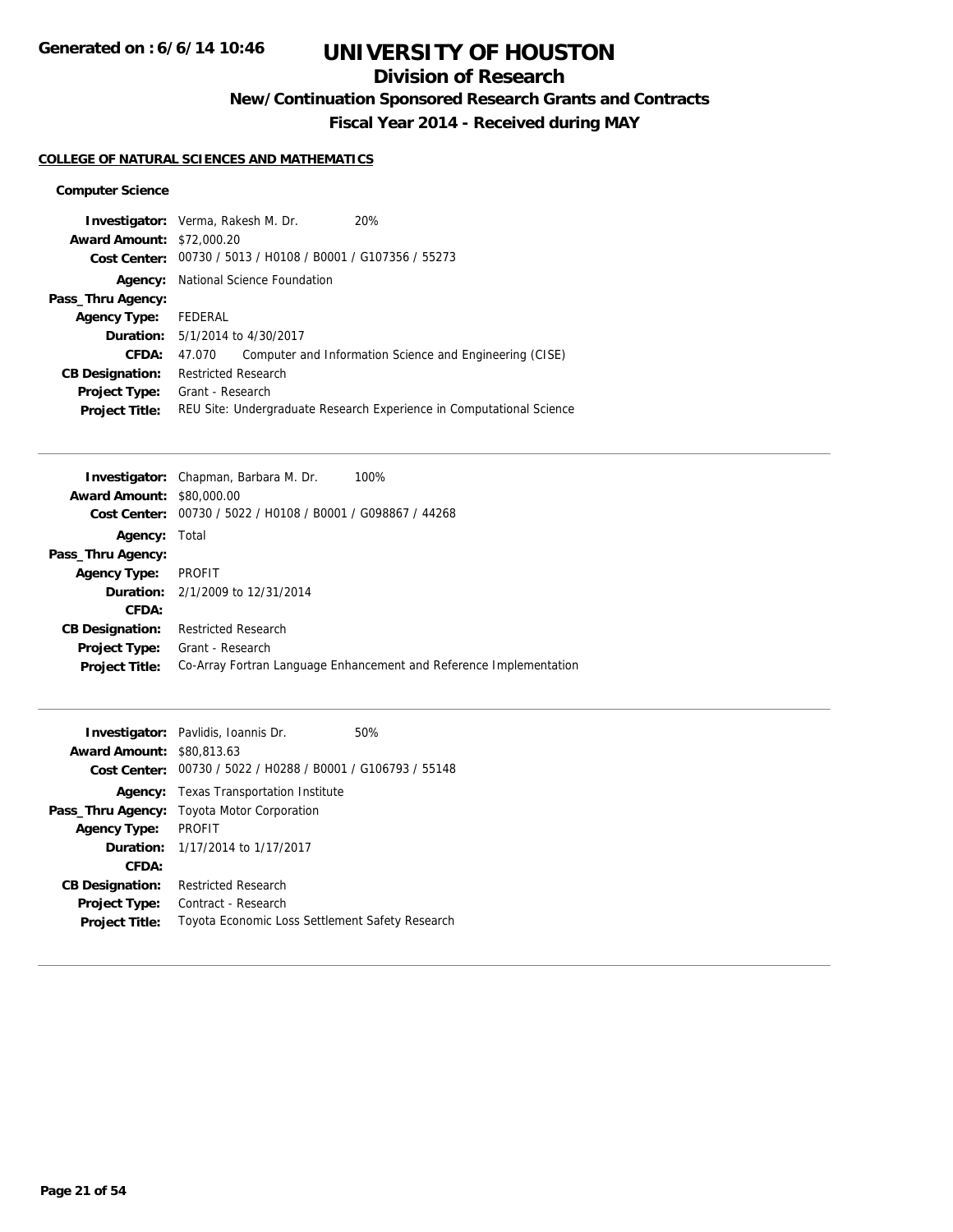## **Division of Research**

**New/Continuation Sponsored Research Grants and Contracts**

**Fiscal Year 2014 - Received during MAY**

#### **COLLEGE OF NATURAL SCIENCES AND MATHEMATICS**

#### **Dean, Natural Sciences and Mathematics**

|                                  | <b>Investigator:</b> McGhee, Frederick Mr.<br>100%          |
|----------------------------------|-------------------------------------------------------------|
| <b>Award Amount: \$49,062.50</b> |                                                             |
|                                  | Cost Center: 00730 / 5999 / H0102 / B0100 / C108427 / 55312 |
|                                  | <b>Agency:</b> Texas Higher Education Coordinating Board    |
| Pass_Thru Agency:                |                                                             |
| Agency Type: STATE               |                                                             |
|                                  | <b>Duration:</b> $4/1/2014$ to $4/30/2099$                  |
| CFDA:                            |                                                             |
| <b>CB Designation:</b>           | Non Restricted Research                                     |
| <b>Project Type:</b>             | Grant - Research                                            |
| <b>Project Title:</b>            | <b>TRIP Match NSM Mcghee</b>                                |

|                        | <b>Investigator:</b> Mann, Paul Dr.        | 100%                                           |
|------------------------|--------------------------------------------|------------------------------------------------|
| <b>Award Amount:</b>   | \$30,000.00                                |                                                |
| Cost Center:           |                                            | 00730 / 5999 / H0102 / B0100 / C108422 / 55279 |
| Agency:                | Texas Higher Education Coordinating Board  |                                                |
| Pass_Thru Agency:      |                                            |                                                |
| Agency Type: STATE     |                                            |                                                |
|                        | <b>Duration:</b> $4/1/2014$ to $4/30/2099$ |                                                |
| CFDA:                  |                                            |                                                |
| <b>CB Designation:</b> | Non Restricted Research                    |                                                |
| Project Type:          | Grant - Research                           |                                                |
| <b>Project Title:</b>  | <b>TRIP Match Dr. Mann</b>                 |                                                |

| <b>Award Amount: \$375,000.00</b> | <b>Investigator:</b> McGhee, Frederick Mr.<br>100%<br>Cost Center: 00730 / 5999 / H0102 / B0100 / C108429 / 55282 |
|-----------------------------------|-------------------------------------------------------------------------------------------------------------------|
|                                   | <b>Agency:</b> Texas Higher Education Coordinating Board                                                          |
| Pass_Thru Agency:                 |                                                                                                                   |
| <b>Agency Type:</b>               | <b>STATE</b>                                                                                                      |
|                                   | <b>Duration:</b> $4/1/2014$ to $4/30/2099$                                                                        |
| CFDA:                             |                                                                                                                   |
| <b>CB Designation:</b>            | Non Restricted Research                                                                                           |
| <b>Project Type:</b>              | Grant - Research                                                                                                  |
| <b>Project Title:</b>             | <b>TRIP Match NSM Dr Baldelli</b>                                                                                 |
|                                   |                                                                                                                   |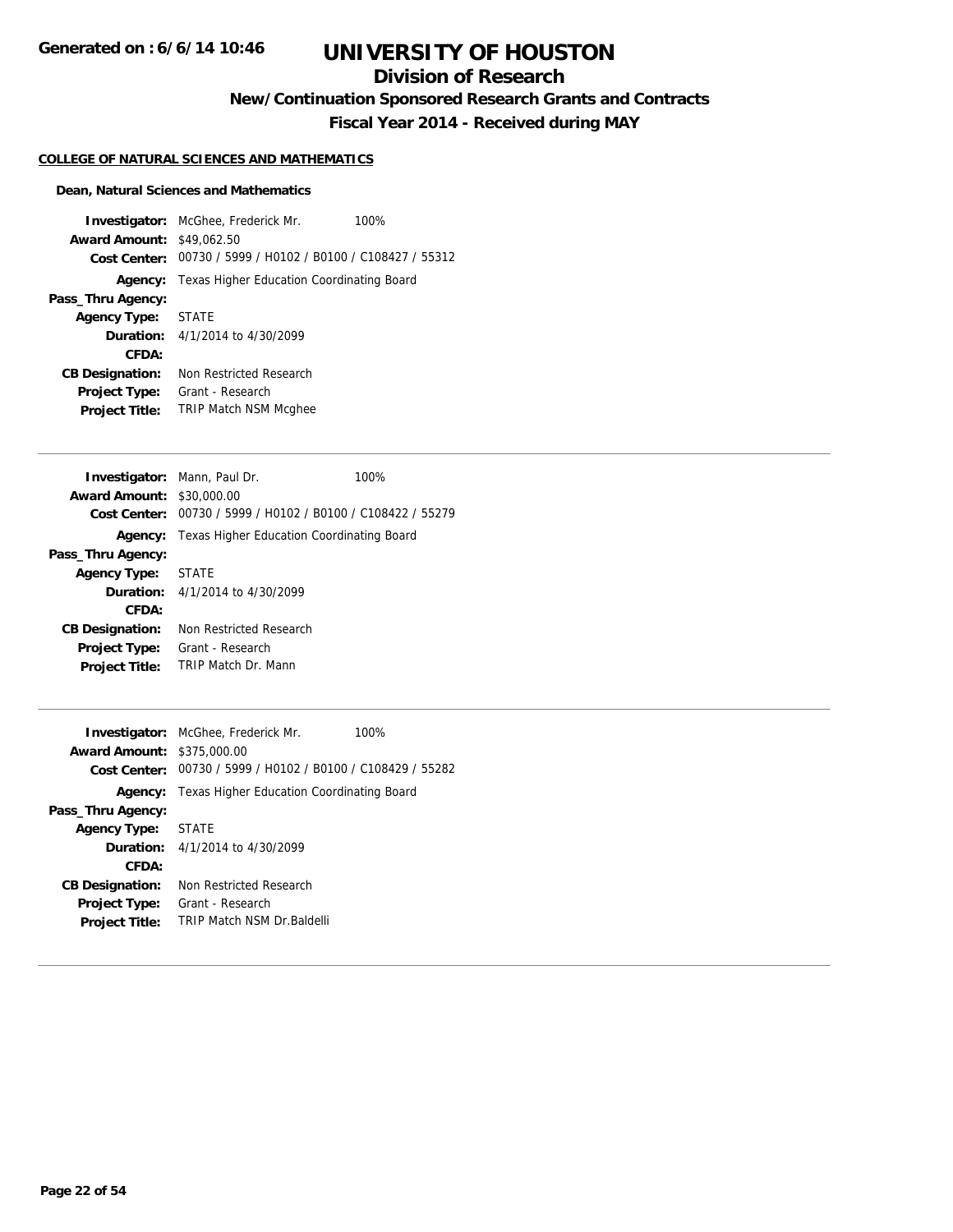## **Division of Research**

**New/Continuation Sponsored Research Grants and Contracts**

**Fiscal Year 2014 - Received during MAY**

#### **COLLEGE OF NATURAL SCIENCES AND MATHEMATICS**

#### **Dean, Natural Sciences and Mathematics**

**Investigator:** McGhee, Frederick Mr. 100% **Award Amount:** \$463,125.00 **Cost Center:** 00730 / 5999 / H0102 / B0100 / C108426 / 55277 **Agency:** Texas Higher Education Coordinating Board **Pass\_Thru Agency: Agency Type:** STATE **Duration:** 4/1/2014 to 4/30/2099 **CFDA: CB Designation:** Non Restricted Research **Project Type:** Grant - Research **Project Title:** TRIP Match NSM Mcghee

#### **Earth & Atmospheric Sciences**

|                                  | <b>Investigator:</b> Brandon, Alan Dr.                      | 100%                                                                                             |
|----------------------------------|-------------------------------------------------------------|--------------------------------------------------------------------------------------------------|
| <b>Award Amount: \$75,000.00</b> |                                                             |                                                                                                  |
|                                  | Cost Center: 00730 / 5013 / H0109 / B0001 / G101620 / 50430 |                                                                                                  |
|                                  |                                                             | <b>Agency:</b> NASA - National Aeronautics and Space Administration - Headquarters (Wash., D.C.) |
| Pass_Thru Agency:                |                                                             |                                                                                                  |
| <b>Agency Type:</b>              | FEDERAL                                                     |                                                                                                  |
|                                  | <b>Duration:</b> 1/4/2012 to 1/3/2015                       |                                                                                                  |
| <b>CFDA:</b>                     | Aerospace Education Services Program<br>43.001              |                                                                                                  |
| <b>CB Designation:</b>           | <b>Restricted Research</b>                                  |                                                                                                  |
| <b>Project Type:</b>             | Grant - Research                                            |                                                                                                  |
| <b>Project Title:</b>            |                                                             | Isotopic Investigations of Planetary and Solar System Materials                                  |
|                                  |                                                             |                                                                                                  |

|                                   | 100%<br><b>Investigator:</b> Goloshubin, Gennady Dr.                                                                                |
|-----------------------------------|-------------------------------------------------------------------------------------------------------------------------------------|
| <b>Award Amount: \$224,360.00</b> |                                                                                                                                     |
|                                   | Cost Center: 00730 / 5021 / H0109 / B0001 / G101207 / 46563                                                                         |
|                                   | <b>Agency:</b> West Siberian Research Institute of Geology and Geophysics                                                           |
| Pass_Thru Agency:                 |                                                                                                                                     |
| <b>Agency Type:</b>               | NON PROFIT                                                                                                                          |
|                                   | <b>Duration:</b> 5/4/2010 to 11/30/2014                                                                                             |
| CFDA:                             |                                                                                                                                     |
| <b>CB Designation:</b>            | <b>Restricted Research</b>                                                                                                          |
| <b>Project Type:</b>              | Grant - Research                                                                                                                    |
| <b>Project Title:</b>             | Development of algorithms, software and methodical support for Frequency-dependent processing and<br>interpretation of seismic data |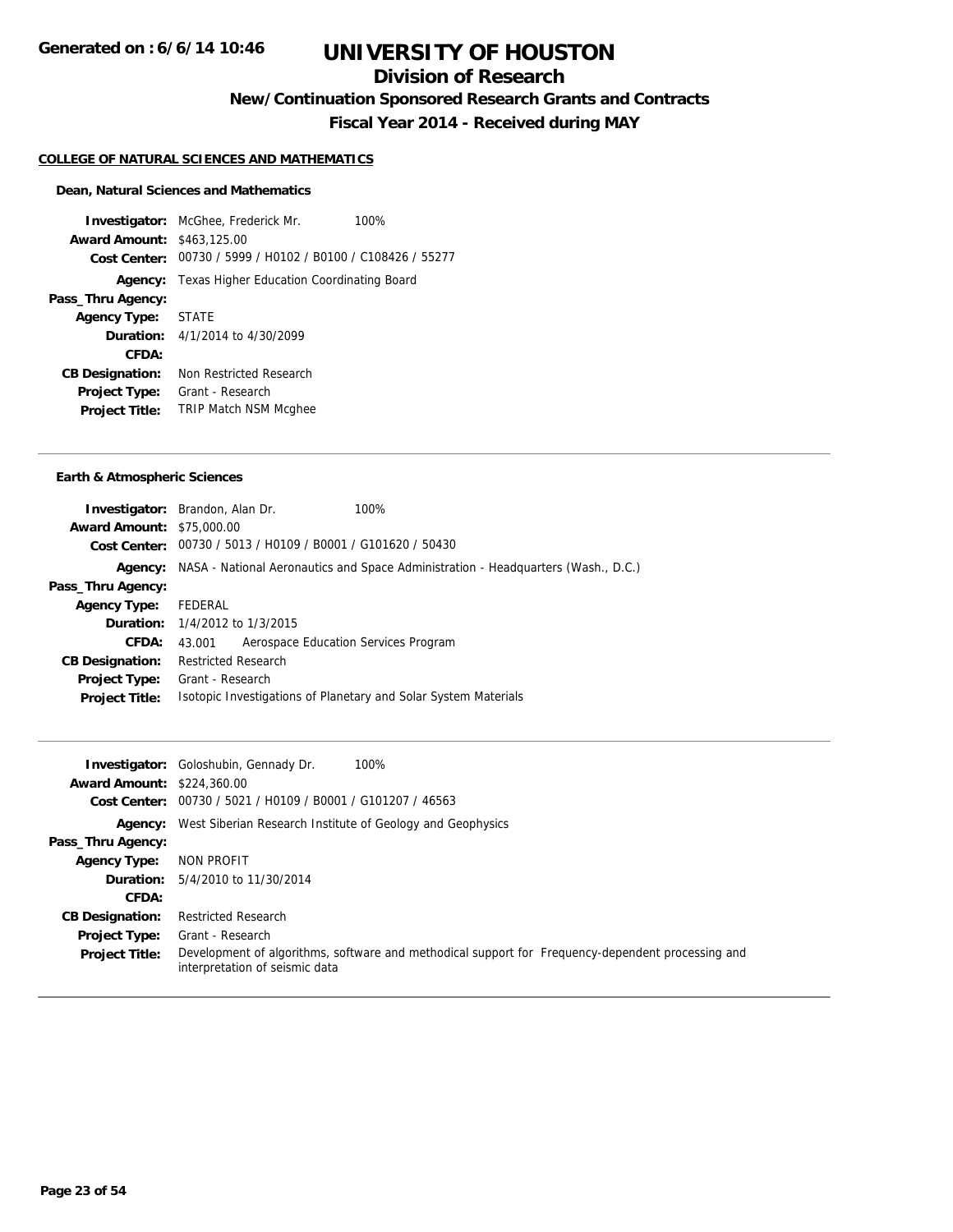## **Division of Research**

**New/Continuation Sponsored Research Grants and Contracts**

**Fiscal Year 2014 - Received during MAY**

#### **COLLEGE OF NATURAL SCIENCES AND MATHEMATICS**

#### **Earth & Atmospheric Sciences**

|                                 | <b>Investigator:</b> Stewart, Robert Dr.                    | 50% |
|---------------------------------|-------------------------------------------------------------|-----|
| <b>Award Amount: \$1,000.00</b> |                                                             |     |
|                                 | Cost Center: 00730 / 5022 / H0243 / B0001 / C108525 / 55447 |     |
|                                 | <b>Agency:</b> Society of Exploration Geophysicists         |     |
| Pass_Thru Agency:               |                                                             |     |
| Agency Type: PROFIT             |                                                             |     |
|                                 | Duration: 5/1/2014 to 9/1/2014                              |     |
| CFDA:                           |                                                             |     |
| <b>CB Designation:</b>          | Non Restricted Research                                     |     |
| <b>Project Type:</b>            | Grant - Research                                            |     |
| <b>Project Title:</b>           | Geophysics Field School 2014                                |     |

| <b>Award Amount: \$47,250.00</b><br>Cost Center: 00730 / 5016 / H0429 / B0001 / G108439 / 55310<br><b>Agency:</b> Texas Commission on Environmental Quality<br>Pass_Thru Agency:<br><b>STATE</b><br><b>Agency Type:</b><br><b>Duration:</b> $4/1/2014$ to $6/30/2015$<br>CFDA:<br><b>Restricted Research</b><br><b>CB Designation:</b><br>Contract - Research<br><b>Project Type:</b><br>Monitoring related to ozone formation in and particulate matter transport into the Houston Region<br><b>Project Title:</b> | 25%<br><b>Investigator:</b> Lefer, Barry Dr. |
|---------------------------------------------------------------------------------------------------------------------------------------------------------------------------------------------------------------------------------------------------------------------------------------------------------------------------------------------------------------------------------------------------------------------------------------------------------------------------------------------------------------------|----------------------------------------------|
|                                                                                                                                                                                                                                                                                                                                                                                                                                                                                                                     |                                              |
|                                                                                                                                                                                                                                                                                                                                                                                                                                                                                                                     |                                              |
|                                                                                                                                                                                                                                                                                                                                                                                                                                                                                                                     |                                              |
|                                                                                                                                                                                                                                                                                                                                                                                                                                                                                                                     |                                              |
|                                                                                                                                                                                                                                                                                                                                                                                                                                                                                                                     |                                              |
|                                                                                                                                                                                                                                                                                                                                                                                                                                                                                                                     |                                              |
|                                                                                                                                                                                                                                                                                                                                                                                                                                                                                                                     |                                              |
|                                                                                                                                                                                                                                                                                                                                                                                                                                                                                                                     |                                              |
|                                                                                                                                                                                                                                                                                                                                                                                                                                                                                                                     |                                              |
|                                                                                                                                                                                                                                                                                                                                                                                                                                                                                                                     |                                              |

| <b>Award Amount: \$40,000.00</b> | <b>Investigator:</b> Han, De-Hua Dr.                        | 100% |
|----------------------------------|-------------------------------------------------------------|------|
|                                  | Cost Center: 00730 / 5022 / H0109 / B0001 / C106965 / 53599 |      |
|                                  | <b>Agency:</b> Various Private Profit Agencies              |      |
| Pass_Thru Agency:                |                                                             |      |
| <b>Agency Type:</b>              | PROFIT                                                      |      |
|                                  | <b>Duration:</b> 5/30/2013 to 12/31/2020                    |      |
| CFDA:                            |                                                             |      |
| <b>CB Designation:</b>           | <b>Restricted Research</b>                                  |      |
| <b>Project Type:</b>             | Contract - Research                                         |      |
| <b>Project Title:</b>            | Fluid & Rock Properties and Seismic Hydrocarbon Indicators  |      |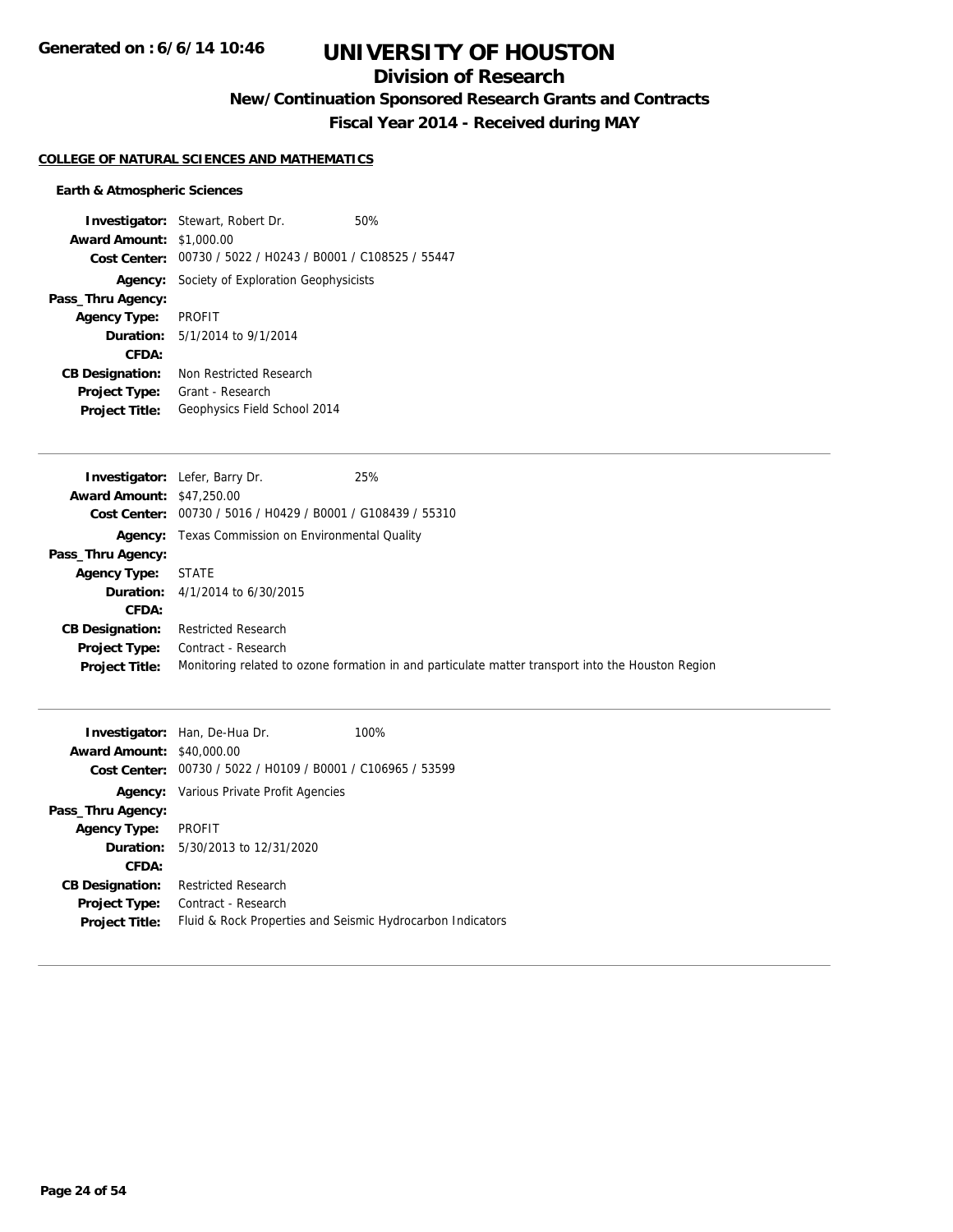## **Division of Research**

**New/Continuation Sponsored Research Grants and Contracts**

**Fiscal Year 2014 - Received during MAY**

#### **COLLEGE OF NATURAL SCIENCES AND MATHEMATICS**

#### **Earth & Atmospheric Sciences**

|                                  | 25%<br><b>Investigator:</b> Flynn, James Dr.                |                                                                                                   |
|----------------------------------|-------------------------------------------------------------|---------------------------------------------------------------------------------------------------|
| <b>Award Amount: \$47,250.00</b> |                                                             |                                                                                                   |
|                                  | Cost Center: 00730 / 5016 / H0429 / B0001 / G108439 / 55310 |                                                                                                   |
|                                  | <b>Agency:</b> Texas Commission on Environmental Quality    |                                                                                                   |
| Pass_Thru Agency:                |                                                             |                                                                                                   |
| <b>Agency Type:</b>              | STATE                                                       |                                                                                                   |
|                                  | <b>Duration:</b> $4/1/2014$ to $6/30/2015$                  |                                                                                                   |
| <b>CFDA:</b>                     |                                                             |                                                                                                   |
| <b>CB Designation:</b>           | <b>Restricted Research</b>                                  |                                                                                                   |
|                                  | <b>Project Type:</b> Contract - Research                    |                                                                                                   |
| <b>Project Title:</b>            |                                                             | Monitoring related to ozone formation in and particulate matter transport into the Houston Region |

#### **Institute for Climate and Atmospheric Science**

| <b>Award Amount: \$47,250.00</b>              | 25%<br><b>Investigator:</b> Flynn, James Dr.<br>Cost Center: 00730 / 5016 / H0429 / B0001 / G108439 / 55310              |  |
|-----------------------------------------------|--------------------------------------------------------------------------------------------------------------------------|--|
|                                               | <b>Agency:</b> Texas Commission on Environmental Quality                                                                 |  |
| Pass_Thru Agency:                             |                                                                                                                          |  |
| <b>Agency Type:</b>                           | STATE                                                                                                                    |  |
|                                               | <b>Duration:</b> 4/1/2014 to 6/30/2015                                                                                   |  |
| <b>CFDA:</b>                                  |                                                                                                                          |  |
| <b>CB Designation:</b>                        | <b>Restricted Research</b>                                                                                               |  |
| <b>Project Type:</b><br><b>Project Title:</b> | Contract - Research<br>Monitoring related to ozone formation in and particulate matter transport into the Houston Region |  |

|                                  | 25%<br><b>Investigator:</b> Lefer, Barry Dr.                                                      |
|----------------------------------|---------------------------------------------------------------------------------------------------|
| <b>Award Amount: \$47,250.00</b> |                                                                                                   |
|                                  | Cost Center: 00730 / 5016 / H0429 / B0001 / G108439 / 55310                                       |
|                                  | <b>Agency:</b> Texas Commission on Environmental Quality                                          |
| Pass_Thru Agency:                |                                                                                                   |
| <b>Agency Type:</b>              | <b>STATE</b>                                                                                      |
|                                  | <b>Duration:</b> $4/1/2014$ to $6/30/2015$                                                        |
| CFDA:                            |                                                                                                   |
| <b>CB Designation:</b>           | <b>Restricted Research</b>                                                                        |
| <b>Project Type:</b>             | Contract - Research                                                                               |
| <b>Project Title:</b>            | Monitoring related to ozone formation in and particulate matter transport into the Houston Region |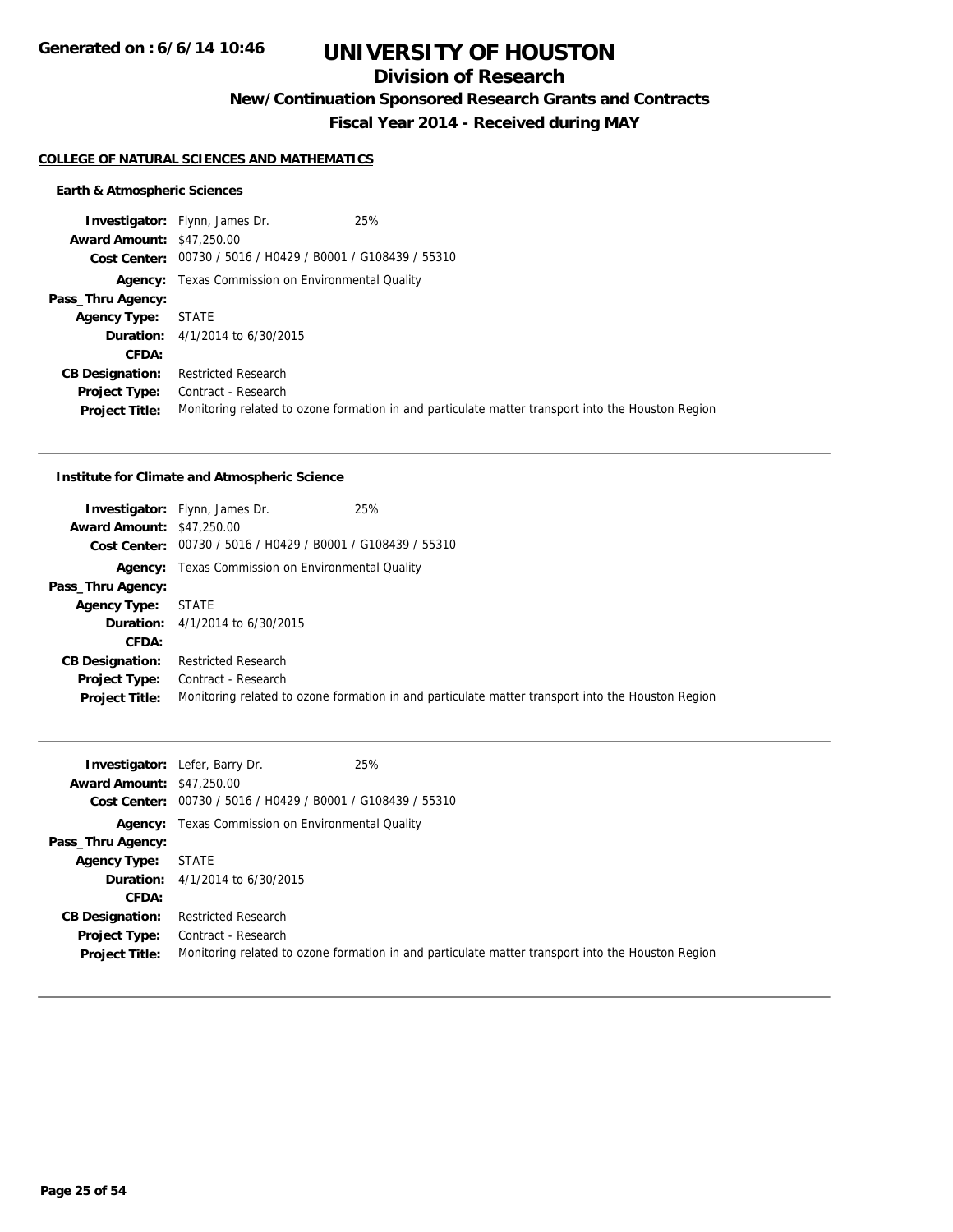## **Division of Research**

**New/Continuation Sponsored Research Grants and Contracts**

**Fiscal Year 2014 - Received during MAY**

#### **COLLEGE OF NATURAL SCIENCES AND MATHEMATICS**

### **Mathematics**

|                                  | 100%<br><b>Investigator:</b> Olshanskiy, Maxim Dr.                                     |
|----------------------------------|----------------------------------------------------------------------------------------|
| <b>Award Amount: \$80,268,00</b> |                                                                                        |
|                                  | Cost Center: 00730 / 5013 / H0110 / B0001 / G106302 / 53607                            |
| Agency:                          | National Science Foundation                                                            |
| Pass_Thru Agency:                |                                                                                        |
| Agency Type: FEDERAL             |                                                                                        |
|                                  | <b>Duration:</b> $7/1/2013$ to $6/30/2016$                                             |
| <b>CFDA:</b>                     | Mathematical and Physical Sciences<br>47.049                                           |
| <b>CB Designation:</b>           | <b>Restricted Research</b>                                                             |
| <b>Project Type:</b>             | Grant - Research                                                                       |
| <b>Project Title:</b>            | An Eulerian finite element method for partial differential equations posed on surfaces |

|                                 | <b>Investigator:</b> Josic, Kresimir Dr.        | 100%                                                             |
|---------------------------------|-------------------------------------------------|------------------------------------------------------------------|
| <b>Award Amount: \$1,270.80</b> |                                                 |                                                                  |
| <b>Cost Center:</b>             | 00730 / 5013 / H0110 / B0001 / G103552 / 49248  |                                                                  |
| Agency:                         | Baylor College of Medicine                      |                                                                  |
|                                 | Pass_Thru Agency: National Institutes of Health |                                                                  |
| <b>Agency Type:</b>             | FEDERAL                                         |                                                                  |
|                                 | <b>Duration:</b> 5/1/2011 to 4/30/2012          |                                                                  |
| CFDA:                           | Biomedical Imaging Research<br>93.286           |                                                                  |
| <b>CB Designation:</b>          | Non Restricted Research                         |                                                                  |
| <b>Project Type:</b>            | Special Research Agreement - Research           |                                                                  |
| <b>Project Title:</b>           |                                                 | TCN Training Program: Support of Predoctoral Fellow Rebecca Chen |

|                                  | 50%<br><b>Investigator:</b> Josic, Kresimir Dr.                                                                        |
|----------------------------------|------------------------------------------------------------------------------------------------------------------------|
| <b>Award Amount: \$38,643.00</b> |                                                                                                                        |
|                                  | Cost Center: 00730 / 5013 / H0110 / B0001 / G104362 / 51413                                                            |
|                                  | <b>Agency:</b> Rice University                                                                                         |
|                                  | Pass_Thru Agency: National Institutes of Health                                                                        |
| <b>Agency Type:</b> FEDERAL      |                                                                                                                        |
|                                  | <b>Duration:</b> 7/1/2012 to 4/30/2015                                                                                 |
| <b>CFDA: 93.859</b>              | Pharmacology, Physiology, and Biological Chemistry Research                                                            |
| <b>CB Designation:</b>           | <b>Restricted Research</b>                                                                                             |
| <b>Project Type:</b>             | Grant - Research                                                                                                       |
| <b>Project Title:</b>            | Collaborative Research: The Impact of Delay on Transcriptional Signaling: An Experimental and Mathematical<br>Analysis |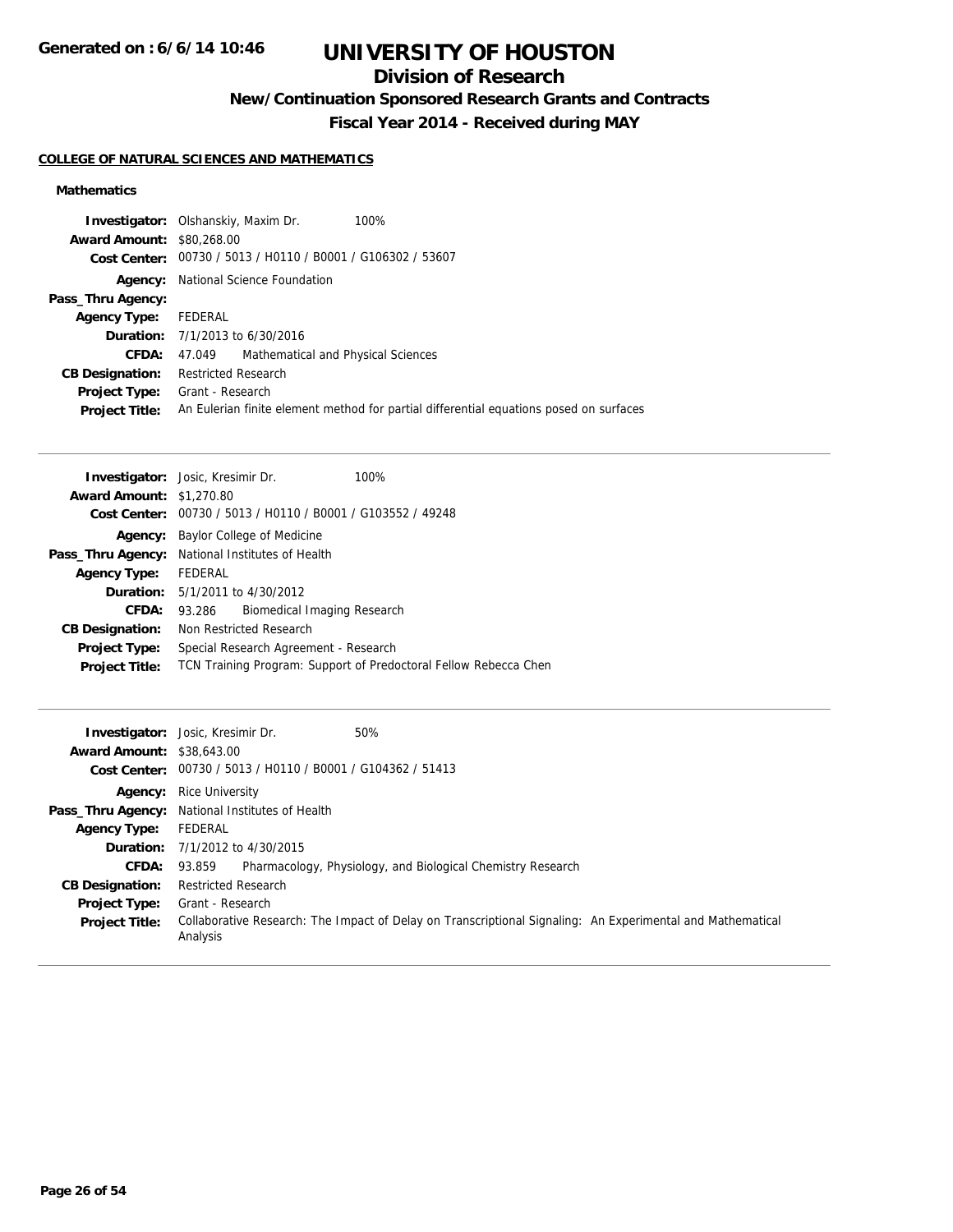## **Division of Research**

**New/Continuation Sponsored Research Grants and Contracts**

**Fiscal Year 2014 - Received during MAY**

#### **COLLEGE OF NATURAL SCIENCES AND MATHEMATICS**

#### **Mathematics**

|                                  | 50%<br><b>Investigator: Ott, William Dr.</b>                                                                           |
|----------------------------------|------------------------------------------------------------------------------------------------------------------------|
| <b>Award Amount: \$38,643.00</b> |                                                                                                                        |
|                                  | Cost Center: 00730 / 5013 / H0110 / B0001 / G104362 / 51413                                                            |
|                                  | <b>Agency:</b> Rice University                                                                                         |
|                                  | Pass_Thru Agency: National Institutes of Health                                                                        |
| <b>Agency Type:</b>              | FEDERAL                                                                                                                |
|                                  | <b>Duration:</b> 7/1/2012 to 4/30/2015                                                                                 |
| <b>CFDA:</b>                     | Pharmacology, Physiology, and Biological Chemistry Research<br>93.859                                                  |
| <b>CB Designation:</b>           | <b>Restricted Research</b>                                                                                             |
| <b>Project Type:</b>             | Grant - Research                                                                                                       |
| <b>Project Title:</b>            | Collaborative Research: The Impact of Delay on Transcriptional Signaling: An Experimental and Mathematical<br>Analysis |

| <b>Investigator:</b> Whitehead, Lisa Dr.                    |                                                                                         |
|-------------------------------------------------------------|-----------------------------------------------------------------------------------------|
| <b>Award Amount: \$192,000.00</b>                           |                                                                                         |
| Cost Center: 00730 / 5013 / H0112 / B0001 / G104646 / 51197 |                                                                                         |
| U.S. Department of Energy<br>Agency:                        |                                                                                         |
|                                                             |                                                                                         |
| FEDERAL                                                     |                                                                                         |
| <b>Duration:</b> 7/1/2012 to 6/30/2015                      |                                                                                         |
| CFDA:<br>81.049                                             | Office of Energy Research Financial Assistance Program                                  |
| <b>Restricted Research</b>                                  |                                                                                         |
| Grant - Research                                            |                                                                                         |
|                                                             | Precision Measurement of Electron Antineutrino Disappearance in the Daya Bay Experiment |
|                                                             | 100%                                                                                    |

| <b>Investigator:</b> Su, Wu-Pei Dr.<br><b>Award Amount:</b><br><b>Cost Center:</b> | \$60,000.00                            | 100%<br>00730 / 5021 / H0112 / B0001 / C107907 / 55337 |
|------------------------------------------------------------------------------------|----------------------------------------|--------------------------------------------------------|
| Agency:                                                                            | The Welch Foundation                   |                                                        |
| Pass_Thru Agency:                                                                  |                                        |                                                        |
| Agency Type: FOUNDATION                                                            |                                        |                                                        |
|                                                                                    | <b>Duration:</b> 6/1/2014 to 5/31/2015 |                                                        |
| CFDA:                                                                              |                                        |                                                        |
| <b>CB Designation:</b>                                                             | Restricted Research                    |                                                        |
| <b>Project Type:</b>                                                               | Grant - Research                       |                                                        |
| <b>Project Title:</b>                                                              |                                        | Direct Phasing in Macromolecular Crystallography       |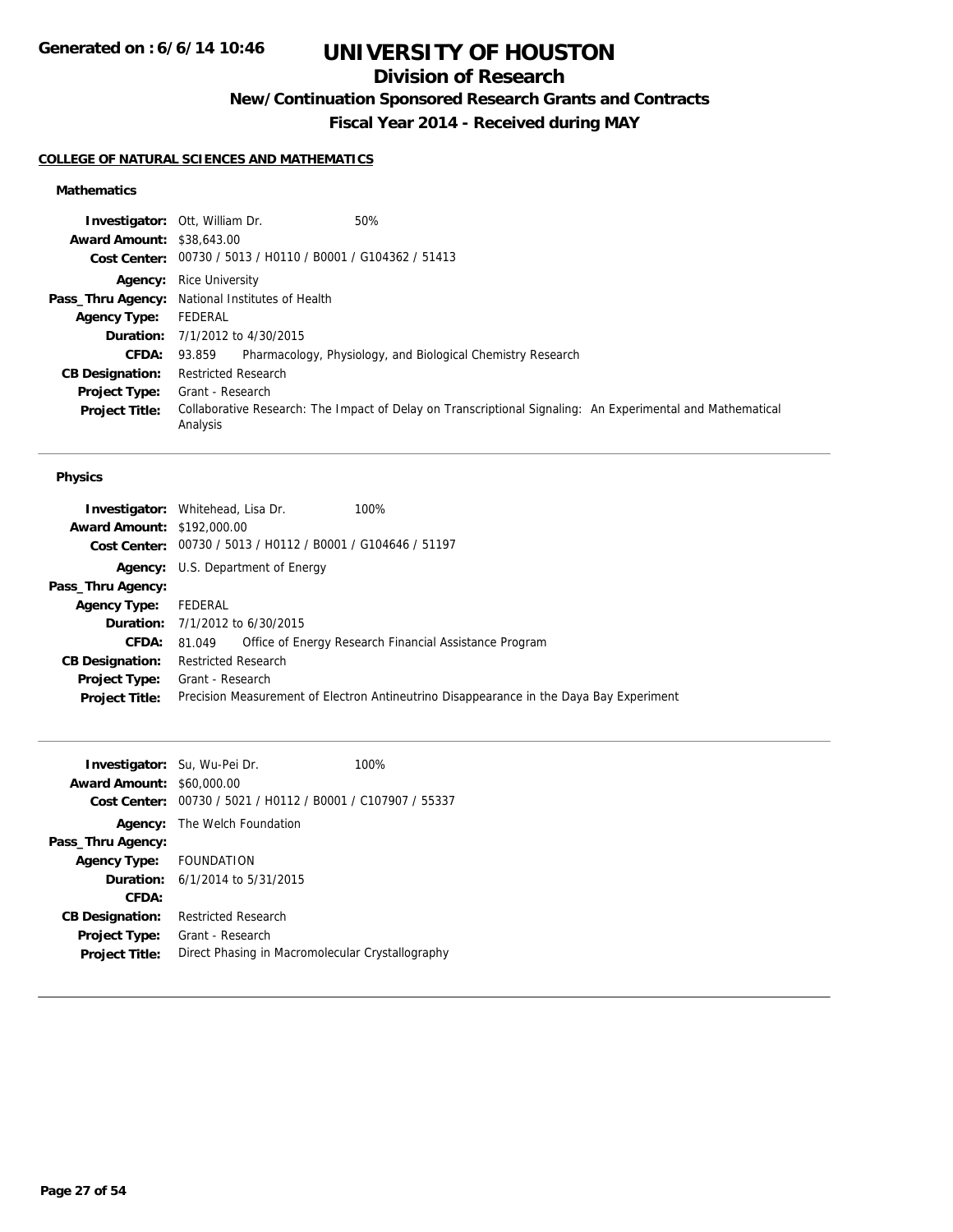## **Division of Research**

**New/Continuation Sponsored Research Grants and Contracts**

**Fiscal Year 2014 - Received during MAY**

#### **COLLEGE OF NATURAL SCIENCES AND MATHEMATICS**

| <b>Award Amount: \$75,000.00</b> | <b>Investigator:</b> Kouri, Donald J. Dr.                   | 100%                                                                   |
|----------------------------------|-------------------------------------------------------------|------------------------------------------------------------------------|
|                                  | Cost Center: 00730 / 5021 / H0112 / B0001 / C107905 / 55355 |                                                                        |
|                                  |                                                             |                                                                        |
|                                  | <b>Agency:</b> The Welch Foundation                         |                                                                        |
| Pass_Thru Agency:                |                                                             |                                                                        |
| Agency Type: FOUNDATION          |                                                             |                                                                        |
|                                  | <b>Duration:</b> $6/1/2014$ to $5/31/2015$                  |                                                                        |
| CFDA:                            |                                                             |                                                                        |
| <b>CB Designation:</b>           | <b>Restricted Research</b>                                  |                                                                        |
| Project Type:                    | Grant - Research                                            |                                                                        |
| <b>Project Title:</b>            |                                                             | Fundamental Theory of Inverting Scattering Data: Chemical Interactions |

| <b>Investigator:</b> Weglein, Arthur Dr.       | 100% |
|------------------------------------------------|------|
| <b>Award Amount: \$149,100.00</b>              |      |
| 00730 / 5022 / H0112 / B0001 / C106694 / 52863 |      |
| <b>Agency:</b> Various Private Profit Agencies |      |
|                                                |      |
| <b>PROFIT</b>                                  |      |
| <b>Duration:</b> 1/1/2013 to 12/31/2014        |      |
|                                                |      |
| <b>Restricted Research</b>                     |      |
| Contract - Research                            |      |
| Mission-Oriented Seismic Research Program      |      |
|                                                |      |

| <b>Investigator:</b> Forrest, Rebecca Dr. |                                                       |                                                             | 10%                                                   |
|-------------------------------------------|-------------------------------------------------------|-------------------------------------------------------------|-------------------------------------------------------|
| <b>Award Amount: \$55,000.00</b>          |                                                       |                                                             |                                                       |
|                                           |                                                       | Cost Center: 00730 / 5014 / H0062 / A0001 / G107514 / 54894 |                                                       |
| Agency:                                   |                                                       | Texas Higher Education Coordinating Board                   |                                                       |
|                                           | <b>Pass_Thru Agency:</b> U.S. Department of Education |                                                             |                                                       |
| <b>Agency Type:</b>                       | FEDERAL                                               |                                                             |                                                       |
|                                           | <b>Duration:</b> 2/1/2014 to 4/30/2015                |                                                             |                                                       |
| CFDA:                                     | 84.367                                                |                                                             | Improving Teacher Quality State Grants                |
| <b>CB Designation:</b>                    | Non Research                                          |                                                             |                                                       |
| <b>Project Type:</b>                      | Grant - Instruction                                   |                                                             |                                                       |
| <b>Project Title:</b>                     |                                                       |                                                             | Science Teaching Equity Program - Grades 4 through 12 |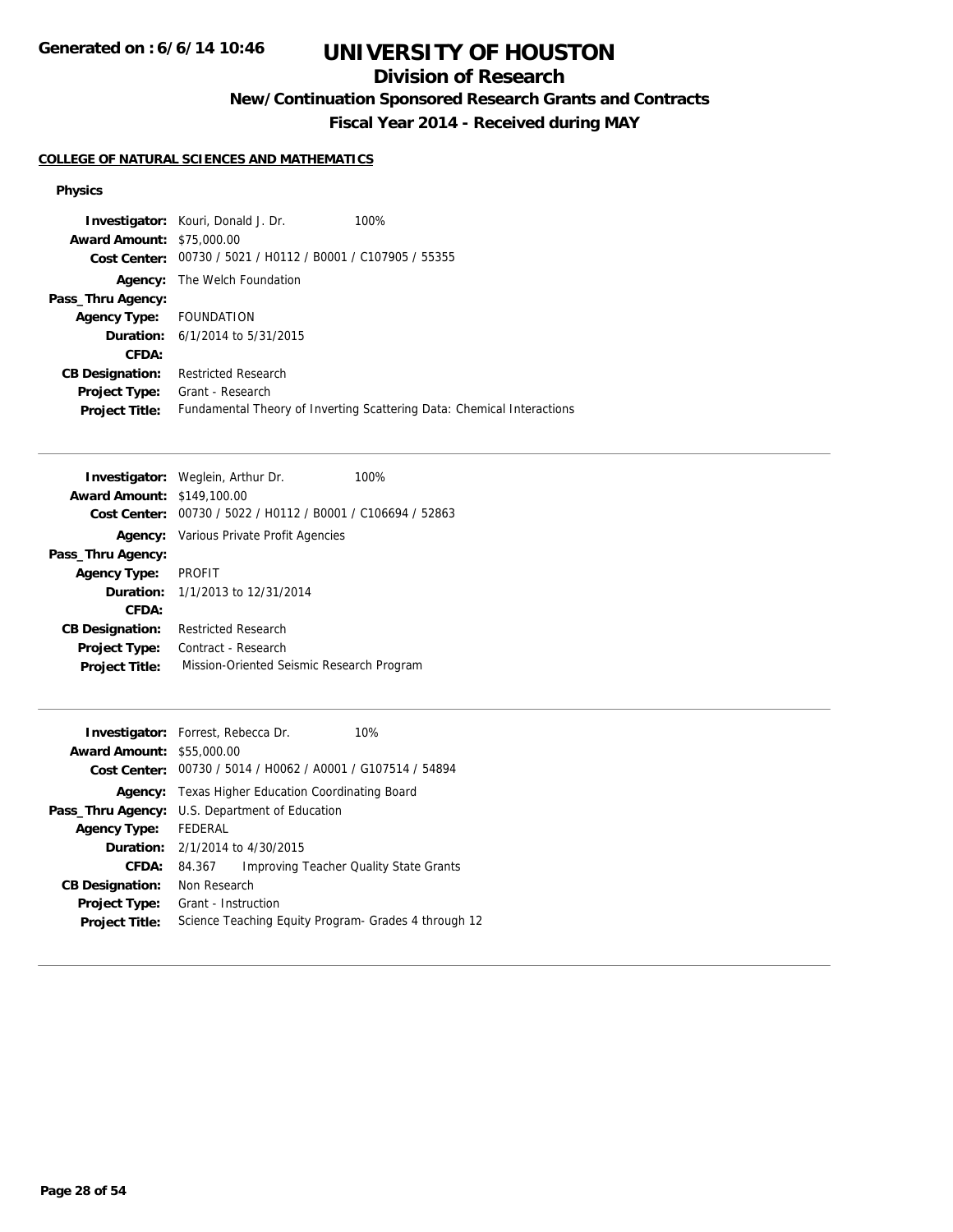## **Division of Research**

**New/Continuation Sponsored Research Grants and Contracts**

**Fiscal Year 2014 - Received during MAY**

#### **COLLEGE OF NATURAL SCIENCES AND MATHEMATICS**

| <b>Investigator:</b> Cheung, Margaret Dr.                   | 10%                                           |  |
|-------------------------------------------------------------|-----------------------------------------------|--|
| <b>Award Amount: \$55,000.00</b>                            |                                               |  |
| Cost Center: 00730 / 5014 / H0062 / A0001 / G107514 / 54894 |                                               |  |
| Texas Higher Education Coordinating Board<br>Agency:        |                                               |  |
| U.S. Department of Education<br>Pass_Thru Agency:           |                                               |  |
| FFDFRAI                                                     |                                               |  |
| <b>Duration:</b> $2/1/2014$ to $4/30/2015$                  |                                               |  |
| 84.367                                                      | <b>Improving Teacher Quality State Grants</b> |  |
| Non Research                                                |                                               |  |
| Grant - Instruction                                         |                                               |  |
| Science Teaching Equity Program - Grades 4 through 12       |                                               |  |
|                                                             |                                               |  |

| <b>Investigator:</b> Lau, Kwong Dr. |                            |                                                             | 44%                                                    |
|-------------------------------------|----------------------------|-------------------------------------------------------------|--------------------------------------------------------|
| <b>Award Amount: \$176,880.00</b>   |                            |                                                             |                                                        |
|                                     |                            | Cost Center: 00730 / 5013 / H0112 / B0001 / G107429 / 54842 |                                                        |
|                                     |                            | <b>Agency:</b> U.S. Department of Energy                    |                                                        |
| Pass_Thru Agency:                   |                            |                                                             |                                                        |
| Agency Type: FEDERAL                |                            |                                                             |                                                        |
|                                     |                            | <b>Duration:</b> 3/15/2014 to 3/31/2015                     |                                                        |
| <b>CFDA:</b>                        | 81.049                     |                                                             | Office of Energy Research Financial Assistance Program |
| <b>CB Designation:</b>              | <b>Restricted Research</b> |                                                             |                                                        |
| Project Type:                       | Grant - Research           |                                                             |                                                        |
| <b>Project Title:</b>               |                            |                                                             | Particle Physics Research at the University of Houston |
|                                     |                            |                                                             |                                                        |

| <b>Investigator:</b> Hungerford, Ed V. Dr.<br><b>Award Amount: \$160,800.00</b> |                            | Cost Center: 00730 / 5013 / H0112 / B0001 / G107429 / 54842 | 40%                                                    |
|---------------------------------------------------------------------------------|----------------------------|-------------------------------------------------------------|--------------------------------------------------------|
|                                                                                 |                            | <b>Agency:</b> U.S. Department of Energy                    |                                                        |
| Pass_Thru Agency:                                                               |                            |                                                             |                                                        |
| <b>Agency Type:</b>                                                             | FEDERAL                    |                                                             |                                                        |
|                                                                                 |                            | <b>Duration:</b> 3/15/2014 to 3/31/2015                     |                                                        |
| CFDA:                                                                           | 81.049                     |                                                             | Office of Energy Research Financial Assistance Program |
| <b>CB Designation:</b>                                                          | <b>Restricted Research</b> |                                                             |                                                        |
| <b>Project Type:</b>                                                            | Grant - Research           |                                                             |                                                        |
| <b>Project Title:</b>                                                           |                            |                                                             | Particle Physics Research at the University of Houston |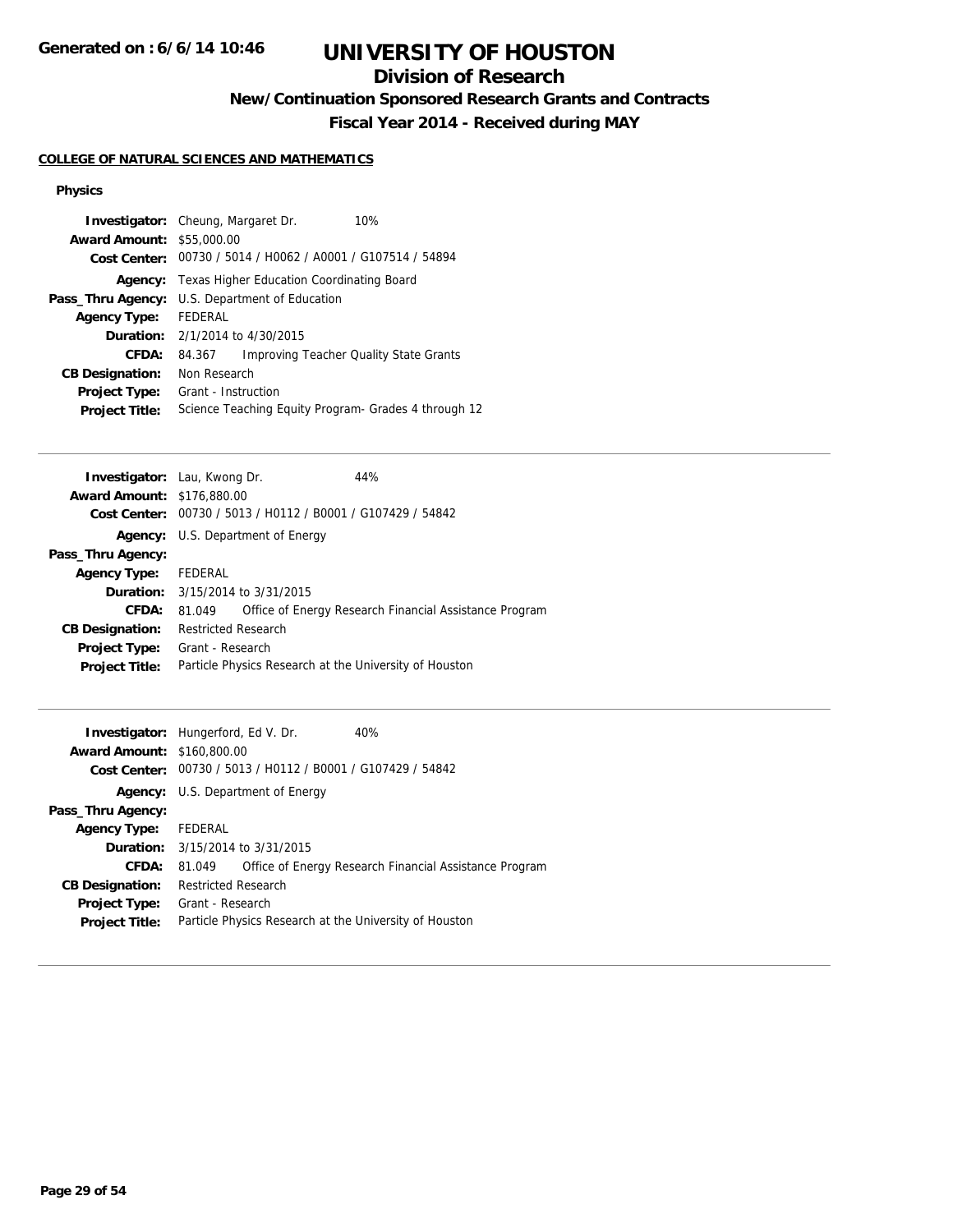**Generated on : 6/6/14 10:46**

# **UNIVERSITY OF HOUSTON**

## **Division of Research**

**New/Continuation Sponsored Research Grants and Contracts**

**Fiscal Year 2014 - Received during MAY**

#### **COLLEGE OF NATURAL SCIENCES AND MATHEMATICS**

| <b>Investigator:</b> Whitehead, Lisa Dr.<br><b>Award Amount: \$64,320.00</b> |                            | Cost Center: 00730 / 5013 / H0112 / B0001 / G107429 / 54842 | 16%                                                    |
|------------------------------------------------------------------------------|----------------------------|-------------------------------------------------------------|--------------------------------------------------------|
|                                                                              |                            | <b>Agency:</b> U.S. Department of Energy                    |                                                        |
| Pass_Thru Agency:                                                            |                            |                                                             |                                                        |
| <b>Agency Type:</b>                                                          | FEDERAL                    |                                                             |                                                        |
|                                                                              |                            | <b>Duration:</b> 3/15/2014 to 3/31/2015                     |                                                        |
| CFDA:                                                                        | 81.049                     |                                                             | Office of Energy Research Financial Assistance Program |
| <b>CB Designation:</b>                                                       | <b>Restricted Research</b> |                                                             |                                                        |
| <b>Project Type:</b>                                                         | Grant - Research           |                                                             |                                                        |
| <b>Project Title:</b>                                                        |                            |                                                             | Particle Physics Research at the University of Houston |

|                                   | <b>Investigator:</b> Ting, Chin-Sen Dr.        | 100%                                                                       |
|-----------------------------------|------------------------------------------------|----------------------------------------------------------------------------|
| <b>Award Amount: \$100,000.00</b> |                                                |                                                                            |
| Cost Center:                      | 00730 / 5021 / H0112 / B0001 / C108482 / 55361 |                                                                            |
| Agency:                           | The Welch Foundation                           |                                                                            |
| Pass_Thru Agency:                 |                                                |                                                                            |
| <b>Agency Type:</b>               | FOUNDATION                                     |                                                                            |
|                                   | <b>Duration:</b> $6/1/2014$ to $5/31/2015$     |                                                                            |
| CFDA:                             |                                                |                                                                            |
| <b>CB Designation:</b>            | <b>Restricted Research</b>                     |                                                                            |
| <b>Project Type:</b>              | Grant - Research                               |                                                                            |
| <b>Project Title:</b>             |                                                | Superconductivity in Fe-Pnictides and Strongly Correlated Electron Systems |
|                                   |                                                |                                                                            |

| <b>Investigator:</b> Bassler, Kevin E. Dr. |                                       |                                                             | 60%                                                                    |
|--------------------------------------------|---------------------------------------|-------------------------------------------------------------|------------------------------------------------------------------------|
| <b>Award Amount: \$64,161.00</b>           |                                       |                                                             |                                                                        |
|                                            |                                       | Cost Center: 00730 / 5013 / H0112 / B0001 / G104652 / 51665 |                                                                        |
| Agency:                                    |                                       | National Science Foundation                                 |                                                                        |
| Pass_Thru Agency:                          |                                       |                                                             |                                                                        |
| <b>Agency Type:</b>                        | FEDERAL                               |                                                             |                                                                        |
|                                            |                                       | <b>Duration:</b> 9/1/2012 to 8/31/2015                      |                                                                        |
| <b>CFDA:</b>                               | 47.049                                | Mathematical and Physical Sciences                          |                                                                        |
| <b>CB Designation:</b>                     | Restricted Research                   |                                                             |                                                                        |
|                                            | <b>Project Type:</b> Grant - Research |                                                             |                                                                        |
| <b>Project Title:</b>                      |                                       |                                                             | Symmetry in the Structure and Dynamics of Complex Networks and Systems |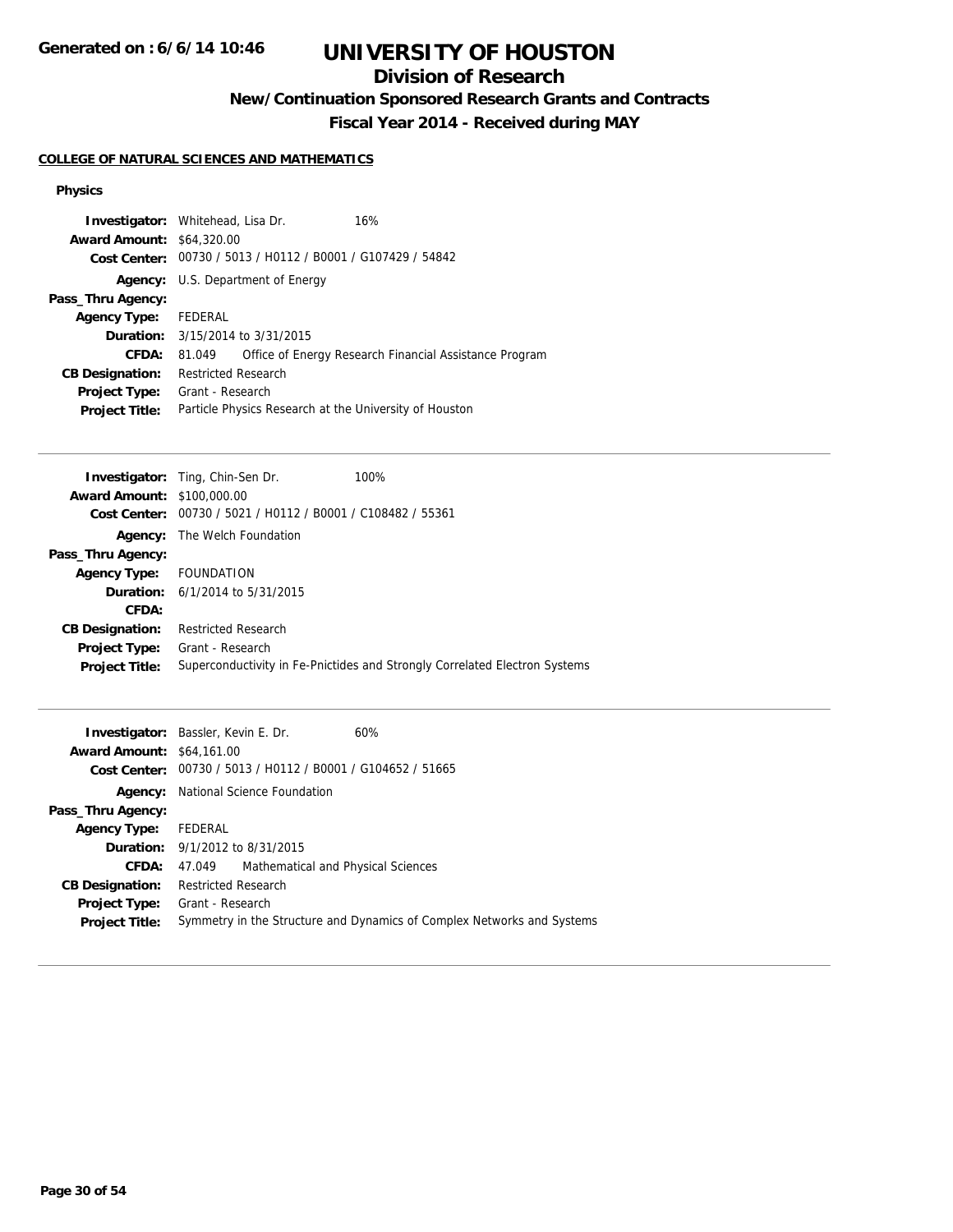## **Division of Research**

**New/Continuation Sponsored Research Grants and Contracts**

**Fiscal Year 2014 - Received during MAY**

#### **COLLEGE OF NATURAL SCIENCES AND MATHEMATICS**

#### **Physics**

|         | 60%                                                                                                                                                                                                                                                                                                                                                                                |
|---------|------------------------------------------------------------------------------------------------------------------------------------------------------------------------------------------------------------------------------------------------------------------------------------------------------------------------------------------------------------------------------------|
|         |                                                                                                                                                                                                                                                                                                                                                                                    |
|         |                                                                                                                                                                                                                                                                                                                                                                                    |
| Agency: |                                                                                                                                                                                                                                                                                                                                                                                    |
|         |                                                                                                                                                                                                                                                                                                                                                                                    |
| FEDERAL |                                                                                                                                                                                                                                                                                                                                                                                    |
|         |                                                                                                                                                                                                                                                                                                                                                                                    |
| 12.910  |                                                                                                                                                                                                                                                                                                                                                                                    |
|         |                                                                                                                                                                                                                                                                                                                                                                                    |
|         |                                                                                                                                                                                                                                                                                                                                                                                    |
|         | Ensemble-Based Modeling of Large Graphs and Its Applications to Social Networks                                                                                                                                                                                                                                                                                                    |
|         | <b>Investigator:</b> Bassler, Kevin E. Dr.<br><b>Award Amount: \$24,225.00</b><br>Cost Center: 00730 / 5013 / H0112 / B0001 / G104757 / 51548<br>University of Notre Dame<br><b>Pass_Thru Agency:</b> Defense Advanced Research Projects Agency<br><b>Duration:</b> 8/1/2012 to 4/30/2015<br>Research and Technology Development<br><b>Restricted Research</b><br>Grant - Research |

#### **COLLEGE OF OPTOMETRY**

#### **Optometry, Community**

|                                  | <b>Investigator:</b> Leach, Norman Dr.                      | 100%                                                                                                |
|----------------------------------|-------------------------------------------------------------|-----------------------------------------------------------------------------------------------------|
| <b>Award Amount: \$80,355,00</b> |                                                             |                                                                                                     |
|                                  | Cost Center: 00730 / 5022 / H0114 / B0001 / C108225 / 55211 |                                                                                                     |
|                                  | <b>Agency:</b> Alcon Research Limited                       |                                                                                                     |
| Pass_Thru Agency:                |                                                             |                                                                                                     |
| <b>Agency Type:</b>              | PROFIT                                                      |                                                                                                     |
|                                  | <b>Duration:</b> 4/4/2014 to 12/31/2014                     |                                                                                                     |
| CFDA:                            |                                                             |                                                                                                     |
| <b>CB Designation:</b>           | <b>Restricted Research</b>                                  |                                                                                                     |
| <b>Project Type:</b>             | Contract - Research                                         |                                                                                                     |
| <b>Project Title:</b>            |                                                             | Alcon C-13-057 Evaluation of Visual Performance with a Multifocal High ADD Soft Contact Lens Design |

|                                 | <b>Investigator:</b> Nichols, Jason Dr.                     | 100% |
|---------------------------------|-------------------------------------------------------------|------|
| <b>Award Amount: \$8,000.00</b> |                                                             |      |
| <b>Cost Center:</b>             | 00730 / 5022 / H0114 / B0001 / C106100 / 52686              |      |
|                                 | <b>Agency:</b> Johnson & Johnson Vision Care Division       |      |
| Pass_Thru Agency:               |                                                             |      |
| <b>Agency Type:</b>             | PROFIT                                                      |      |
|                                 | <b>Duration:</b> 12/1/2012 to 7/31/2014                     |      |
| <b>CFDA:</b>                    |                                                             |      |
| <b>CB Designation:</b>          | <b>Restricted Research</b>                                  |      |
| <b>Project Type:</b>            | Grant - Research                                            |      |
| <b>Project Title:</b>           | Inflammatory Effects of Contact Lens Material on the Cornea |      |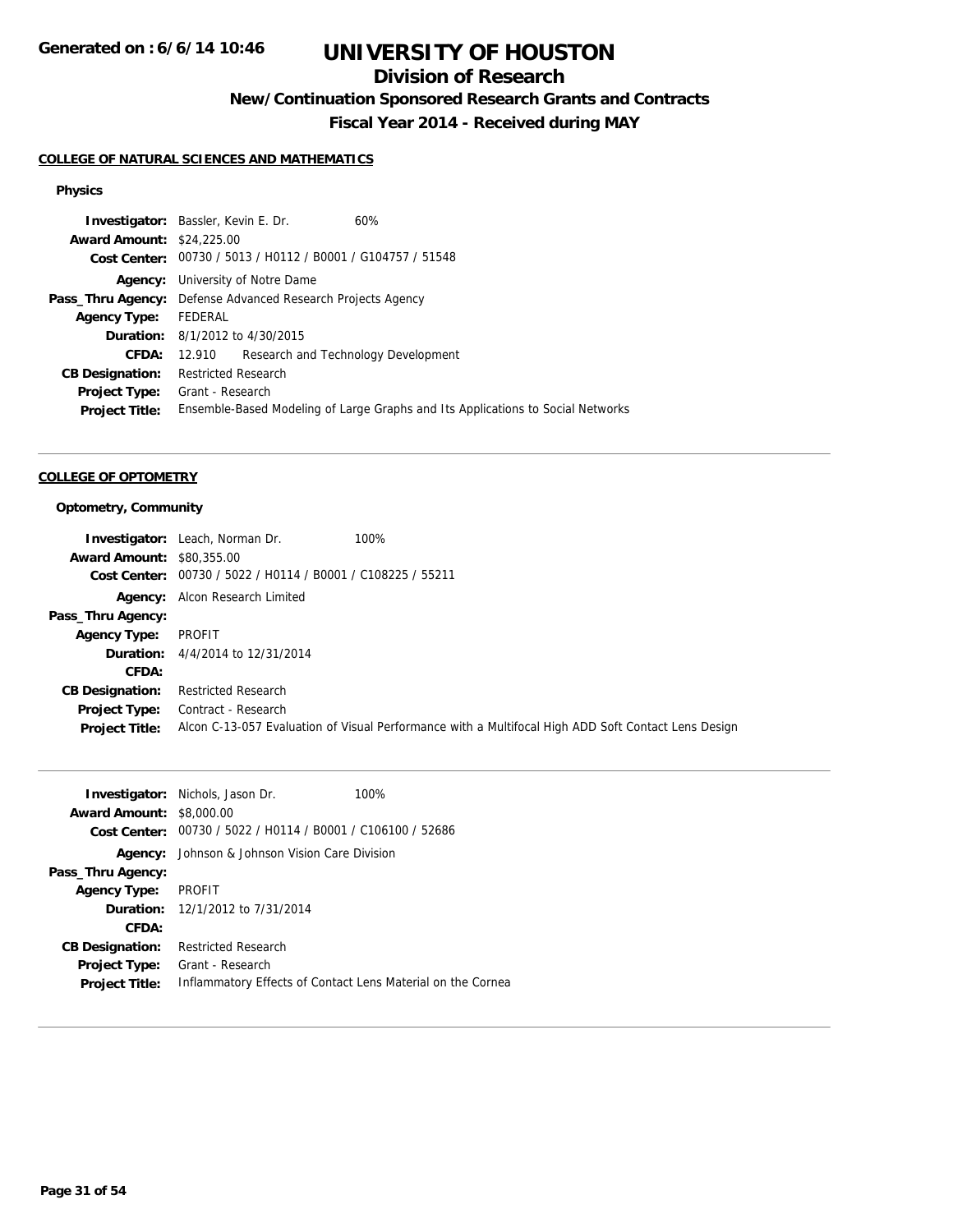## **Division of Research**

**New/Continuation Sponsored Research Grants and Contracts**

**Fiscal Year 2014 - Received during MAY**

#### **COLLEGE OF OPTOMETRY**

#### **Optometry, Community**

|                                   | <b>Investigator:</b> McDermott, Alison Dr.<br>80%                                                           |
|-----------------------------------|-------------------------------------------------------------------------------------------------------------|
| <b>Award Amount: \$294,980.00</b> |                                                                                                             |
|                                   | Cost Center: 00730 / 5013 / H0114 / B0001 / G104189 / 50786                                                 |
|                                   | <b>Agency:</b> National Eye Institute                                                                       |
| Pass_Thru Agency:                 |                                                                                                             |
| Agency Type:                      | FEDERAL                                                                                                     |
|                                   | <b>Duration:</b> 5/1/2012 to 4/30/2017                                                                      |
| <b>CFDA:</b>                      | Vision Research<br>93.867                                                                                   |
| <b>CB Designation:</b>            | <b>Restricted Research</b>                                                                                  |
| <b>Project Type:</b>              | Grant - Research                                                                                            |
| <b>Project Title:</b>             | The Role Of Antimicrobial Peptides at the Ocular Surface (changed from Defensins and Corneal Wound Healing) |

|                                  | <b>Investigator:</b> Chino, Yuzo M. Dr.                     | 65% |
|----------------------------------|-------------------------------------------------------------|-----|
| <b>Award Amount: \$18,720.00</b> |                                                             |     |
|                                  | Cost Center: 00730 / 5013 / H0114 / B0001 / G098703 / 45878 |     |
|                                  | <b>Agency:</b> National Eye Institute                       |     |
| Pass_Thru Agency:                |                                                             |     |
| Agency Type: FEDERAL             |                                                             |     |
|                                  | <b>Duration:</b> $2/1/2010$ to $1/31/2015$                  |     |
| CFDA:                            | 93.867 Vision Research                                      |     |
| <b>CB Designation:</b>           | <b>Restricted Research</b>                                  |     |
| <b>Project Type:</b>             | Grant - Research                                            |     |
| <b>Project Title:</b>            | Amblyopia and Study of Cortical Mechanisms                  |     |
|                                  |                                                             |     |

|                                 | <b>Investigator:</b> Wensveen, Janice Dr.                   | 25% |  |
|---------------------------------|-------------------------------------------------------------|-----|--|
| <b>Award Amount: \$7,200.00</b> |                                                             |     |  |
|                                 | Cost Center: 00730 / 5013 / H0114 / B0001 / G098703 / 45878 |     |  |
|                                 | <b>Agency:</b> National Eye Institute                       |     |  |
| Pass_Thru Agency:               |                                                             |     |  |
| Agency Type: FEDERAL            |                                                             |     |  |
|                                 | <b>Duration:</b> 2/1/2010 to 1/31/2015                      |     |  |
| CFDA:                           | 93.867 Vision Research                                      |     |  |
| <b>CB Designation:</b>          | <b>Restricted Research</b>                                  |     |  |
| <b>Project Type:</b>            | Grant - Research                                            |     |  |
| <b>Project Title:</b>           | Amblyopia and Study of Cortical Mechanisms                  |     |  |
|                                 |                                                             |     |  |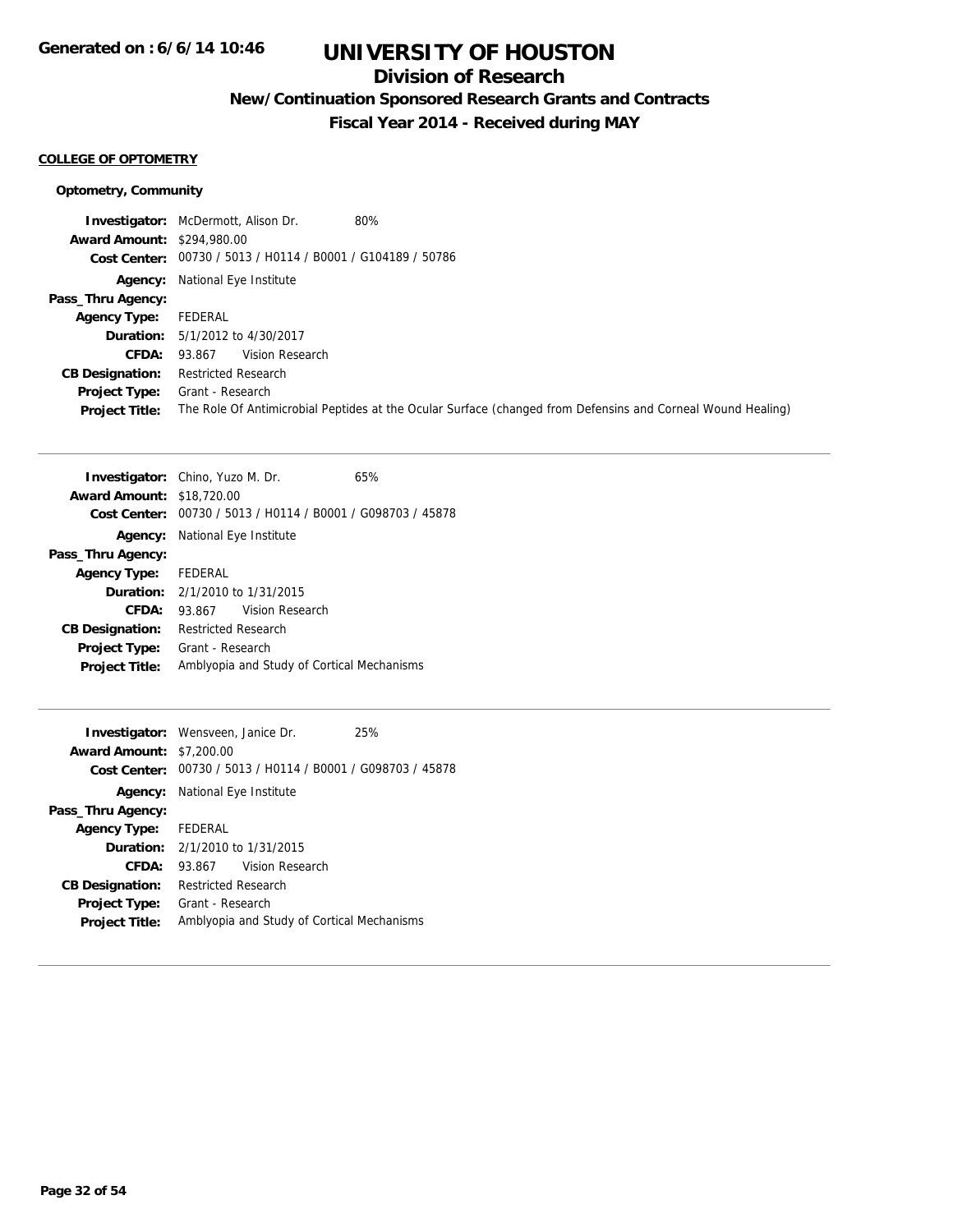## **Division of Research**

**New/Continuation Sponsored Research Grants and Contracts**

**Fiscal Year 2014 - Received during MAY**

#### **COLLEGE OF OPTOMETRY**

#### **Optometry, Community**

**Investigator:** Smith III, Earl L. Dr. 5% **Award Amount:** \$1,440.00 **Cost Center:** 00730 / 5013 / H0114 / B0001 / G098703 / 45878 **Agency:** National Eye Institute **Pass\_Thru Agency: Agency Type:** FEDERAL **Duration:** 2/1/2010 to 1/31/2015 **CFDA:** 93.867 Vision Research **CB Designation:** Restricted Research **Project Type:** Grant - Research **Project Title:** Amblyopia and Study of Cortical Mechanisms

|                                 | <b>Investigator:</b> Harwerth, Ronald S. Dr.                | 5% |  |
|---------------------------------|-------------------------------------------------------------|----|--|
| <b>Award Amount: \$1,440.00</b> |                                                             |    |  |
|                                 | Cost Center: 00730 / 5013 / H0114 / B0001 / G098703 / 45878 |    |  |
|                                 | <b>Agency:</b> National Eye Institute                       |    |  |
| Pass_Thru Agency:               |                                                             |    |  |
| Agency Type: FEDERAL            |                                                             |    |  |
|                                 | <b>Duration:</b> $2/1/2010$ to $1/31/2015$                  |    |  |
| CFDA:                           | 93.867 Vision Research                                      |    |  |
| <b>CB Designation:</b>          | <b>Restricted Research</b>                                  |    |  |
| <b>Project Type:</b>            | Grant - Research                                            |    |  |
| <b>Project Title:</b>           | Amblyopia and Study of Cortical Mechanisms                  |    |  |

|                                  | <b>Investigator:</b> Frishman, PhD, Laura J. Dr.<br>100%    |  |  |
|----------------------------------|-------------------------------------------------------------|--|--|
| <b>Award Amount: \$25,000.00</b> |                                                             |  |  |
|                                  | Cost Center: 00730 / 5999 / H0114 / B0100 / C108432 / 55285 |  |  |
|                                  | <b>Agency:</b> Texas Higher Education Coordinating Board    |  |  |
| Pass_Thru Agency:                |                                                             |  |  |
| <b>Agency Type: STATE</b>        |                                                             |  |  |
|                                  | <b>Duration:</b> $4/1/2014$ to $4/30/2099$                  |  |  |
| CFDA:                            |                                                             |  |  |
| <b>CB Designation:</b>           | Non Restricted Research                                     |  |  |
| <b>Project Type:</b>             | Grant - Research                                            |  |  |
| <b>Project Title:</b>            | TRIP Match Essilor Vision & Testing                         |  |  |
|                                  |                                                             |  |  |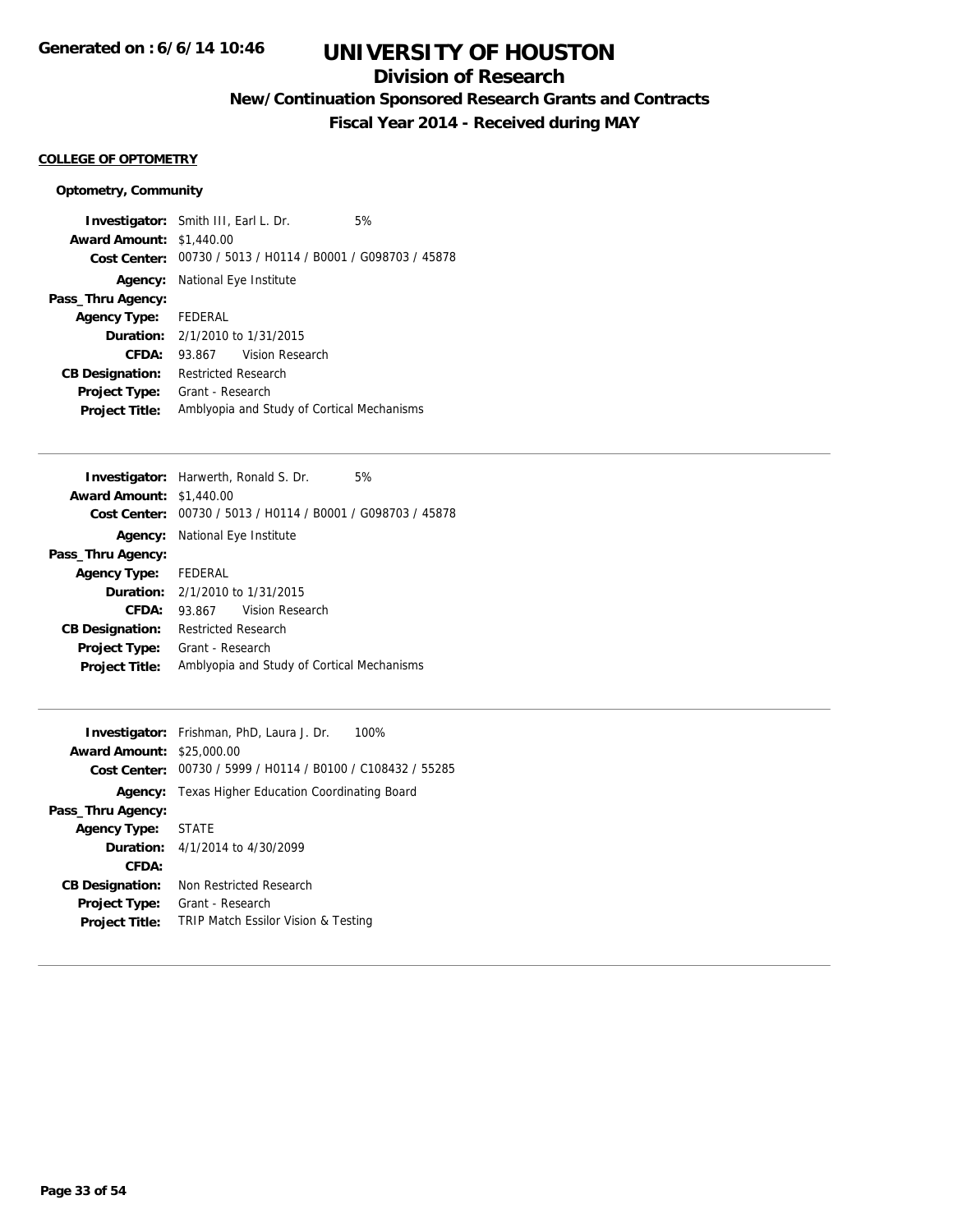## **Division of Research**

**New/Continuation Sponsored Research Grants and Contracts**

**Fiscal Year 2014 - Received during MAY**

#### **COLLEGE OF PHARMACY**

#### **Pharmacological and Pharmaceutical Sciences**

**Investigator:** Ghose, Romi Dr. 100% **Award Amount:** \$241,043.00 **Cost Center:** 00730 / 5013 / H0117 / B0001 / G106867 / 54892 **Agency:** National Institutes of Health **Pass\_Thru Agency: Agency Type:** FEDERAL **Duration:** 3/15/2014 to 2/28/2015 **CFDA:** 93.279 Drug Abuse Research Programs **CB Designation:** Restricted Research **Project Type:** Grant - Research **Project Title:** Novel in vivo regulatory mechanisms of human CYP3A4

#### **COLLEGE OF TECHNOLOGY**

#### **Engineering Technology**

|                                                             | 100%                                                                                                                                              |
|-------------------------------------------------------------|---------------------------------------------------------------------------------------------------------------------------------------------------|
|                                                             |                                                                                                                                                   |
| Cost Center: 00730 / 5999 / H0139 / B0100 / C108430 / 55283 |                                                                                                                                                   |
| Texas Higher Education Coordinating Board                   |                                                                                                                                                   |
|                                                             |                                                                                                                                                   |
|                                                             |                                                                                                                                                   |
|                                                             |                                                                                                                                                   |
|                                                             |                                                                                                                                                   |
| Non Restricted Research                                     |                                                                                                                                                   |
| Grant - Research                                            |                                                                                                                                                   |
| <b>TRIP Match TFCH Dr Yuri</b>                              |                                                                                                                                                   |
|                                                             | <b>Investigator:</b> Malki, Heidar A. Dr.<br><b>Award Amount: \$67,500.00</b><br>Agency Type: STATE<br><b>Duration:</b> $4/1/2014$ to $4/30/2099$ |

#### **CULLEN COLLEGE OF ENGINEERING**

### **Biomedical Engineering**

| <b>Award Amount: \$230,558,00</b> | <b>Investigator:</b> Zhang, Yingchun Prof.<br>Cost Center: 00730 / 5013 / H0071 / B0001 / G106384 / 53481 | 100%                                                             |
|-----------------------------------|-----------------------------------------------------------------------------------------------------------|------------------------------------------------------------------|
| Agency:                           |                                                                                                           | National Institute of Diabetes and Digestive and Kidney Diseases |
| Pass_Thru Agency:                 |                                                                                                           |                                                                  |
| <b>Agency Type:</b>               | FEDERAL                                                                                                   |                                                                  |
|                                   | <b>Duration:</b> 7/1/2013 to 4/30/2016                                                                    |                                                                  |
| CFDA:                             | 93.847                                                                                                    | Diabetes, Endocrinology and Metabolism Research                  |
| <b>CB Designation:</b>            | <b>Restricted Research</b>                                                                                |                                                                  |
| <b>Project Type:</b>              | Grant - Research                                                                                          |                                                                  |
| <b>Project Title:</b>             |                                                                                                           | Electromechanical Modeling Approach in Assessing Female SUI      |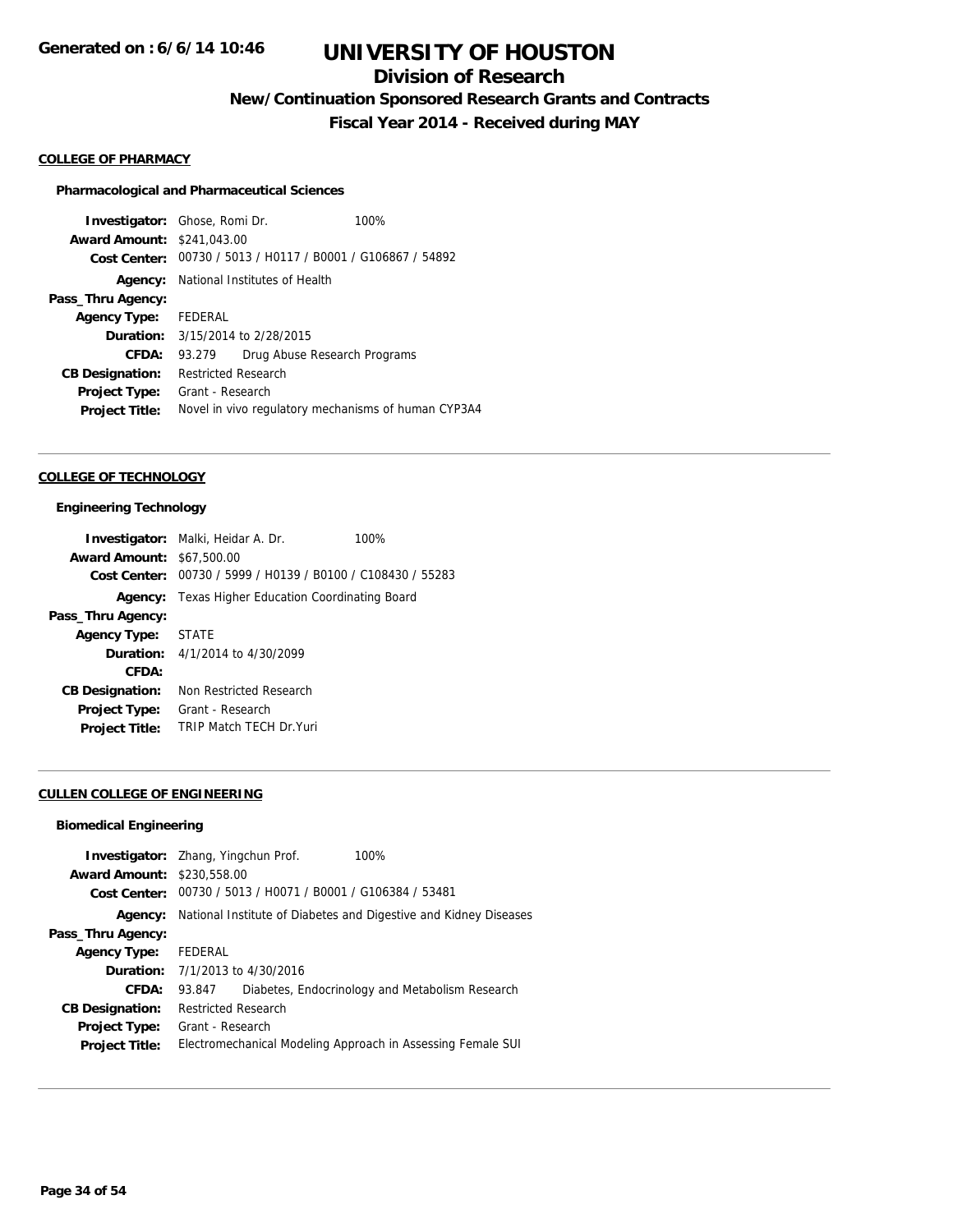## **Division of Research**

**New/Continuation Sponsored Research Grants and Contracts**

**Fiscal Year 2014 - Received during MAY**

#### **CULLEN COLLEGE OF ENGINEERING**

#### **Biomedical Engineering**

| <b>Investigator:</b> Ince, Nuri Dr. | 100%                                                                                                                                |
|-------------------------------------|-------------------------------------------------------------------------------------------------------------------------------------|
| <b>Award Amount: \$17,990.00</b>    |                                                                                                                                     |
|                                     | Cost Center: 00730 / 5013 / H0071 / B0001 / G108423 / 55384                                                                         |
|                                     | <b>Agency:</b> Minneapolis VA Health Care System                                                                                    |
|                                     | Pass_Thru Agency: Veterans Administration                                                                                           |
| <b>Agency Type:</b>                 | FEDERAL                                                                                                                             |
|                                     | <b>Duration:</b> $5/2/2014$ to $5/1/2016$                                                                                           |
| CFDA:                               | 64.016 Veterans State Hospital Care                                                                                                 |
| <b>CB Designation:</b>              | <b>Restricted Research</b>                                                                                                          |
| <b>Project Type:</b>                | Grant - Research                                                                                                                    |
| <b>Project Title:</b>               | Local Field Potentials Recorded from Deep Brain Stimulating Electrodes Implanted for the Treatment of Parkinson's<br><b>Disease</b> |

|                         | <b>Investigator:</b> Mohan, Chandra Dr.        | 100% |
|-------------------------|------------------------------------------------|------|
| <b>Award Amount:</b>    | \$200,000.00                                   |      |
| Cost Center:            | 00730 / 5021 / H0071 / B0001 / C107268 / 55388 |      |
|                         | <b>Agency:</b> Alliance for Lupus Research     |      |
| Pass_Thru Agency:       |                                                |      |
| Agency Type: NON PROFIT |                                                |      |
|                         | <b>Duration:</b> $4/1/2014$ to $3/31/2017$     |      |
| CFDA:                   |                                                |      |
| <b>CB Designation:</b>  | <b>Restricted Research</b>                     |      |
| Project Type:           | Grant - Research                               |      |
| <b>Project Title:</b>   | Bradykinins In Lupus                           |      |

#### **Center for Innovative Grouting Materials and Tech**

|                        | <b>Investigator:</b> Vipulanandan, Cumaraswamy Di100%   |  |
|------------------------|---------------------------------------------------------|--|
| <b>Award Amount:</b>   | \$6,000.00                                              |  |
| Cost Center:           | 00730 / 5022 / H0069 / B0001 / C106967 / 53288          |  |
|                        | <b>Agency:</b> Various Private Profit Agencies          |  |
| Pass_Thru Agency:      |                                                         |  |
| <b>Agency Type:</b>    | <b>PROFIT</b>                                           |  |
|                        | <b>Duration:</b> 1/1/2013 to 8/31/2031                  |  |
| CFDA:                  |                                                         |  |
| <b>CB Designation:</b> | <b>Restricted Research</b>                              |  |
| <b>Project Type:</b>   | Special Research Agreement - Research                   |  |
| <b>Project Title:</b>  | Center for Innovative Grouting Materials and Technology |  |
|                        |                                                         |  |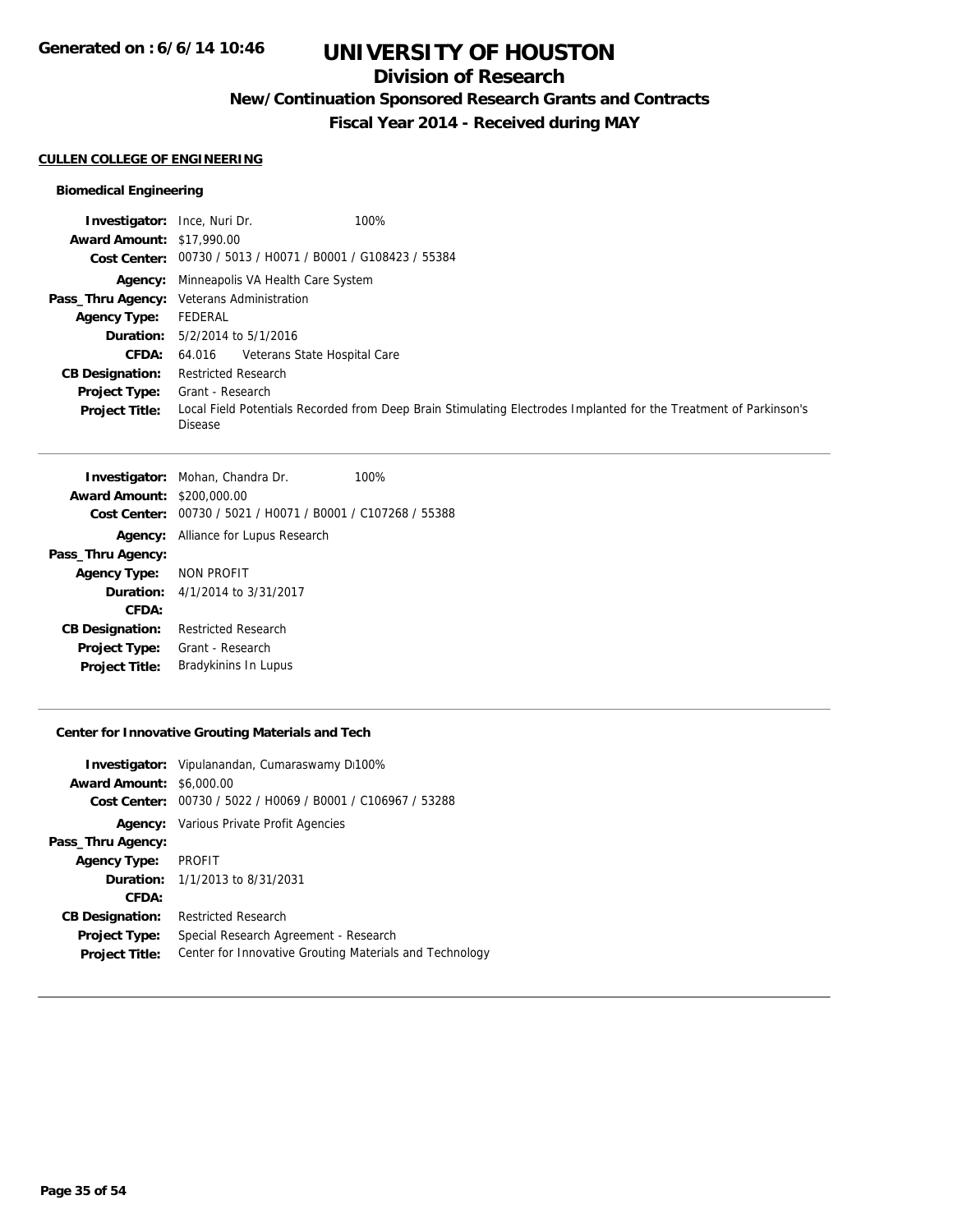## **Division of Research**

**New/Continuation Sponsored Research Grants and Contracts**

**Fiscal Year 2014 - Received during MAY**

#### **CULLEN COLLEGE OF ENGINEERING**

#### **Center for Integrated Bio and Nano Systems**

| <b>Investigator:</b> Yao, Yan Dr. | 20%                                                                                                         |  |
|-----------------------------------|-------------------------------------------------------------------------------------------------------------|--|
| <b>Award Amount: \$42,058.00</b>  |                                                                                                             |  |
|                                   | Cost Center: 00730 / 5013 / H0070 / B0001 / G106207 / 52913                                                 |  |
|                                   | <b>Agency:</b> U.S. Navy Office of Naval Research                                                           |  |
| Pass_Thru Agency:                 |                                                                                                             |  |
| Agency Type:                      | FEDERAL                                                                                                     |  |
|                                   | <b>Duration:</b> 5/1/2013 to 4/30/2016                                                                      |  |
| CFDA:                             | 12.300 Basic and Applied Scientific Research                                                                |  |
| <b>CB Designation:</b>            | <b>Restricted Research</b>                                                                                  |  |
|                                   | <b>Project Type:</b> Grant - Research                                                                       |  |
| <b>Project Title:</b>             | Developing Multivalent Ion Intercalation Batteries as High Energy and Safe Marine Distributed Power Sources |  |

|                                  | <b>Investigator:</b> Bao, Jiming Dr.           | 50%                                                                                       |
|----------------------------------|------------------------------------------------|-------------------------------------------------------------------------------------------|
| <b>Award Amount: \$37,500.00</b> |                                                |                                                                                           |
| Cost Center:                     | 00730 / 5021 / H0070 / B0001 / C108477 / 55417 |                                                                                           |
| Agency:                          | The Welch Foundation                           |                                                                                           |
| Pass_Thru Agency:                |                                                |                                                                                           |
| <b>Agency Type:</b>              | FOUNDATION                                     |                                                                                           |
|                                  | <b>Duration:</b> $6/1/2014$ to $5/31/2015$     |                                                                                           |
| CFDA:                            |                                                |                                                                                           |
| <b>CB Designation:</b>           | <b>Restricted Research</b>                     |                                                                                           |
| <b>Project Type:</b>             | Grant - Research                               |                                                                                           |
| <b>Project Title:</b>            |                                                | Understanding Nanocrystalline CoO as an Efficient Photocatalyst for Solar Water Splitting |

### **Chemical Engineering**

| <b>Investigator:</b> Luss, Dan Dr. |                                                | 16%                                                                                                              |
|------------------------------------|------------------------------------------------|------------------------------------------------------------------------------------------------------------------|
| <b>Award Amount: \$172,735.36</b>  |                                                |                                                                                                                  |
| Cost Center:                       | 00730 / 5022 / H0067 / B0001 / C106569 / 55170 |                                                                                                                  |
|                                    | <b>Agency:</b> Aramco Services Company         |                                                                                                                  |
| Pass_Thru Agency:                  |                                                |                                                                                                                  |
| <b>Agency Type:</b>                | PROFIT                                         |                                                                                                                  |
|                                    | <b>Duration:</b> 4/1/2014 to 3/31/2017         |                                                                                                                  |
| CFDA:                              |                                                |                                                                                                                  |
| <b>CB Designation:</b>             | <b>Restricted Research</b>                     |                                                                                                                  |
| <b>Project Type:</b>               | Contract - Research                            |                                                                                                                  |
| <b>Project Title:</b>              | Diesel Combustion Engines                      | Tailoring Exhaust Emissions Control Catalyst Composition and Architecture for Conversion of Pollutants from PCCI |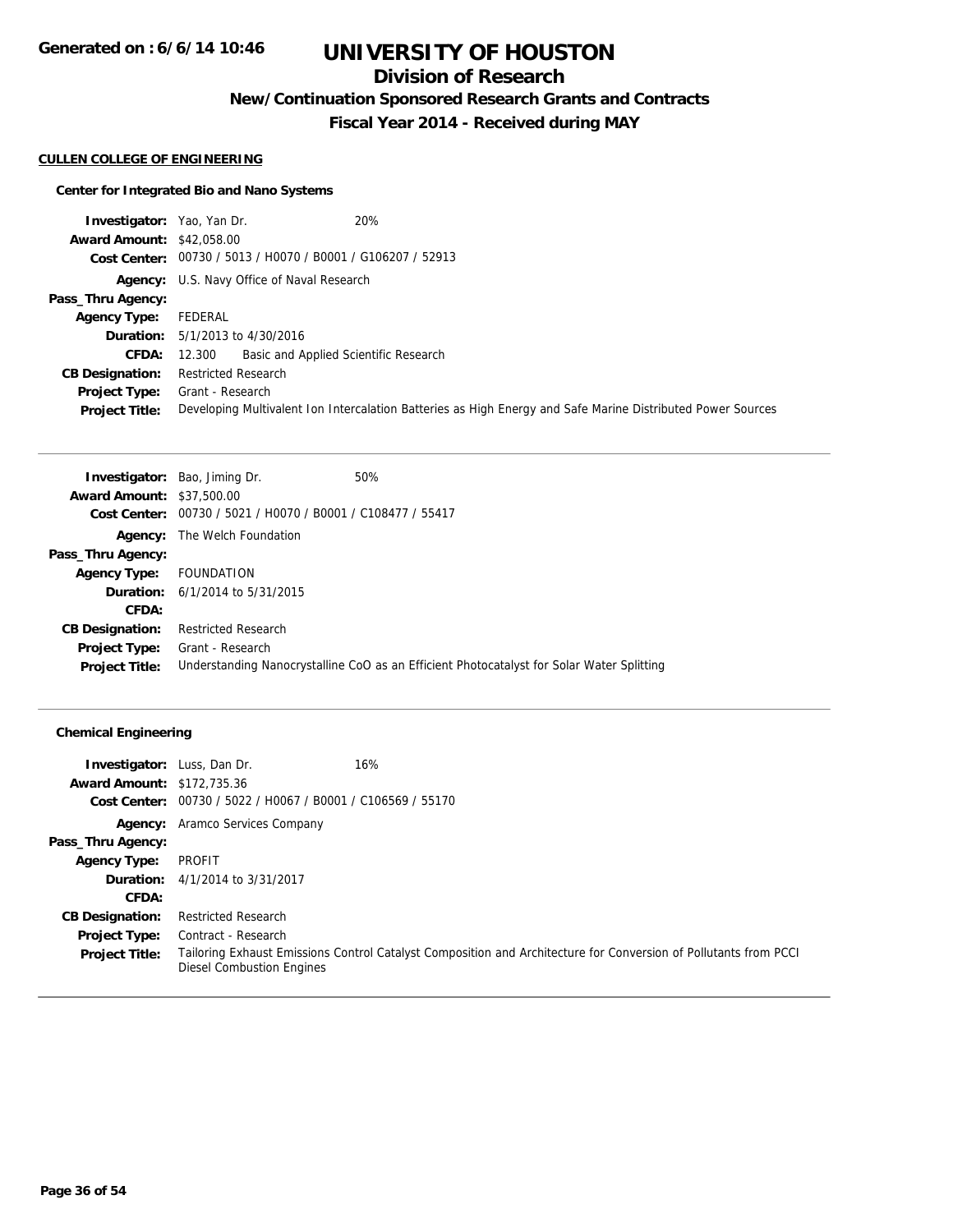## **Division of Research**

**New/Continuation Sponsored Research Grants and Contracts**

**Fiscal Year 2014 - Received during MAY**

#### **CULLEN COLLEGE OF ENGINEERING**

#### **Chemical Engineering**

|                                   | <b>Investigator:</b> Holley, Thomas Dr.                     | 100% |
|-----------------------------------|-------------------------------------------------------------|------|
| <b>Award Amount: \$375,000.00</b> |                                                             |      |
|                                   | Cost Center: 00730 / 5999 / H0067 / B0100 / C108420 / 55274 |      |
|                                   | <b>Agency:</b> Texas Higher Education Coordinating Board    |      |
| Pass_Thru Agency:                 |                                                             |      |
| <b>Agency Type: STATE</b>         |                                                             |      |
|                                   | <b>Duration:</b> 4/1/2014 to 4/30/2099                      |      |
| CFDA:                             |                                                             |      |
| <b>CB Designation:</b>            | Non Restricted Research                                     |      |
| Project Type:                     | Grant - Research                                            |      |
| <b>Project Title:</b>             | <b>TRIP Match Dr. Thomas Holley</b>                         |      |

|                                   | Investigator: Balakotaiah, Vemuri Dr.<br>16%                                                                                                         |
|-----------------------------------|------------------------------------------------------------------------------------------------------------------------------------------------------|
| <b>Award Amount: \$172,735.36</b> |                                                                                                                                                      |
|                                   | Cost Center: 00730 / 5022 / H0067 / B0001 / C106569 / 55170                                                                                          |
|                                   | <b>Agency:</b> Aramco Services Company                                                                                                               |
| Pass_Thru Agency:                 |                                                                                                                                                      |
| <b>Agency Type:</b>               | PROFIT                                                                                                                                               |
|                                   | <b>Duration:</b> 4/1/2014 to 3/31/2017                                                                                                               |
| CFDA:                             |                                                                                                                                                      |
| <b>CB Designation:</b>            | <b>Restricted Research</b>                                                                                                                           |
| <b>Project Type:</b>              | Contract - Research                                                                                                                                  |
| <b>Project Title:</b>             | Tailoring Exhaust Emissions Control Catalyst Composition and Architecture for Conversion of Pollutants from PCCI<br><b>Diesel Combustion Engines</b> |
|                                   |                                                                                                                                                      |

|                        | <b>Investigator:</b> Varadarajan, Navin Dr.<br>100%          |
|------------------------|--------------------------------------------------------------|
| <b>Award Amount:</b>   | \$30,180.00                                                  |
|                        | Cost Center: 00730 / 5018 / H0067 / B0001 / G103810 / 53089  |
| Agency:                | University of Texas MD Anderson Cancer Center                |
| Pass_Thru Agency:      | Cancer Prevention and Research Institute of Texas            |
| <b>Agency Type:</b>    | <b>STATE</b>                                                 |
|                        | <b>Duration:</b> 12/1/2011 to 11/30/2014                     |
| <b>CFDA:</b>           |                                                              |
| <b>CB Designation:</b> | <b>Restricted Research</b>                                   |
| <b>Project Type:</b>   | Grant - Research                                             |
| <b>Project Title:</b>  | T-Cell Therapy After Hematopoietic Stem Cell Transplantation |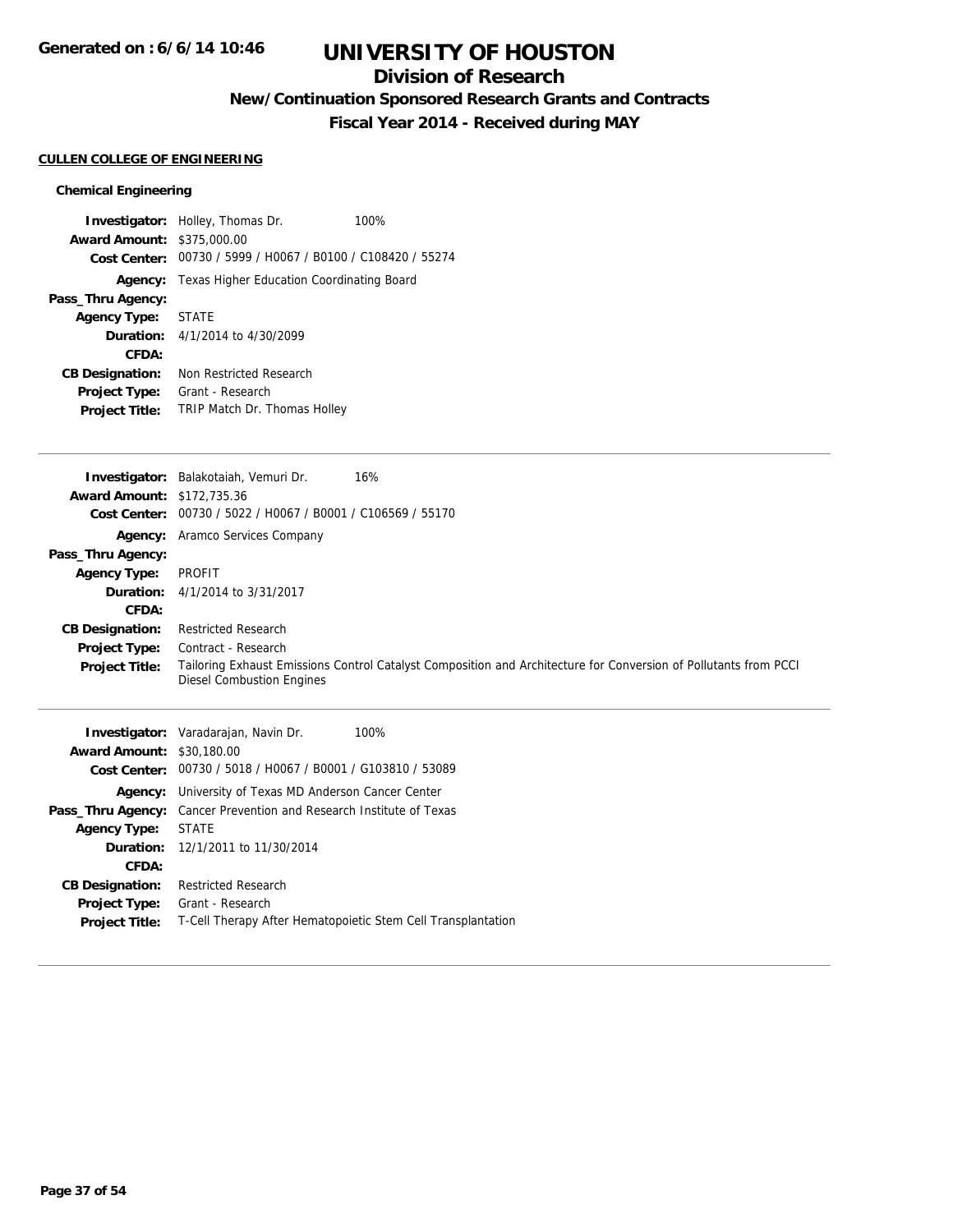## **Division of Research**

**New/Continuation Sponsored Research Grants and Contracts**

**Fiscal Year 2014 - Received during MAY**

#### **CULLEN COLLEGE OF ENGINEERING**

#### **Chemical Engineering**

**Investigator:** Epling, William Dr. 100% **Award Amount:** \$27,950.00 **Cost Center:** 00730 / 5999 / H0067 / B0100 / C108424 / 55275 **Agency:** Texas Higher Education Coordinating Board **Pass\_Thru Agency: Agency Type:** STATE **Duration:** 4/1/2014 to 4/30/2099 **CFDA: CB Designation:** Non Restricted Research **Project Type:** Grant - Research **Project Title:** TRIP Match Prof. Epling Research

|                                 | <b>Investigator:</b> Harold, Michael Dr.                    | 67% |
|---------------------------------|-------------------------------------------------------------|-----|
| <b>Award Amount: \$5,943.64</b> |                                                             |     |
|                                 | Cost Center: 00730 / 5019 / H0067 / B0001 / G103481 / 48870 |     |
|                                 | <b>Agency:</b> Metropolitan Transit Authority               |     |
| Pass_Thru Agency:               |                                                             |     |
| <b>Agency Type:</b>             | LOCAL                                                       |     |
|                                 | <b>Duration:</b> $6/10/2011$ to $6/9/2013$                  |     |
| CFDA:                           |                                                             |     |
| <b>CB Designation:</b>          | <b>Restricted Research</b>                                  |     |
| <b>Project Type:</b>            | Contract - Research                                         |     |
| <b>Project Title:</b>           | Fuel Consumption Testing for METRO                          |     |

|                                 | <b>Investigator:</b> Rooks, Charles Dr.                     | 33% |
|---------------------------------|-------------------------------------------------------------|-----|
| <b>Award Amount: \$2,927.47</b> |                                                             |     |
|                                 | Cost Center: 00730 / 5019 / H0067 / B0001 / G103481 / 48870 |     |
| Agency:                         | Metropolitan Transit Authority                              |     |
| Pass_Thru Agency:               |                                                             |     |
| <b>Agency Type:</b>             | LOCAL                                                       |     |
|                                 | <b>Duration:</b> $6/10/2011$ to $6/9/2013$                  |     |
| CFDA:                           |                                                             |     |
| <b>CB Designation:</b>          | Restricted Research                                         |     |
| <b>Project Type:</b>            | Contract - Research                                         |     |
| <b>Project Title:</b>           | Fuel Consumption Testing for METRO                          |     |
|                                 |                                                             |     |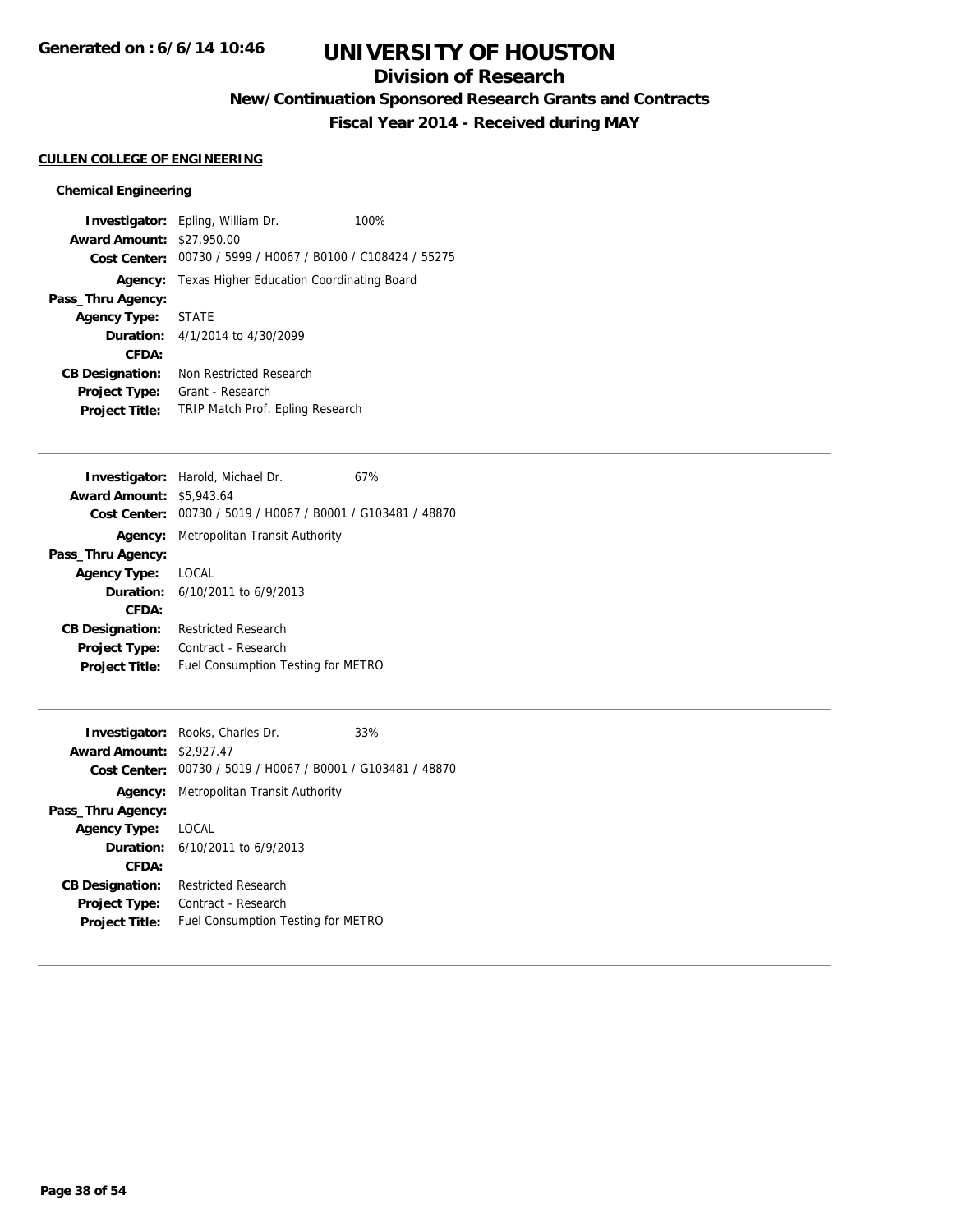## **Division of Research**

**New/Continuation Sponsored Research Grants and Contracts**

**Fiscal Year 2014 - Received during MAY**

#### **CULLEN COLLEGE OF ENGINEERING**

#### **Chemical Engineering**

| <b>Investigator:</b> Stein, Gila Dr.   |                            |                                                             | 100%                                                                |
|----------------------------------------|----------------------------|-------------------------------------------------------------|---------------------------------------------------------------------|
| <b>Award Amount: \$100,000.00</b>      |                            |                                                             |                                                                     |
|                                        |                            | Cost Center: 00730 / 5013 / H0067 / B0001 / G104102 / 50569 |                                                                     |
|                                        |                            | <b>Agency:</b> National Science Foundation                  |                                                                     |
| Pass_Thru Agency:                      |                            |                                                             |                                                                     |
| Agency Type: FEDERAL                   |                            |                                                             |                                                                     |
| <b>Duration:</b> 6/1/2012 to 5/31/2017 |                            |                                                             |                                                                     |
| CFDA:                                  | 47.049                     | Mathematical and Physical Sciences                          |                                                                     |
| <b>CB Designation:</b>                 | <b>Restricted Research</b> |                                                             |                                                                     |
| <b>Project Type:</b>                   | Grant - Research           |                                                             |                                                                     |
| <b>Project Title:</b>                  |                            |                                                             | CAREER: Controlling the Morphology of Polymer/Fullerene Solar Cells |
|                                        |                            |                                                             |                                                                     |

|                                  | <b>Investigator:</b> Rimer, Jeffrey Dr.<br>100%                                                     |
|----------------------------------|-----------------------------------------------------------------------------------------------------|
| <b>Award Amount: \$60,000.00</b> |                                                                                                     |
| Cost Center:                     | 00730 / 5021 / H0067 / B0001 / C108478 / 55354                                                      |
|                                  | <b>Agency:</b> The Welch Foundation                                                                 |
| Pass_Thru Agency:                |                                                                                                     |
| <b>Agency Type:</b>              | FOUNDATION                                                                                          |
|                                  | <b>Duration:</b> $6/1/2014$ to $5/31/2015$                                                          |
| CFDA:                            |                                                                                                     |
| <b>CB Designation:</b>           | <b>Restricted Research</b>                                                                          |
| <b>Project Type:</b>             | Grant - Research                                                                                    |
| <b>Project Title:</b>            | Physicochemical Factors Governing Protein Inhibition of Calcium Oxalate Monohydrate Crystallization |

|                                  | 100%<br><b>Investigator:</b> Balakotaiah, Vemuri Dr.                                               |
|----------------------------------|----------------------------------------------------------------------------------------------------|
| <b>Award Amount: \$50,000.00</b> |                                                                                                    |
|                                  | Cost Center: 00730 / 5013 / H0067 / B0001 / G106992 / 54688                                        |
|                                  | <b>Agency:</b> NASA - National Aeronautics and Space Administration - Glenn Research Center        |
| Pass_Thru Agency:                |                                                                                                    |
| <b>Agency Type:</b>              | FEDERAL                                                                                            |
|                                  | <b>Duration:</b> 3/1/2014 to 2/28/2017                                                             |
| <b>CFDA:</b>                     | 43.001 Aerospace Education Services Program                                                        |
| <b>CB Designation:</b>           | <b>Restricted Research</b>                                                                         |
| <b>Project Type:</b>             | Grant - Research                                                                                   |
| <b>Project Title:</b>            | Modeling and Experimental Studies on Gas-Liquid Two-Phase Flow through Packed Beds in Microgravity |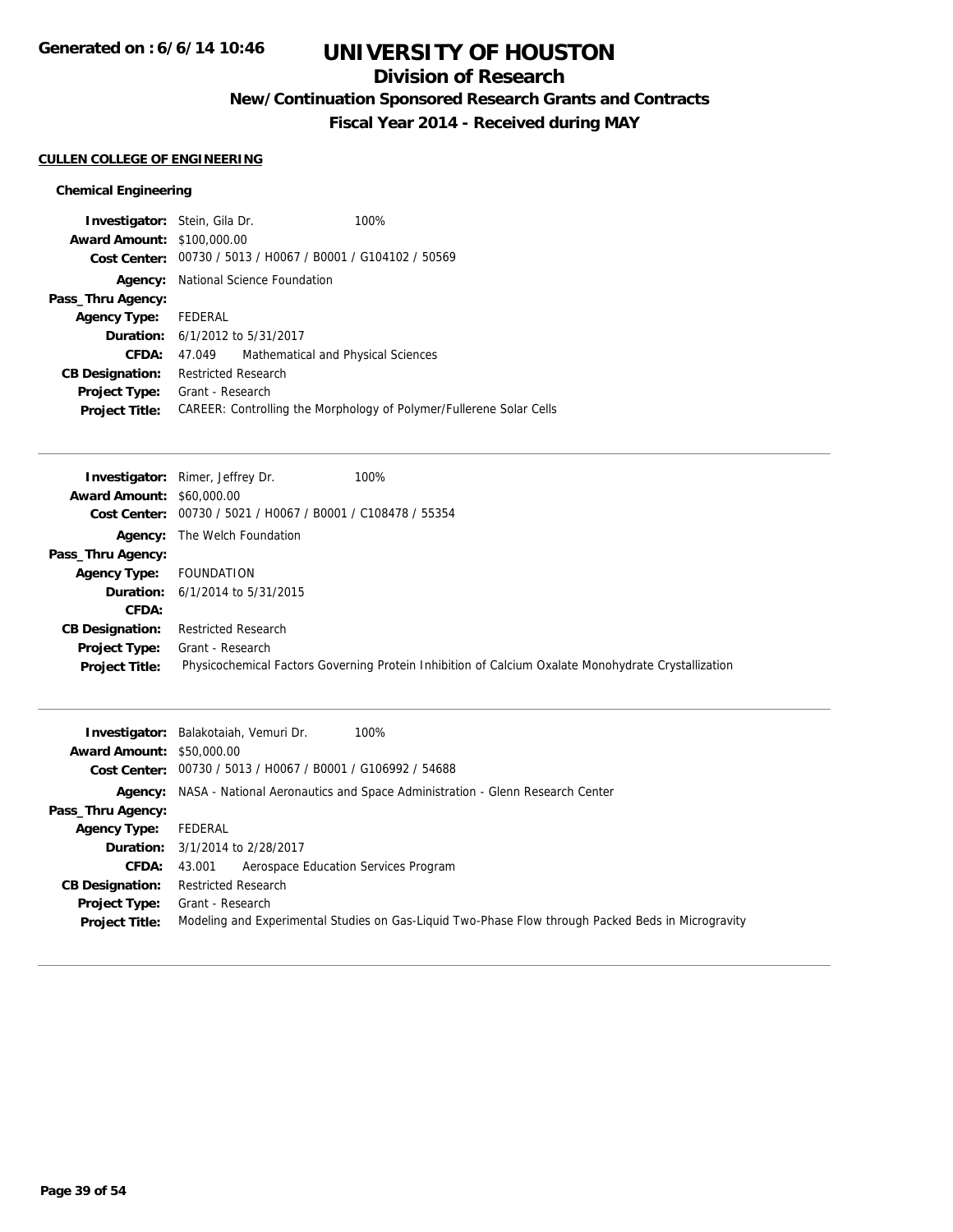## **Division of Research**

**New/Continuation Sponsored Research Grants and Contracts**

**Fiscal Year 2014 - Received during MAY**

#### **CULLEN COLLEGE OF ENGINEERING**

#### **Chemical Engineering**

|                                  | <b>Investigator:</b> Bangerter, Steve Mr.                   | 100% |
|----------------------------------|-------------------------------------------------------------|------|
| <b>Award Amount: \$12,500.00</b> |                                                             |      |
|                                  | Cost Center: 00730 / 5999 / H0067 / B0100 / C108437 / 55281 |      |
| Agency:                          | Texas Higher Education Coordinating Board                   |      |
| Pass_Thru Agency:                |                                                             |      |
| <b>Agency Type: STATE</b>        |                                                             |      |
|                                  | <b>Duration:</b> $4/1/2014$ to $4/30/2099$                  |      |
| CFDA:                            |                                                             |      |
| <b>CB Designation:</b>           | Non Restricted Research                                     |      |
| <b>Project Type:</b>             | Grant - Research                                            |      |
| <b>Project Title:</b>            | <b>TRIP Match FNG</b>                                       |      |

|                                  | <b>Investigator:</b> Vekilov, Peter Dr.                     | 50%                                                                                              |
|----------------------------------|-------------------------------------------------------------|--------------------------------------------------------------------------------------------------|
| <b>Award Amount: \$80,745.50</b> |                                                             |                                                                                                  |
|                                  | Cost Center: 00730 / 5013 / H0067 / B0001 / G106744 / 54700 |                                                                                                  |
|                                  |                                                             | <b>Agency:</b> NASA - National Aeronautics and Space Administration - Headquarters (Wash., D.C.) |
| Pass_Thru Agency:                |                                                             | NASA - National Aeronautics and Space Administration - Headquarters (Wash., D.C.)                |
| <b>Agency Type:</b>              | FEDERAL                                                     |                                                                                                  |
|                                  | <b>Duration:</b> 1/21/2014 to 1/20/2019                     |                                                                                                  |
| CFDA:                            | 43.003                                                      | Basic Research, Educational Outreach, or Training in the area of Exploration                     |
| <b>CB Designation:</b>           | <b>Restricted Research</b>                                  |                                                                                                  |
| Project Type:                    | Grant - Research                                            |                                                                                                  |
| <b>Project Title:</b>            |                                                             | Research Opportunities in Complex Fluids and Macromolecular Biophysics-NRA-NNH13ZTT001N          |

|                                  | <b>Investigator:</b> Conrad, Jacinta Prof.<br>50%                                                   |
|----------------------------------|-----------------------------------------------------------------------------------------------------|
| <b>Award Amount: \$80,745.50</b> |                                                                                                     |
|                                  | Cost Center: 00730 / 5013 / H0067 / B0001 / G106744 / 54700                                         |
|                                  | <b>Agency:</b> NASA - National Aeronautics and Space Administration - Headquarters (Wash., D.C.)    |
|                                  | Pass_Thru Agency: NASA - National Aeronautics and Space Administration - Headquarters (Wash., D.C.) |
| <b>Agency Type:</b>              | FEDERAL                                                                                             |
|                                  | <b>Duration:</b> 1/21/2014 to 1/20/2019                                                             |
| <b>CFDA:</b>                     | Basic Research, Educational Outreach, or Training in the area of Exploration<br>43.003              |
| <b>CB Designation:</b>           | <b>Restricted Research</b>                                                                          |
| <b>Project Type:</b>             | Grant - Research                                                                                    |
| <b>Project Title:</b>            | Research Opportunities in Complex Fluids and Macromolecular Biophysics-NRA-NNH13ZTT001N             |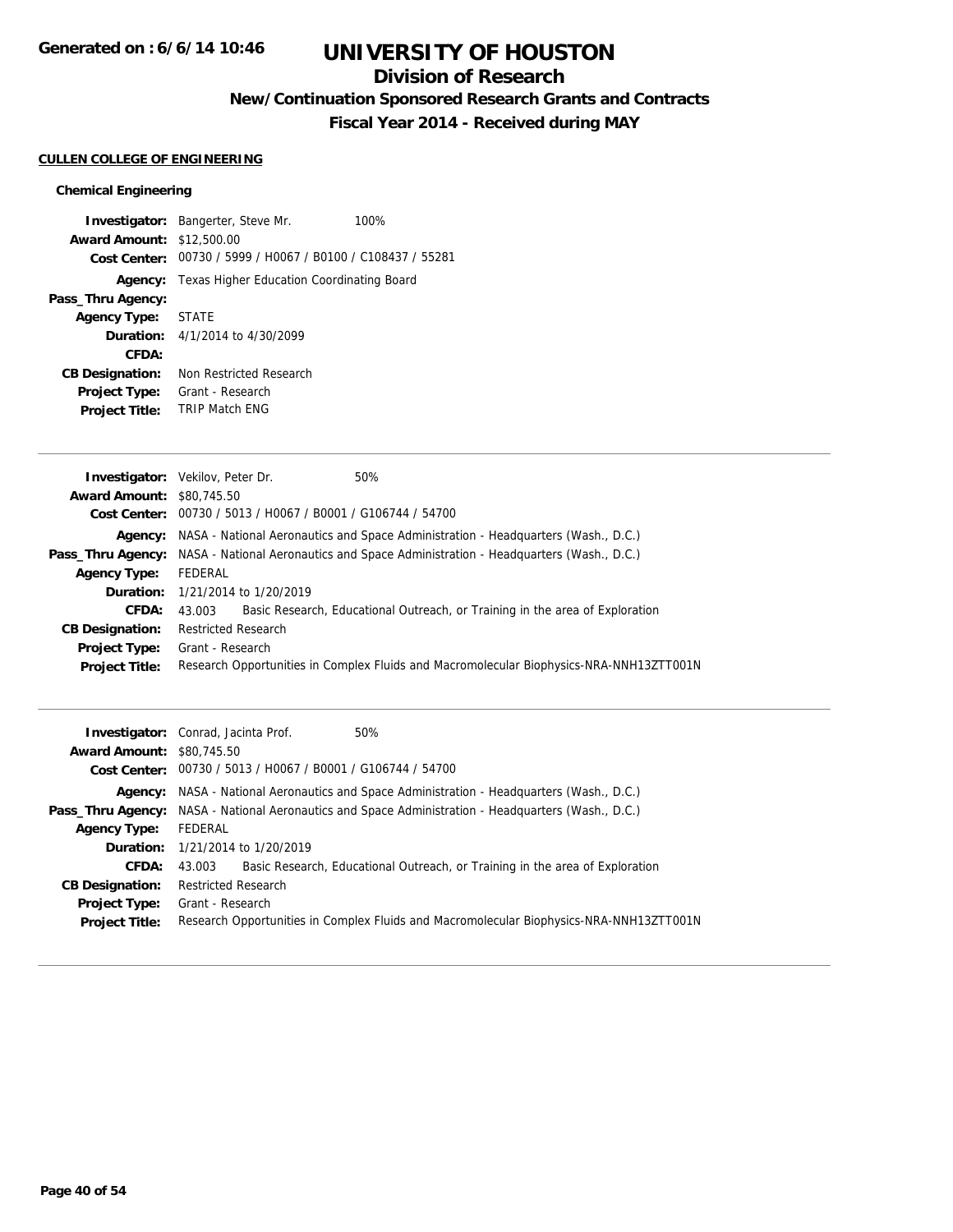**Generated on : 6/6/14 10:46**

## **UNIVERSITY OF HOUSTON**

## **Division of Research**

**New/Continuation Sponsored Research Grants and Contracts**

**Fiscal Year 2014 - Received during MAY**

## **CULLEN COLLEGE OF ENGINEERING**

#### **Chemical Engineering**

| Award Amount: \$183,531.32                | <b>Investigator:</b> Grabow, Lars Dr.<br>Cost Center: 00730 / 5022 / H0067 / B0001 / C106569 / 55170             | 17%                                                                                                              |  |
|-------------------------------------------|------------------------------------------------------------------------------------------------------------------|------------------------------------------------------------------------------------------------------------------|--|
| Pass_Thru Agency:                         | Agency: Aramco Services Company<br><b>PROFIT</b>                                                                 |                                                                                                                  |  |
| <b>Agency Type:</b><br>Duration:<br>CFDA: | 4/1/2014 to 3/31/2017                                                                                            |                                                                                                                  |  |
| <b>CB Designation:</b>                    | <b>Restricted Research</b>                                                                                       |                                                                                                                  |  |
| <b>Project Type:</b>                      | Contract - Research                                                                                              |                                                                                                                  |  |
| <b>Project Title:</b>                     | <b>Diesel Combustion Engines</b>                                                                                 | Tailoring Exhaust Emissions Control Catalyst Composition and Architecture for Conversion of Pollutants from PCCI |  |
| <b>Award Amount: \$129,375.00</b>         | Investigator: Bangerter, Steve Mr.                                                                               | 100%                                                                                                             |  |
|                                           | Cost Center: 00730 / 5999 / H0067 / B0100 / C108428 / 55280                                                      |                                                                                                                  |  |
|                                           | Agency: Texas Higher Education Coordinating Board                                                                |                                                                                                                  |  |
| Pass_Thru Agency:                         |                                                                                                                  |                                                                                                                  |  |
| <b>Agency Type:</b>                       | <b>STATE</b>                                                                                                     |                                                                                                                  |  |
| Duration:                                 | 4/1/2014 to 4/30/2099                                                                                            |                                                                                                                  |  |
| CFDA:                                     |                                                                                                                  |                                                                                                                  |  |
| <b>CB Designation:</b>                    | Non Restricted Research                                                                                          |                                                                                                                  |  |
| Project Type:                             | Grant - Research                                                                                                 |                                                                                                                  |  |
| Project Title:                            | <b>TRIP Match ENG</b>                                                                                            |                                                                                                                  |  |
|                                           |                                                                                                                  |                                                                                                                  |  |
|                                           | Investigator: Harold, Michael Dr.                                                                                | 17%                                                                                                              |  |
| Award Amount: \$183,531.32                |                                                                                                                  |                                                                                                                  |  |
|                                           | Cost Center: 00730 / 5022 / H0067 / B0001 / C106569 / 55170                                                      |                                                                                                                  |  |
|                                           | Agency: Aramco Services Company                                                                                  |                                                                                                                  |  |
| Pass_Thru Agency:                         |                                                                                                                  |                                                                                                                  |  |
| <b>Agency Type:</b>                       | <b>PROFIT</b>                                                                                                    |                                                                                                                  |  |
| Duration:                                 | 4/1/2014 to 3/31/2017                                                                                            |                                                                                                                  |  |
| CFDA:                                     |                                                                                                                  |                                                                                                                  |  |
| <b>CB Designation:</b>                    | <b>Restricted Research</b>                                                                                       |                                                                                                                  |  |
| Project Type:                             | Contract - Research                                                                                              |                                                                                                                  |  |
| <b>Project Title:</b>                     | Tailoring Exhaust Emissions Control Catalyst Composition and Architecture for Conversion of Pollutants from PCCI |                                                                                                                  |  |

Diesel Combustion Engines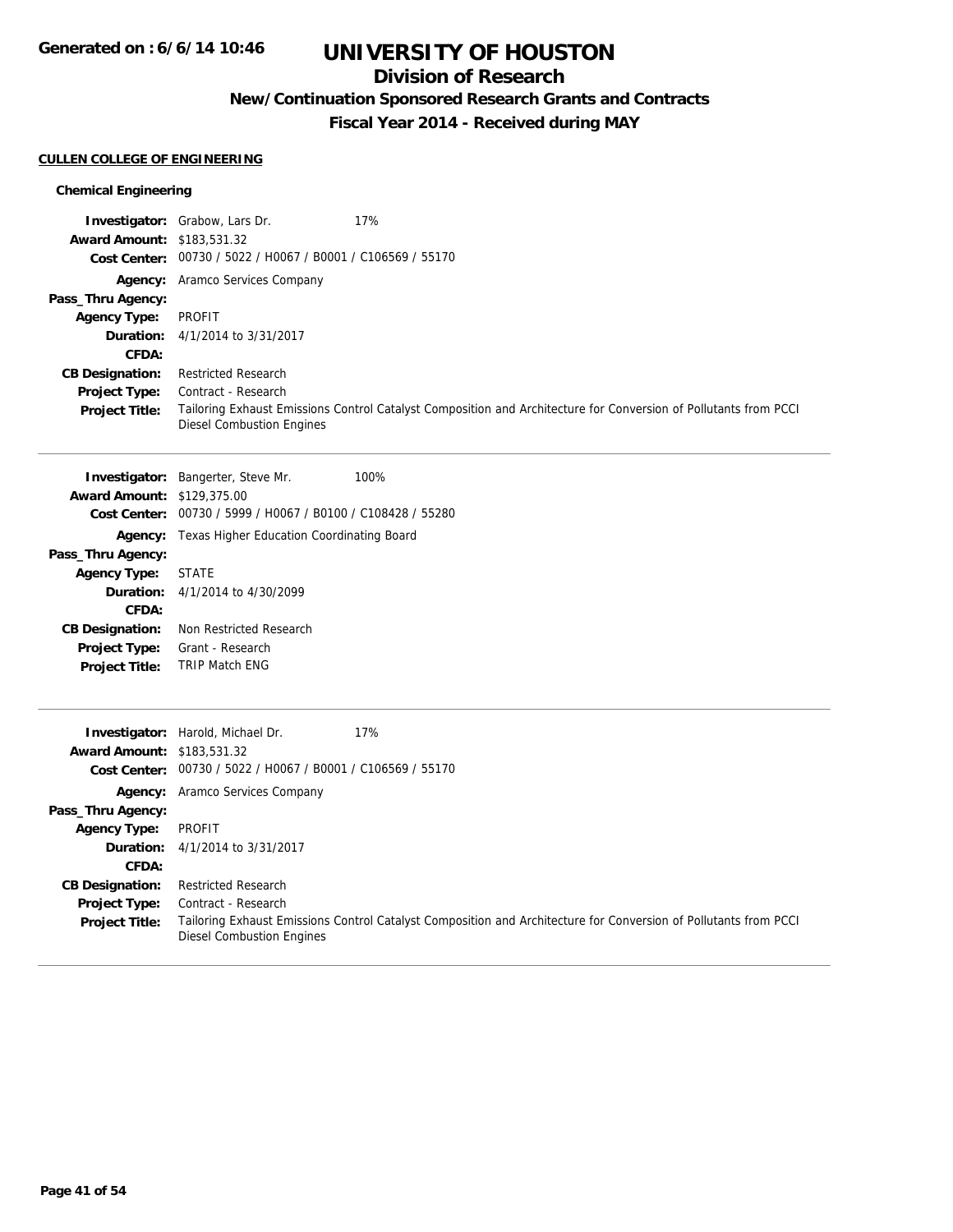## **Division of Research**

**New/Continuation Sponsored Research Grants and Contracts**

**Fiscal Year 2014 - Received during MAY**

#### **CULLEN COLLEGE OF ENGINEERING**

#### **Chemical Engineering**

|                                   | 34%<br><b>Investigator:</b> Epling, William Dr.                                                                                                      |
|-----------------------------------|------------------------------------------------------------------------------------------------------------------------------------------------------|
| <b>Award Amount: \$367,062.64</b> |                                                                                                                                                      |
|                                   | Cost Center: 00730 / 5022 / H0067 / B0001 / C106569 / 55170                                                                                          |
|                                   | <b>Agency:</b> Aramco Services Company                                                                                                               |
| Pass_Thru Agency:                 |                                                                                                                                                      |
| <b>Agency Type:</b>               | PROFIT                                                                                                                                               |
|                                   | <b>Duration:</b> 4/1/2014 to 3/31/2017                                                                                                               |
| <b>CFDA:</b>                      |                                                                                                                                                      |
| <b>CB Designation:</b>            | <b>Restricted Research</b>                                                                                                                           |
| <b>Project Type:</b>              | Contract - Research                                                                                                                                  |
| <b>Project Title:</b>             | Tailoring Exhaust Emissions Control Catalyst Composition and Architecture for Conversion of Pollutants from PCCI<br><b>Diesel Combustion Engines</b> |

#### **Civil Engineering**

| <b>Award Amount: \$21,003.51</b> | <b>Investigator:</b> Dawood, Mina Dr.                              | 33%                                                                                        |
|----------------------------------|--------------------------------------------------------------------|--------------------------------------------------------------------------------------------|
|                                  | Cost Center: 00730 / 5043 / H0068 / B0001 / G106209 / 53726        |                                                                                            |
| Agency:                          | Transportation Research Board of the National Academies            |                                                                                            |
| Pass_Thru Agency:                | U.S. Department of Transportation - Federal Highway Administration |                                                                                            |
| <b>Agency Type:</b>              | FEDERAL                                                            |                                                                                            |
|                                  | <b>Duration:</b> 7/22/2013 to 7/21/2014                            |                                                                                            |
| <b>CFDA:</b>                     | 20.200                                                             | Highway Research and Development Program                                                   |
| <b>CB Designation:</b>           | <b>Restricted Research</b>                                         |                                                                                            |
| <b>Project Type:</b>             | Contract - Research                                                |                                                                                            |
| <b>Project Title:</b>            |                                                                    | Guide Specifications for the Design of Concrete Bridge Beams Prestressed with CFRP Systems |

|                                  | 33%<br><b>Investigator:</b> Gencturk, Bora Dr.                                             |  |
|----------------------------------|--------------------------------------------------------------------------------------------|--|
| <b>Award Amount: \$21,003.51</b> |                                                                                            |  |
|                                  | Cost Center: 00730 / 5043 / H0068 / B0001 / G106209 / 53726                                |  |
|                                  | <b>Agency:</b> Transportation Research Board of the National Academies                     |  |
|                                  | Pass_Thru Agency: U.S. Department of Transportation - Federal Highway Administration       |  |
| <b>Agency Type:</b>              | FEDERAL                                                                                    |  |
|                                  | <b>Duration:</b> 7/22/2013 to 7/21/2014                                                    |  |
| <b>CFDA:</b>                     | Highway Research and Development Program<br>20.200                                         |  |
| <b>CB Designation:</b>           | <b>Restricted Research</b>                                                                 |  |
| <b>Project Type:</b>             | Contract - Research                                                                        |  |
| <b>Project Title:</b>            | Guide Specifications for the Design of Concrete Bridge Beams Prestressed with CFRP Systems |  |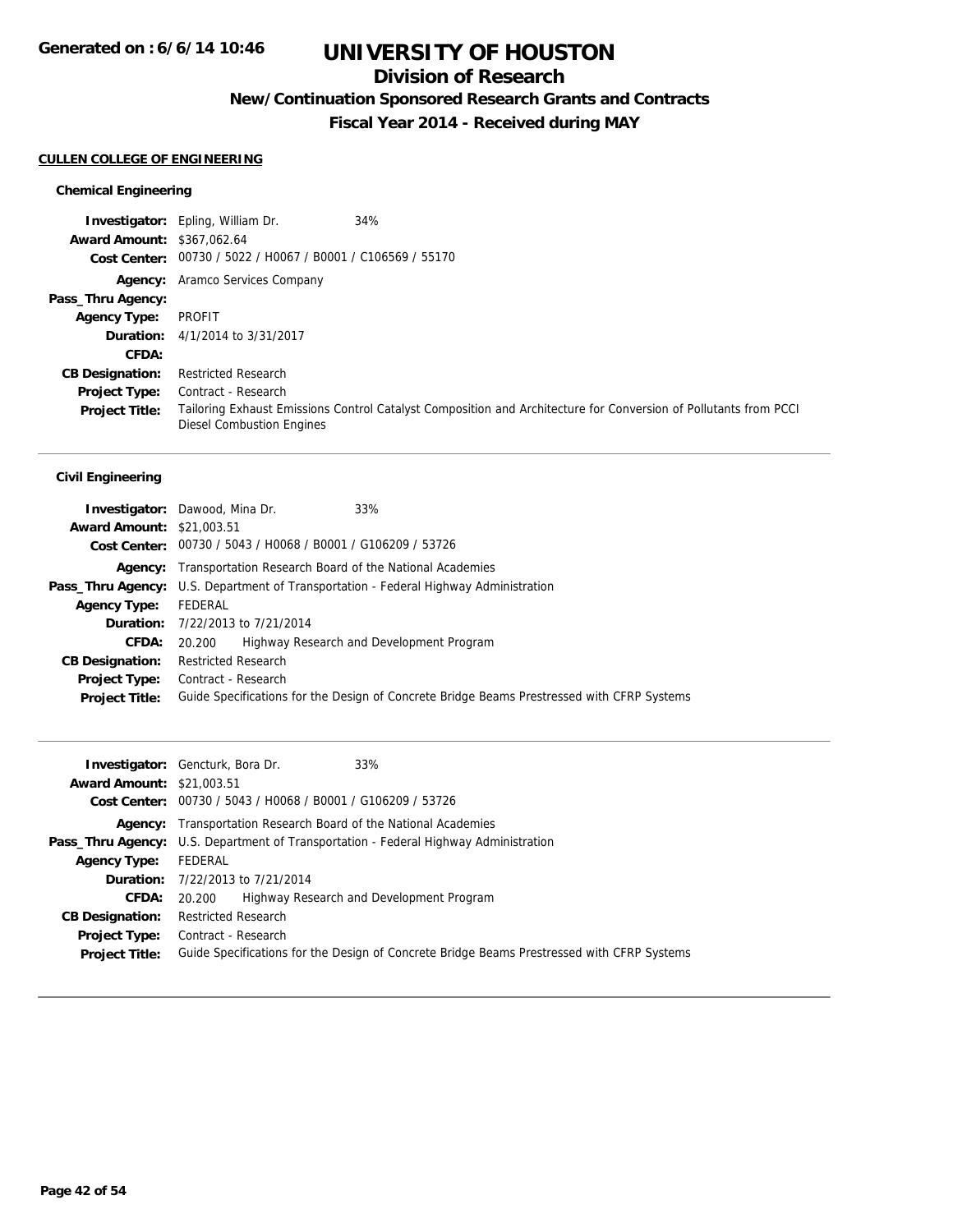## **Division of Research**

**New/Continuation Sponsored Research Grants and Contracts**

**Fiscal Year 2014 - Received during MAY**

#### **CULLEN COLLEGE OF ENGINEERING**

#### **Civil Engineering**

|                                  | 34%<br>Investigator: Belarbi, Abdeldielil Dr.                                               |  |
|----------------------------------|---------------------------------------------------------------------------------------------|--|
| <b>Award Amount: \$21,639.98</b> |                                                                                             |  |
|                                  | Cost Center: 00730 / 5043 / H0068 / B0001 / G106209 / 53726                                 |  |
|                                  | <b>Agency:</b> Transportation Research Board of the National Academies                      |  |
|                                  | <b>Pass_Thru Agency:</b> U.S. Department of Transportation - Federal Highway Administration |  |
| <b>Agency Type:</b>              | FEDERAL                                                                                     |  |
|                                  | <b>Duration:</b> 7/22/2013 to 7/21/2014                                                     |  |
| <b>CFDA:</b>                     | Highway Research and Development Program<br>20.200                                          |  |
| <b>CB Designation:</b>           | <b>Restricted Research</b>                                                                  |  |
|                                  | <b>Project Type:</b> Contract - Research                                                    |  |
| <b>Project Title:</b>            | Guide Specifications for the Design of Concrete Bridge Beams Prestressed with CFRP Systems  |  |
|                                  |                                                                                             |  |

|                                  | 100%<br><b>Investigator:</b> Chellam, Shankar Dr.                              |
|----------------------------------|--------------------------------------------------------------------------------|
| <b>Award Amount: \$14,610.00</b> |                                                                                |
|                                  | Cost Center: 00730 / 5021 / H0068 / B0001 / G107024 / 55369                    |
|                                  | <b>Agency:</b> Texas Engineering Experiment Station                            |
|                                  | Pass_Thru Agency: Qatar National Research Fund                                 |
| Agency Type: FOUNDATION          |                                                                                |
|                                  | <b>Duration:</b> 2/1/2014 to 1/15/2015                                         |
| CFDA:                            |                                                                                |
| <b>CB Designation:</b>           | <b>Restricted Research</b>                                                     |
| <b>Project Type:</b>             | Grant - Research                                                               |
| <b>Project Title:</b>            | Disinfection By-Products Removal from Water using Advanced Reduction Processes |

#### **Electrical & Computer Engineering**

|                                  | <b>Investigator:</b> Chen, Yuhua Dr.                        | 100%                                                          |
|----------------------------------|-------------------------------------------------------------|---------------------------------------------------------------|
| <b>Award Amount: \$35,000.00</b> |                                                             |                                                               |
|                                  | Cost Center: 00730 / 5022 / H0070 / B0001 / C106370 / 53846 |                                                               |
|                                  | <b>Agency:</b> Various Private Profit Agencies              |                                                               |
| Pass_Thru Agency:                |                                                             |                                                               |
| <b>Agency Type:</b>              | PROFIT                                                      |                                                               |
|                                  | <b>Duration:</b> 8/1/2013 to 7/31/2014                      |                                                               |
| CFDA:                            |                                                             |                                                               |
| <b>CB Designation:</b>           | Non Restricted Research                                     |                                                               |
| <b>Project Type:</b>             | Grant - Research                                            |                                                               |
| <b>Project Title:</b>            |                                                             | Membership - Systems Research and Education Consortium (SREC) |
|                                  |                                                             |                                                               |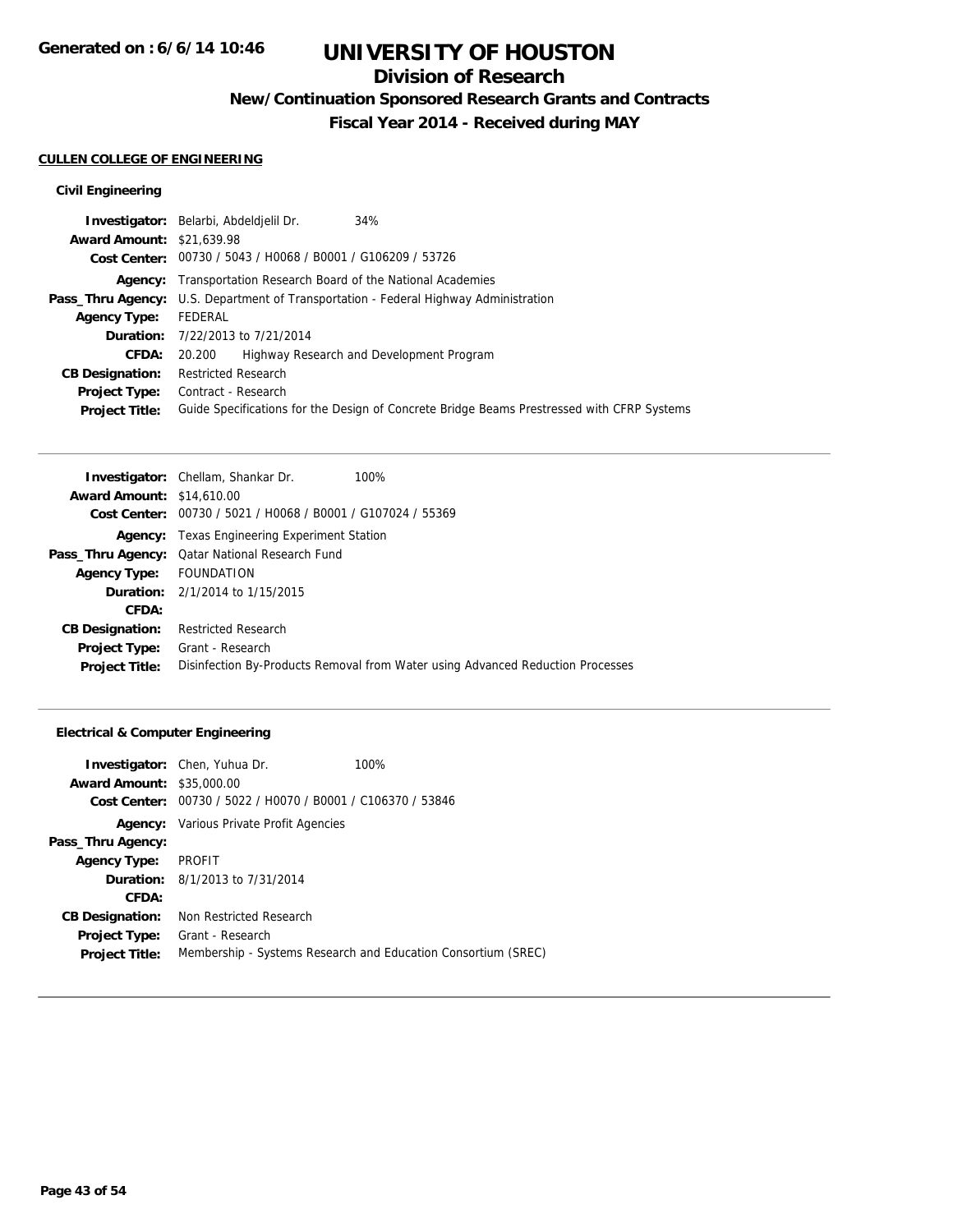**Generated on : 6/6/14 10:46**

# **UNIVERSITY OF HOUSTON**

## **Division of Research**

**New/Continuation Sponsored Research Grants and Contracts**

**Fiscal Year 2014 - Received during MAY**

#### **CULLEN COLLEGE OF ENGINEERING**

#### **Electrical & Computer Engineering**

| <b>Investigator:</b> Yao, Yan Dr. | 50%                                                                                                         |
|-----------------------------------|-------------------------------------------------------------------------------------------------------------|
| <b>Award Amount: \$105,145.00</b> |                                                                                                             |
|                                   | Cost Center: 00730 / 5013 / H0070 / B0001 / G106207 / 52913                                                 |
|                                   | <b>Agency:</b> U.S. Navy Office of Naval Research                                                           |
| Pass_Thru Agency:                 |                                                                                                             |
| Agency Type:                      | FEDERAL                                                                                                     |
|                                   | <b>Duration:</b> $5/1/2013$ to $4/30/2016$                                                                  |
|                                   | <b>CFDA:</b> 12.300 Basic and Applied Scientific Research                                                   |
| <b>CB Designation:</b>            | <b>Restricted Research</b>                                                                                  |
|                                   | <b>Project Type:</b> Grant - Research                                                                       |
| <b>Project Title:</b>             | Developing Multivalent Ion Intercalation Batteries as High Energy and Safe Marine Distributed Power Sources |

|                                  | <b>Investigator:</b> Jackson, David R. Dr.       | 50%                                                                            |
|----------------------------------|--------------------------------------------------|--------------------------------------------------------------------------------|
| <b>Award Amount: \$30,000.00</b> |                                                  |                                                                                |
| Cost Center:                     | 00730 / 5043 / H0070 / B0001 / G108465 / 55416   |                                                                                |
|                                  | <b>Agency:</b> Sandia National Laboratories      |                                                                                |
| Pass_Thru Agency:                |                                                  |                                                                                |
| <b>Agency Type:</b>              | PROFIT                                           |                                                                                |
|                                  | <b>Duration:</b> 5/6/2014 to 9/1/2014            |                                                                                |
| <b>CFDA:</b>                     | 81.105                                           | National Industrial Competitiveness through Energy, Environment, and Economics |
| <b>CB Designation:</b>           | <b>Restricted Research</b>                       |                                                                                |
| <b>Project Type:</b>             | Contract - Research                              |                                                                                |
| <b>Project Title:</b>            | Localization of Multiple Electromagnetic Sources |                                                                                |
|                                  |                                                  |                                                                                |

| <b>Investigator:</b> Chen, Ji Dr.<br><b>Award Amount: \$30,000.00</b> | 50%<br>Cost Center: 00730 / 5043 / H0070 / B0001 / G108465 / 55416                       |  |
|-----------------------------------------------------------------------|------------------------------------------------------------------------------------------|--|
|                                                                       | <b>Agency:</b> Sandia National Laboratories                                              |  |
| Pass_Thru Agency:                                                     |                                                                                          |  |
| <b>Agency Type:</b>                                                   | PROFIT                                                                                   |  |
|                                                                       | <b>Duration:</b> 5/6/2014 to 9/1/2014                                                    |  |
| <b>CFDA:</b>                                                          | National Industrial Competitiveness through Energy, Environment, and Economics<br>81.105 |  |
| <b>CB Designation:</b>                                                | <b>Restricted Research</b>                                                               |  |
| <b>Project Type:</b>                                                  | Contract - Research                                                                      |  |
| <b>Project Title:</b>                                                 | Localization of Multiple Electromagnetic Sources                                         |  |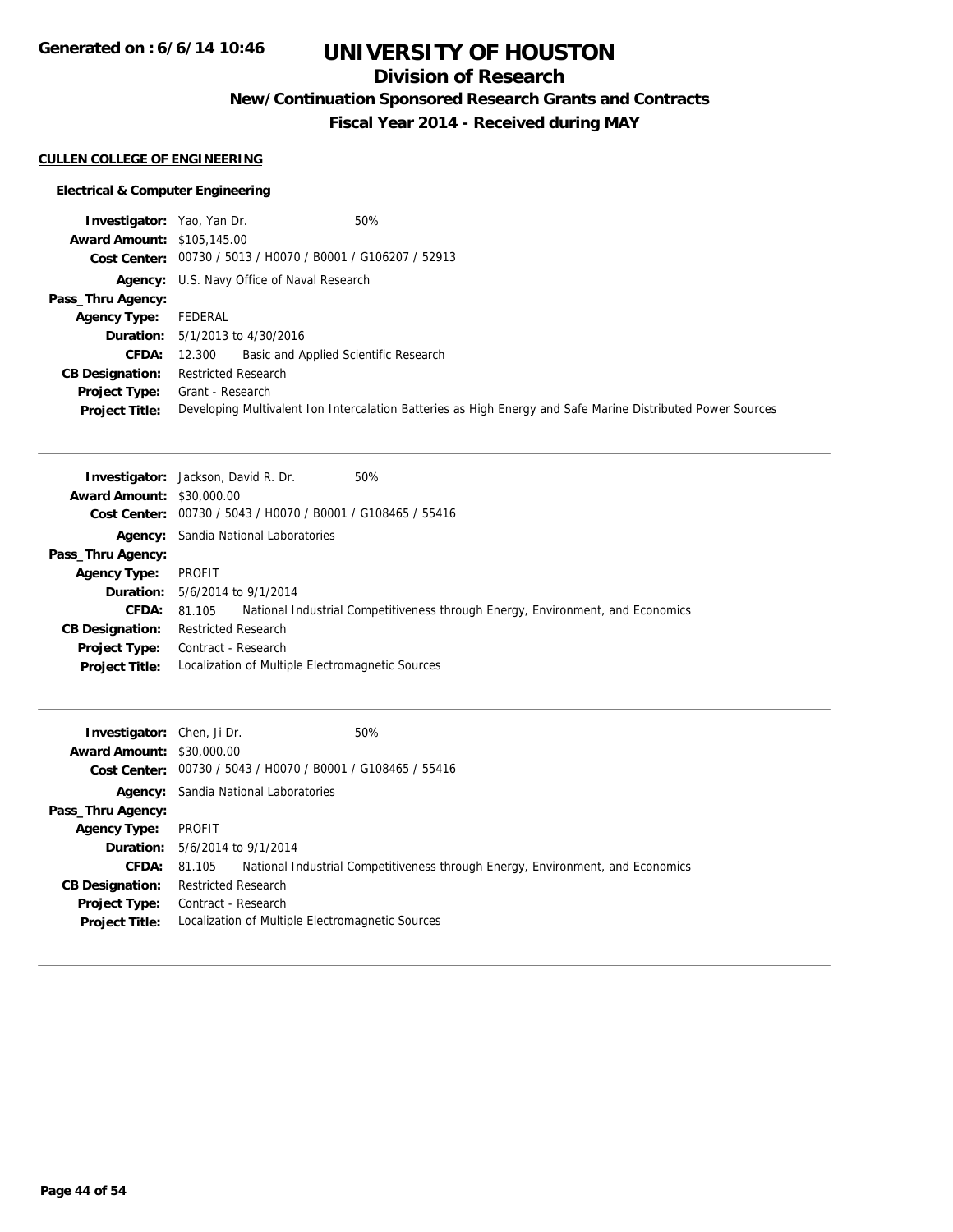## **Division of Research**

**New/Continuation Sponsored Research Grants and Contracts**

**Fiscal Year 2014 - Received during MAY**

## **CULLEN COLLEGE OF ENGINEERING**

#### **Electrical & Computer Engineering**

| 00730 / 5013 / H0070 / B0001 / G105492 / 53287         |                                                                                                                                                                                                                                         |
|--------------------------------------------------------|-----------------------------------------------------------------------------------------------------------------------------------------------------------------------------------------------------------------------------------------|
| Kitware, Inc                                           |                                                                                                                                                                                                                                         |
| <b>Pass_Thru Agency:</b> National Institutes of Health |                                                                                                                                                                                                                                         |
|                                                        |                                                                                                                                                                                                                                         |
|                                                        |                                                                                                                                                                                                                                         |
| 93.286                                                 |                                                                                                                                                                                                                                         |
| <b>Restricted Research</b>                             |                                                                                                                                                                                                                                         |
| Grant - Research                                       |                                                                                                                                                                                                                                         |
|                                                        |                                                                                                                                                                                                                                         |
|                                                        | <b>Investigator:</b> Roysam, Badrinath Dr.<br>100%<br><b>Award Amount: \$43,222,00</b><br>FEDERAL<br><b>Duration:</b> 5/1/2013 to 4/30/2015<br>Biomedical Imaging Research<br>Accelerating Community-Driven Medical Innovation with VTK |

#### **Mechanical Engineering**

| <b>Investigator:</b> Selvamanickam, Venkat Dr.<br>57%       |
|-------------------------------------------------------------|
| <b>Award Amount: \$341,992.02</b>                           |
| Cost Center: 00730 / 5013 / H0073 / B0001 / G107685 / 54804 |
| Agency: U.S. Navy Office of Naval Research                  |
|                                                             |
| Agency Type: FEDERAL                                        |
| <b>Duration:</b> 4/1/2014 to 3/31/2016                      |
| Basic and Applied Scientific Research<br>12.300             |
| <b>Restricted Research</b>                                  |
| Grant - Research                                            |
| High Performance Superconductor Wires for Navy Generator    |
|                                                             |

|                                  | <b>Investigator:</b> Masson, Philippe Dr.                | 5% |
|----------------------------------|----------------------------------------------------------|----|
| <b>Award Amount: \$29,999.30</b> |                                                          |    |
| Cost Center:                     | 00730 / 5013 / H0073 / B0001 / G107685 / 54804           |    |
| Agency:                          | U.S. Navy Office of Naval Research                       |    |
| Pass_Thru Agency:                |                                                          |    |
| Agency Type:                     | FEDERAL                                                  |    |
|                                  | <b>Duration:</b> $4/1/2014$ to $3/31/2016$               |    |
| CFDA:                            | Basic and Applied Scientific Research<br>12.300          |    |
| <b>CB Designation:</b>           | <b>Restricted Research</b>                               |    |
| Project Type:                    | Grant - Research                                         |    |
| <b>Project Title:</b>            | High Performance Superconductor Wires for Navy Generator |    |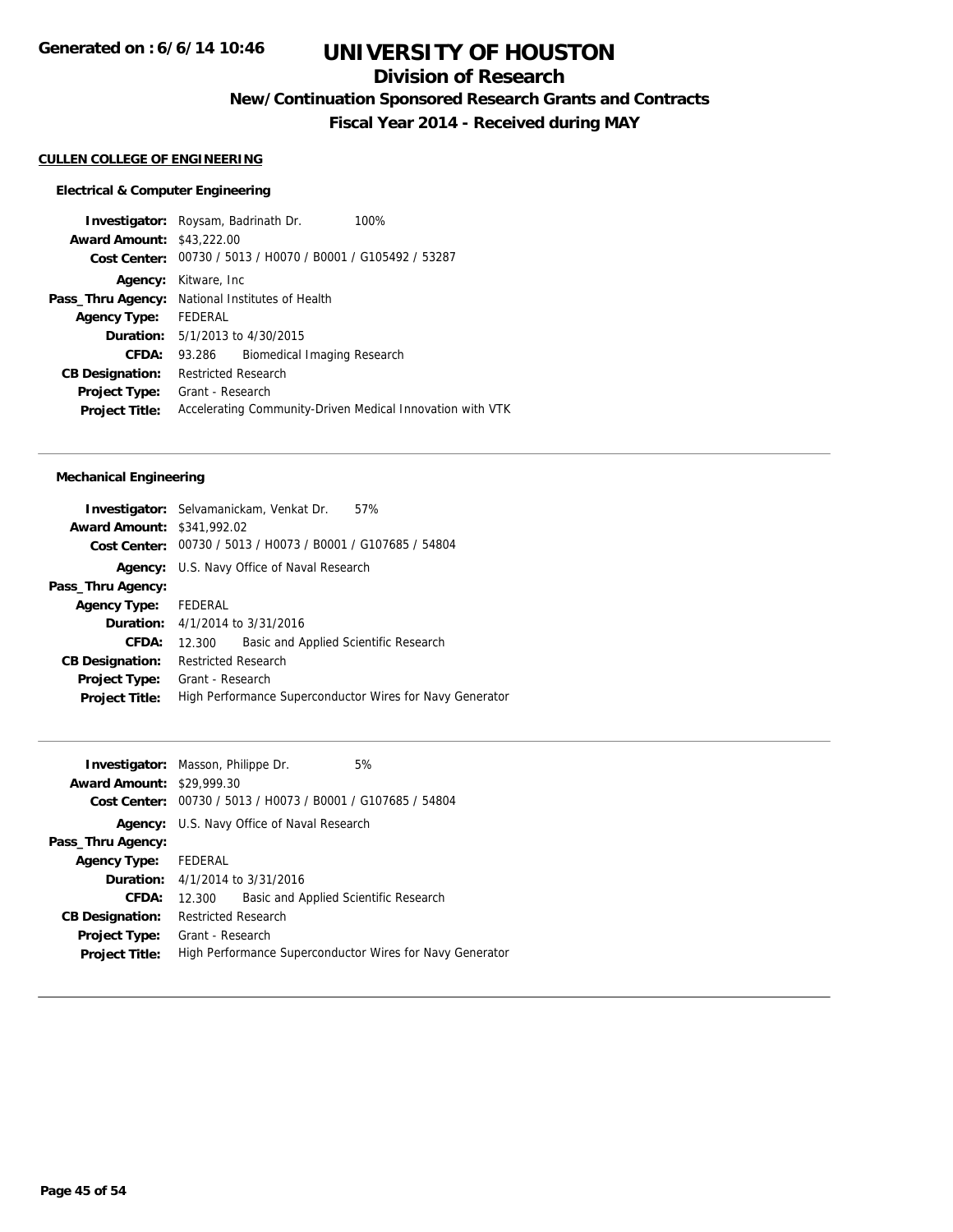## **Division of Research**

**New/Continuation Sponsored Research Grants and Contracts**

**Fiscal Year 2014 - Received during MAY**

#### **CULLEN COLLEGE OF ENGINEERING**

#### **Mechanical Engineering**

|                                  | <b>Investigator:</b> Selvamanickam, Venkat Dr.<br>60%       |  |
|----------------------------------|-------------------------------------------------------------|--|
| <b>Award Amount: \$45,000.00</b> |                                                             |  |
|                                  | Cost Center: 00730 / 5043 / H0073 / B0001 / G107631 / 54845 |  |
| Agency:                          | University of Chicago - Argonne National Laboratory         |  |
|                                  | <b>Pass_Thru Agency:</b> U.S. Department of Energy          |  |
| <b>Agency Type:</b>              | <b>FEDERAL</b>                                              |  |
|                                  | <b>Duration:</b> 12/2/2013 to 9/30/2014                     |  |
| CFDA:                            | Superconductor Research<br>81.A18                           |  |
| <b>CB Designation:</b>           | <b>Restricted Research</b>                                  |  |
| Project Type:                    | Contract - Research                                         |  |
| <b>Project Title:</b>            | 2G HTS Tape Development for HTS Undulators                  |  |

| <b>Investigator:</b> Kleis, Stanley J. Dr.<br>50% |                                                                               |
|---------------------------------------------------|-------------------------------------------------------------------------------|
| <b>Award Amount: \$5,800.00</b>                   |                                                                               |
| Cost Center:                                      |                                                                               |
| <b>Agency:</b> Texas Heart Institute              |                                                                               |
|                                                   |                                                                               |
| NON PROFIT                                        |                                                                               |
| <b>Duration:</b> $6/4/2012$ to $5/31/2014$        |                                                                               |
|                                                   |                                                                               |
| <b>Restricted Research</b>                        |                                                                               |
| Grant - Research                                  |                                                                               |
|                                                   | CHARACTERIZATION OF A LINEARLY ACTUATED PULSATILE PUMP FOR VENTRICULAR ASSIST |
|                                                   | 00730 / 5021 / H0073 / B0001 / G105687 / 52035                                |

|                                 | 50%<br><b>Investigator:</b> Metcalfe, Ralph W. Dr.                            |
|---------------------------------|-------------------------------------------------------------------------------|
| <b>Award Amount: \$5,800.00</b> |                                                                               |
|                                 | Cost Center: 00730 / 5021 / H0073 / B0001 / G105687 / 52035                   |
|                                 | <b>Agency:</b> Texas Heart Institute                                          |
| Pass_Thru Agency:               |                                                                               |
| <b>Agency Type:</b>             | NON PROFIT                                                                    |
|                                 | <b>Duration:</b> $6/4/2012$ to $5/31/2014$                                    |
| CFDA:                           |                                                                               |
| <b>CB Designation:</b>          | <b>Restricted Research</b>                                                    |
| Project Type:                   | Grant - Research                                                              |
| <b>Project Title:</b>           | CHARACTERIZATION OF A LINEARLY ACTUATED PULSATILE PUMP FOR VENTRICULAR ASSIST |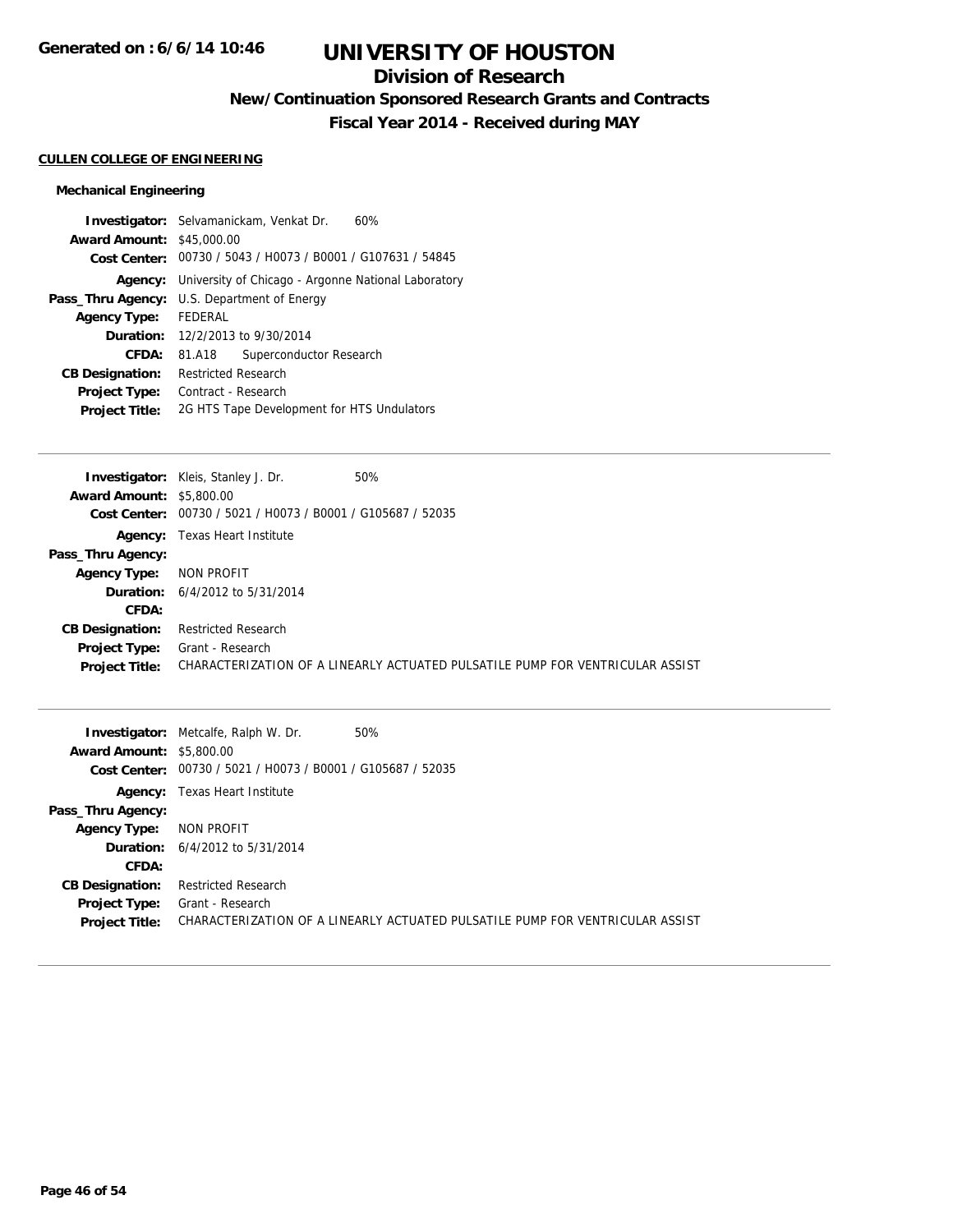## **Division of Research**

**New/Continuation Sponsored Research Grants and Contracts**

**Fiscal Year 2014 - Received during MAY**

#### **CULLEN COLLEGE OF ENGINEERING**

#### **Mechanical Engineering**

|                                  | 50%<br><b>Investigator:</b> Grigoriadis, Karolos M. Dr.                           |  |  |
|----------------------------------|-----------------------------------------------------------------------------------|--|--|
| <b>Award Amount: \$71,094.00</b> |                                                                                   |  |  |
|                                  | Cost Center: 00730 / 5045 / H0073 / B0001 / G103841 / 52317                       |  |  |
|                                  | <b>Agency:</b> University of Texas Medical Branch at Galveston                    |  |  |
|                                  | <b>Pass_Thru Agency:</b> U.S. Navy Office of Naval Research                       |  |  |
| <b>Agency Type:</b>              | FEDERAL                                                                           |  |  |
|                                  | <b>Duration:</b> 8/27/2012 to 2/27/2015                                           |  |  |
| <b>CFDA:</b>                     | Basic and Applied Scientific Research<br>12.300                                   |  |  |
| <b>CB Designation:</b>           | <b>Restricted Research</b>                                                        |  |  |
| <b>Project Type:</b>             | Contract - Research                                                               |  |  |
| <b>Project Title:</b>            | Modeling and Control for Optimized Fluid and Drug Delivery in Trauma Patient Care |  |  |
|                                  |                                                                                   |  |  |

| <b>Investigator:</b> Franchek, Matthew Dr.<br>50%                                 |  |  |
|-----------------------------------------------------------------------------------|--|--|
| <b>Award Amount: \$71,094.00</b>                                                  |  |  |
| Cost Center: 00730 / 5045 / H0073 / B0001 / G103841 / 52317                       |  |  |
| <b>Agency:</b> University of Texas Medical Branch at Galveston                    |  |  |
| <b>Pass_Thru Agency:</b> U.S. Navy Office of Naval Research                       |  |  |
| FEDERAL                                                                           |  |  |
| <b>Duration:</b> 8/27/2012 to 2/27/2015                                           |  |  |
| Basic and Applied Scientific Research<br>12.300                                   |  |  |
| Restricted Research                                                               |  |  |
| Contract - Research                                                               |  |  |
| Modeling and Control for Optimized Fluid and Drug Delivery in Trauma Patient Care |  |  |
|                                                                                   |  |  |

### **DIVISION OF RESEARCH**

#### **Allied Geophysical Laboratories**

| <b>Award Amount: \$1,000.00</b> | <b>Investigator:</b> Stewart, Robert Dr.                    | 50% |
|---------------------------------|-------------------------------------------------------------|-----|
|                                 | Cost Center: 00730 / 5022 / H0243 / B0001 / C108525 / 55447 |     |
|                                 | <b>Agency:</b> Society of Exploration Geophysicists         |     |
| Pass_Thru Agency:               |                                                             |     |
| <b>Agency Type:</b>             | <b>PROFIT</b>                                               |     |
|                                 | <b>Duration:</b> 5/1/2014 to 9/1/2014                       |     |
| CFDA:                           |                                                             |     |
| <b>CB Designation:</b>          | Non Restricted Research                                     |     |
| <b>Project Type:</b>            | Grant - Research                                            |     |
| <b>Project Title:</b>           | Geophysics Field School 2014                                |     |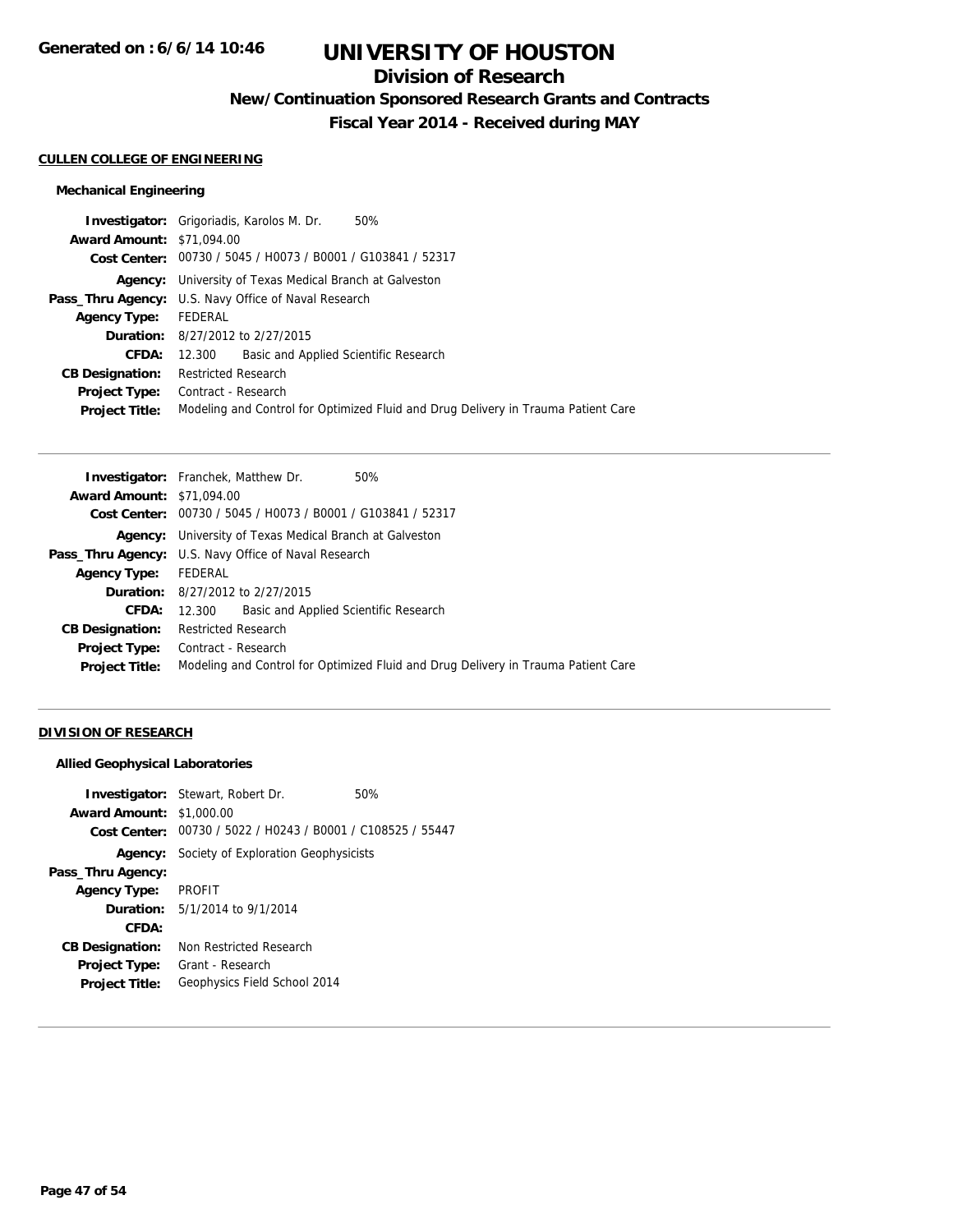## **Division of Research**

**New/Continuation Sponsored Research Grants and Contracts**

**Fiscal Year 2014 - Received during MAY**

#### **DIVISION OF RESEARCH**

#### **Biology of Behavior Institute**

**Investigator:** Cole, Blaine J. Dr. 25% **Award Amount:** \$14,284.50 **Cost Center:** 00730 / 5013 / H0104 / B0001 / G104024 / 50831 **Agency:** National Science Foundation **Pass\_Thru Agency: Agency Type:** FEDERAL **Duration:** 5/1/2012 to 4/30/2017 **CFDA:** 47.074 Biological Sciences **CB Designation:** Restricted Research **Project Type:** Grant - Research **Project Title:** LTREB: Sources of variation in lifetime fitness of harvester ants.

|                                  | <b>Investigator:</b> Wiernasz, Diane Dr.                    | 25%                                                                |
|----------------------------------|-------------------------------------------------------------|--------------------------------------------------------------------|
| <b>Award Amount: \$14,284.50</b> |                                                             |                                                                    |
|                                  | Cost Center: 00730 / 5013 / H0104 / B0001 / G104024 / 50831 |                                                                    |
|                                  | <b>Agency:</b> National Science Foundation                  |                                                                    |
| Pass_Thru Agency:                |                                                             |                                                                    |
| <b>Agency Type:</b>              | FEDERAL                                                     |                                                                    |
|                                  | <b>Duration:</b> 5/1/2012 to 4/30/2017                      |                                                                    |
| <b>CFDA:</b>                     | <b>Biological Sciences</b><br>47.074                        |                                                                    |
| <b>CB Designation:</b>           | <b>Restricted Research</b>                                  |                                                                    |
| Project Type:                    | Grant - Research                                            |                                                                    |
| <b>Project Title:</b>            |                                                             | LTREB: Sources of variation in lifetime fitness of harvester ants. |

#### **Center for Neuromotor & Biomechanics Research**

| <b>Investigator:</b> O'Connor, Daniel Dr. |                            |                                                             | 5%                                                                                   |
|-------------------------------------------|----------------------------|-------------------------------------------------------------|--------------------------------------------------------------------------------------|
| <b>Award Amount: \$3,100.00</b>           |                            |                                                             |                                                                                      |
|                                           |                            | Cost Center: 00730 / 5013 / H0521 / B0001 / G102913 / 50107 |                                                                                      |
|                                           |                            |                                                             | Agency: NASA - National Aeronautics and Space Administration - Johnson Space Center  |
| Pass_Thru Agency:                         |                            |                                                             |                                                                                      |
| <b>Agency Type:</b>                       | FEDERAL                    |                                                             |                                                                                      |
|                                           |                            | <b>Duration:</b> 11/3/2011 to 11/2/2015                     |                                                                                      |
| CFDA:                                     | 43.003                     |                                                             | Basic Research, Educational Outreach, or Training in the area of Exploration         |
| <b>CB Designation:</b>                    | <b>Restricted Research</b> |                                                             |                                                                                      |
| <b>Project Type:</b>                      | Grant - Research           |                                                             |                                                                                      |
| <b>Project Title:</b>                     |                            |                                                             | Effects of Long-Term Exposure to Microgravity on Salivary Markers of Innate Immunity |
|                                           |                            |                                                             |                                                                                      |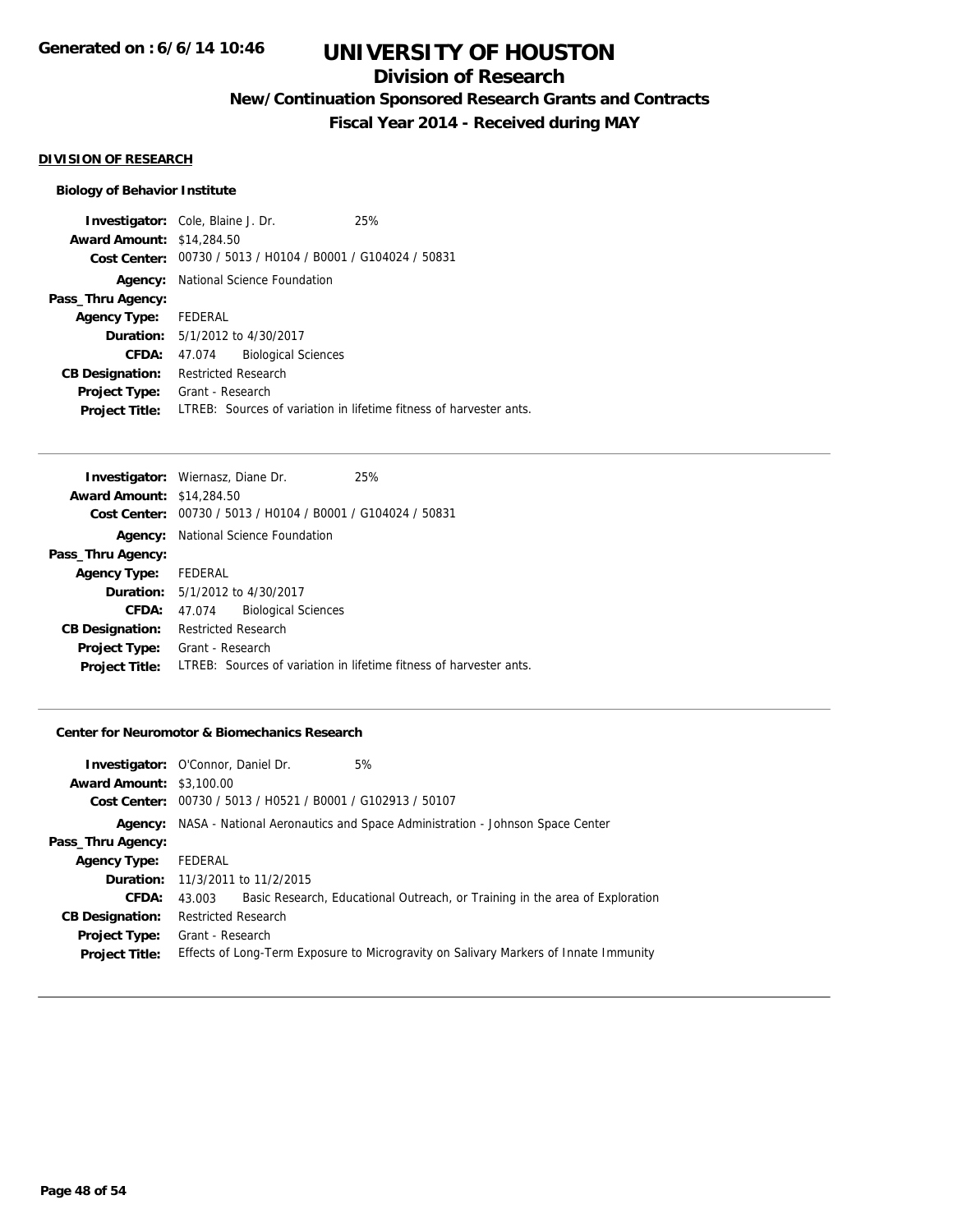## **Division of Research**

**New/Continuation Sponsored Research Grants and Contracts**

**Fiscal Year 2014 - Received during MAY**

#### **DIVISION OF RESEARCH**

#### **Center for Neuromotor & Biomechanics Research**

|                                             | 5%<br><b>Investigator:</b> Clarke, Mark Dr.                                            |  |  |  |
|---------------------------------------------|----------------------------------------------------------------------------------------|--|--|--|
| <b>Award Amount:</b><br><b>Cost Center:</b> | \$3,100.00<br>00730 / 5013 / H0521 / B0001 / G102913 / 50107                           |  |  |  |
| Agency:                                     | NASA - National Aeronautics and Space Administration - Johnson Space Center            |  |  |  |
| Pass_Thru Agency:                           |                                                                                        |  |  |  |
| <b>Agency Type:</b>                         | <b>FEDERAL</b>                                                                         |  |  |  |
| Duration:                                   | 11/3/2011 to 11/2/2015                                                                 |  |  |  |
| CFDA:                                       | Basic Research, Educational Outreach, or Training in the area of Exploration<br>43.003 |  |  |  |
| <b>CB Designation:</b>                      | <b>Restricted Research</b>                                                             |  |  |  |
| <b>Project Type:</b>                        | Grant - Research                                                                       |  |  |  |
| <b>Project Title:</b>                       | Effects of Long-Term Exposure to Microgravity on Salivary Markers of Innate Immunity   |  |  |  |
|                                             |                                                                                        |  |  |  |
| Investigator:                               | Lowder, Thomas Dr.<br>10%                                                              |  |  |  |
| <b>Award Amount:</b>                        | \$6,200.00                                                                             |  |  |  |
| <b>Cost Center:</b>                         | 00730 / 5013 / H0521 / B0001 / G102913 / 50107                                         |  |  |  |
| Agency:                                     | NASA - National Aeronautics and Space Administration - Johnson Space Center            |  |  |  |
| Pass_Thru Agency:                           |                                                                                        |  |  |  |
| <b>Agency Type:</b>                         | <b>FEDERAL</b>                                                                         |  |  |  |
| Duration:                                   | 11/3/2011 to 11/2/2015                                                                 |  |  |  |
| <b>CFDA:</b>                                | Basic Research, Educational Outreach, or Training in the area of Exploration<br>43.003 |  |  |  |
| <b>CB Designation:</b>                      | <b>Restricted Research</b>                                                             |  |  |  |
| <b>Project Type:</b>                        | Grant - Research                                                                       |  |  |  |
| Project Title:                              | Effects of Long-Term Exposure to Microgravity on Salivary Markers of Innate Immunity   |  |  |  |
|                                             |                                                                                        |  |  |  |
|                                             | Investigator: Simpson, Richard Dr.<br>80%                                              |  |  |  |
| Award Amount: $$49,600,00$                  |                                                                                        |  |  |  |

| <b>Award Amount: \$49,600.00</b> |                                                                                            |  |
|----------------------------------|--------------------------------------------------------------------------------------------|--|
|                                  | Cost Center: 00730 / 5013 / H0521 / B0001 / G102913 / 50107                                |  |
|                                  | <b>Agency:</b> NASA - National Aeronautics and Space Administration - Johnson Space Center |  |
| Pass_Thru Agency:                |                                                                                            |  |
| <b>Agency Type:</b>              | FEDERAL                                                                                    |  |
|                                  | <b>Duration:</b> 11/3/2011 to 11/2/2015                                                    |  |
| <b>CFDA:</b>                     | Basic Research, Educational Outreach, or Training in the area of Exploration<br>43.003     |  |
| <b>CB Designation:</b>           | Restricted Research                                                                        |  |
| <b>Project Type:</b>             | Grant - Research                                                                           |  |
| <b>Project Title:</b>            | Effects of Long-Term Exposure to Microgravity on Salivary Markers of Innate Immunity       |  |
|                                  |                                                                                            |  |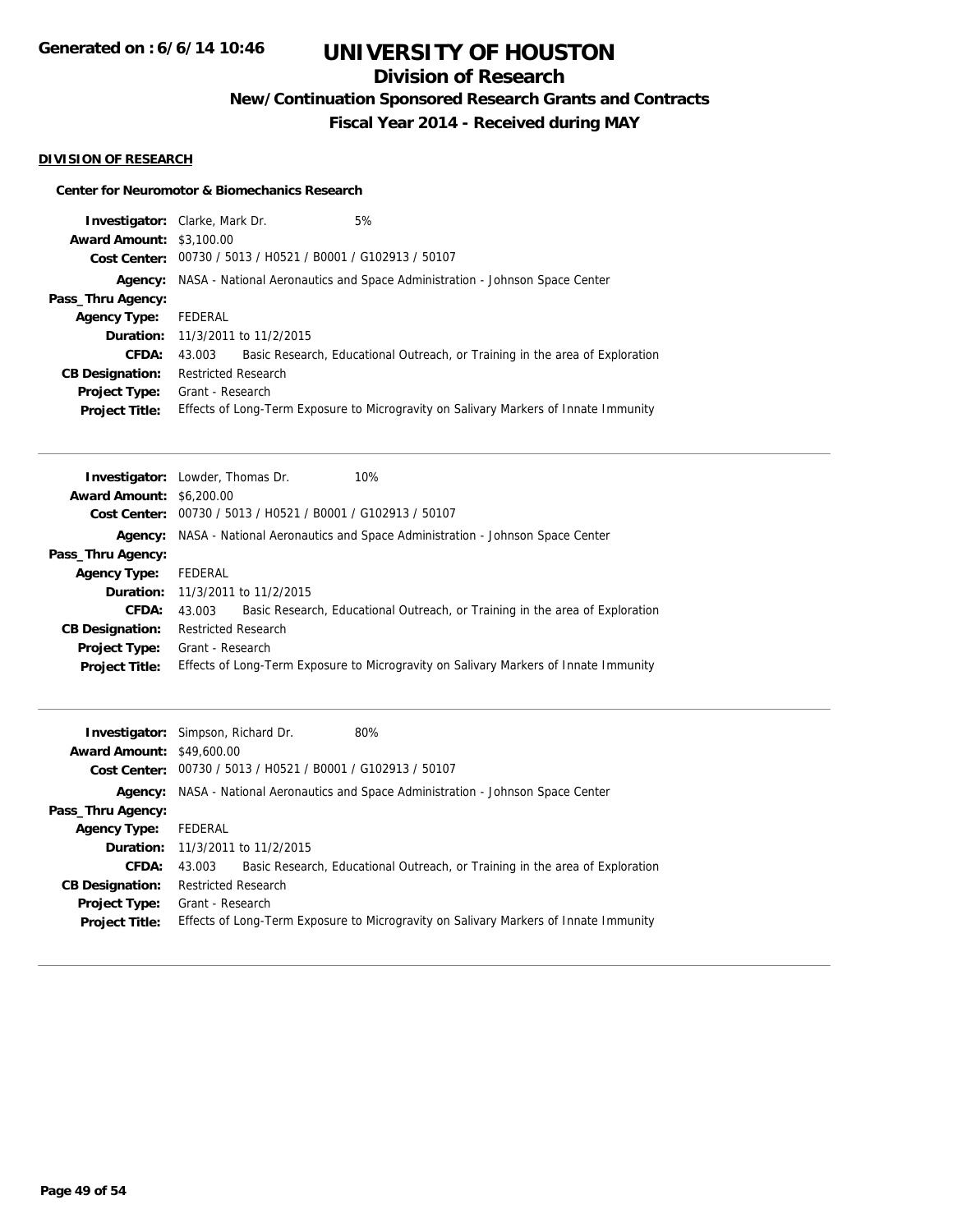## **Division of Research**

## **New/Continuation Sponsored Research Grants and Contracts**

**Fiscal Year 2014 - Received during MAY**

#### **DIVISION OF RESEARCH**

### **TcSUH**

| <b>Investigator:</b> Yao, Yan Dr. | 30%                                                                                                         |
|-----------------------------------|-------------------------------------------------------------------------------------------------------------|
| <b>Award Amount: \$63,087,00</b>  |                                                                                                             |
|                                   | Cost Center: 00730 / 5013 / H0070 / B0001 / G106207 / 52913                                                 |
|                                   | <b>Agency:</b> U.S. Navy Office of Naval Research                                                           |
| Pass_Thru Agency:                 |                                                                                                             |
| <b>Agency Type:</b>               | FEDERAL                                                                                                     |
|                                   | <b>Duration:</b> $5/1/2013$ to $4/30/2016$                                                                  |
|                                   | <b>CFDA:</b> 12.300 Basic and Applied Scientific Research                                                   |
| <b>CB Designation:</b>            | <b>Restricted Research</b>                                                                                  |
|                                   | <b>Project Type:</b> Grant - Research                                                                       |
| <b>Project Title:</b>             | Developing Multivalent Ion Intercalation Batteries as High Energy and Safe Marine Distributed Power Sources |

|                                   | <b>Investigator:</b> Selvamanickam, Venkat Dr.<br>38%    |  |
|-----------------------------------|----------------------------------------------------------|--|
| <b>Award Amount: \$227,994.68</b> |                                                          |  |
| Cost Center:                      | 00730 / 5013 / H0073 / B0001 / G107685 / 54804           |  |
| Agency:                           | U.S. Navy Office of Naval Research                       |  |
| Pass_Thru Agency:                 |                                                          |  |
| <b>Agency Type:</b>               | FEDERAL                                                  |  |
|                                   | <b>Duration:</b> $4/1/2014$ to $3/31/2016$               |  |
| CFDA:                             | Basic and Applied Scientific Research<br>12.300          |  |
| <b>CB Designation:</b>            | <b>Restricted Research</b>                               |  |
| <b>Project Type:</b>              | Grant - Research                                         |  |
| <b>Project Title:</b>             | High Performance Superconductor Wires for Navy Generator |  |
|                                   |                                                          |  |

|                                  | <b>Investigator:</b> Selvamanickam, Venkat Dr.<br>40%       |  |
|----------------------------------|-------------------------------------------------------------|--|
| <b>Award Amount: \$30,000.00</b> |                                                             |  |
|                                  | Cost Center: 00730 / 5043 / H0073 / B0001 / G107631 / 54845 |  |
| Agency:                          | University of Chicago - Argonne National Laboratory         |  |
|                                  | <b>Pass_Thru Agency:</b> U.S. Department of Energy          |  |
| <b>Agency Type:</b>              | <b>FEDERAL</b>                                              |  |
|                                  | <b>Duration:</b> 12/2/2013 to 9/30/2014                     |  |
| CFDA:                            | Superconductor Research<br>81.A18                           |  |
| <b>CB Designation:</b>           | Restricted Research                                         |  |
| Project Type:                    | Contract - Research                                         |  |
| <b>Project Title:</b>            | 2G HTS Tape Development for HTS Undulators                  |  |
|                                  |                                                             |  |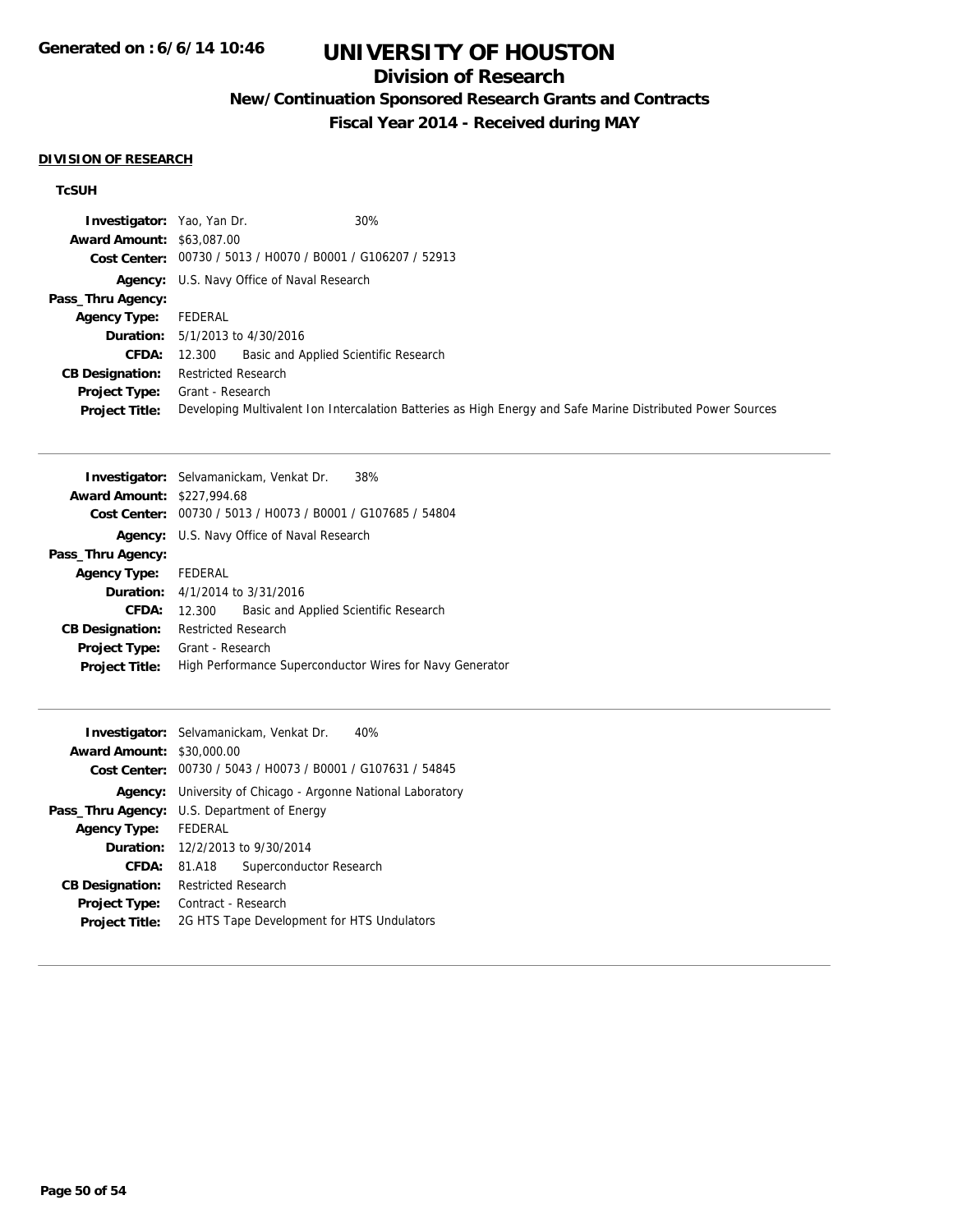## **Division of Research**

**New/Continuation Sponsored Research Grants and Contracts**

**Fiscal Year 2014 - Received during MAY**

#### **DIVISION OF RESEARCH**

### **TcSUH**

|                                  | <b>Investigator:</b> Bassler, Kevin E. Dr.                         | 40%                                                                             |  |
|----------------------------------|--------------------------------------------------------------------|---------------------------------------------------------------------------------|--|
| <b>Award Amount: \$16,150.00</b> |                                                                    |                                                                                 |  |
|                                  | Cost Center: 00730 / 5013 / H0112 / B0001 / G104757 / 51548        |                                                                                 |  |
| Agency:                          | University of Notre Dame                                           |                                                                                 |  |
|                                  | <b>Pass_Thru Agency:</b> Defense Advanced Research Projects Agency |                                                                                 |  |
| <b>Agency Type:</b>              | FEDERAL                                                            |                                                                                 |  |
|                                  | <b>Duration:</b> 8/1/2012 to 4/30/2015                             |                                                                                 |  |
| CFDA:                            | 12.910                                                             | Research and Technology Development                                             |  |
| <b>CB Designation:</b>           | Restricted Research                                                |                                                                                 |  |
| <b>Project Type:</b>             | Grant - Research                                                   |                                                                                 |  |
| <b>Project Title:</b>            |                                                                    | Ensemble-Based Modeling of Large Graphs and Its Applications to Social Networks |  |
|                                  |                                                                    |                                                                                 |  |

| <b>Investigator:</b> Bassler, Kevin E. Dr. |                             |                                                             | 40%                                                                    |
|--------------------------------------------|-----------------------------|-------------------------------------------------------------|------------------------------------------------------------------------|
| <b>Award Amount: \$42,774.00</b>           |                             |                                                             |                                                                        |
|                                            |                             | Cost Center: 00730 / 5013 / H0112 / B0001 / G104652 / 51665 |                                                                        |
| Agency:                                    | National Science Foundation |                                                             |                                                                        |
| Pass_Thru Agency:                          |                             |                                                             |                                                                        |
| <b>Agency Type:</b>                        | FEDERAL                     |                                                             |                                                                        |
| <b>Duration:</b> 9/1/2012 to 8/31/2015     |                             |                                                             |                                                                        |
| <b>CFDA:</b>                               | 47.049                      | Mathematical and Physical Sciences                          |                                                                        |
| <b>CB Designation:</b>                     | <b>Restricted Research</b>  |                                                             |                                                                        |
| Project Type:                              | Grant - Research            |                                                             |                                                                        |
| <b>Project Title:</b>                      |                             |                                                             | Symmetry in the Structure and Dynamics of Complex Networks and Systems |
|                                            |                             |                                                             |                                                                        |

#### **TIMES**

|                                 | <b>Investigator:</b> Francis, David Dr.                     | 35% |
|---------------------------------|-------------------------------------------------------------|-----|
| <b>Award Amount: \$6,107.42</b> |                                                             |     |
|                                 | Cost Center: 00730 / 5021 / H0288 / B0001 / C108395 / 55339 |     |
|                                 | <b>Agency:</b> Educational Testing Service                  |     |
| Pass_Thru Agency:               |                                                             |     |
| Agency Type: NON PROFIT         |                                                             |     |
|                                 | <b>Duration:</b> $4/15/2014$ to $6/30/2014$                 |     |
| CFDA:                           |                                                             |     |
| <b>CB Designation:</b>          | <b>Restricted Research</b>                                  |     |
| <b>Project Type:</b>            | Contract - Research                                         |     |
| <b>Project Title:</b>           | Reading for Understanding (RFU) large-scale study           |     |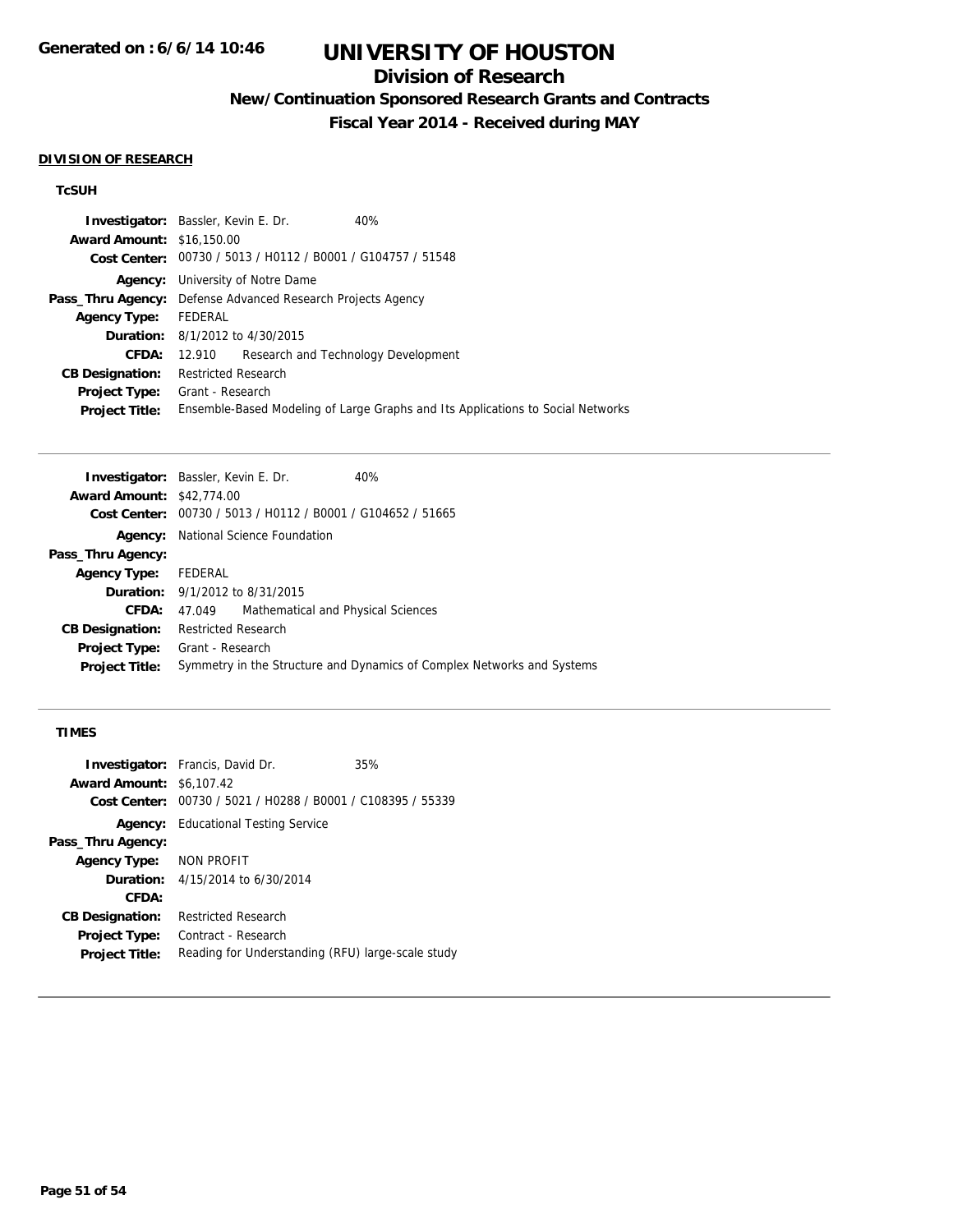## **Division of Research**

**New/Continuation Sponsored Research Grants and Contracts**

**Fiscal Year 2014 - Received during MAY**

#### **DIVISION OF RESEARCH**

## **TIMES**

|                         | <b>Investigator:</b> Carlson, Coleen Dr.          | 35% |
|-------------------------|---------------------------------------------------|-----|
| <b>Award Amount:</b>    | \$6,107.42                                        |     |
| Cost Center:            | 00730 / 5021 / H0288 / B0001 / C108395 / 55339    |     |
|                         | <b>Agency:</b> Educational Testing Service        |     |
| Pass_Thru Agency:       |                                                   |     |
| Agency Type: NON PROFIT |                                                   |     |
|                         | <b>Duration:</b> $4/15/2014$ to $6/30/2014$       |     |
| CFDA:                   |                                                   |     |
| <b>CB Designation:</b>  | Restricted Research                               |     |
| <b>Project Type:</b>    | Contract - Research                               |     |
| <b>Project Title:</b>   | Reading for Understanding (RFU) large-scale study |     |

| <b>Investigator:</b> Carlson, Coleen Dr.        |                                       |                                                | 80%                                                                     |
|-------------------------------------------------|---------------------------------------|------------------------------------------------|-------------------------------------------------------------------------|
| <b>Award Amount: \$206,300.80</b>               |                                       |                                                |                                                                         |
| <b>Cost Center:</b>                             |                                       | 00730 / 5013 / H0288 / B0001 / G106043 / 54163 |                                                                         |
|                                                 | <b>Agency:</b> University of Missouri |                                                |                                                                         |
| Pass_Thru Agency: National Institutes of Health |                                       |                                                |                                                                         |
| <b>Agency Type:</b>                             | FEDERAL                               |                                                |                                                                         |
|                                                 |                                       | <b>Duration:</b> 9/13/2013 to 7/31/2014        |                                                                         |
| CFDA:                                           |                                       | 93.242 Mental Health Research Grants           |                                                                         |
| <b>CB Designation:</b>                          | <b>Restricted Research</b>            |                                                |                                                                         |
| <b>Project Type:</b> Grant - Research           |                                       |                                                |                                                                         |
| <b>Project Title:</b>                           |                                       |                                                | The Autism Impact Measure: A New Tool for Treatment Outcome Measurement |
|                                                 |                                       |                                                |                                                                         |

|                                  | <b>Investigator:</b> Pavlidis, Ioannis Dr.                  | 50% |
|----------------------------------|-------------------------------------------------------------|-----|
| <b>Award Amount: \$80,813.63</b> |                                                             |     |
|                                  | Cost Center: 00730 / 5022 / H0288 / B0001 / G106793 / 55148 |     |
| Agency:                          | <b>Texas Transportation Institute</b>                       |     |
| Pass_Thru Agency:                | <b>Toyota Motor Corporation</b>                             |     |
| <b>Agency Type:</b>              | <b>PROFIT</b>                                               |     |
|                                  | <b>Duration:</b> 1/17/2014 to 1/17/2017                     |     |
| CFDA:                            |                                                             |     |
| <b>CB Designation:</b>           | <b>Restricted Research</b>                                  |     |
| <b>Project Type:</b>             | Contract - Research                                         |     |
| <b>Project Title:</b>            | Toyota Economic Loss Settlement Safety Research             |     |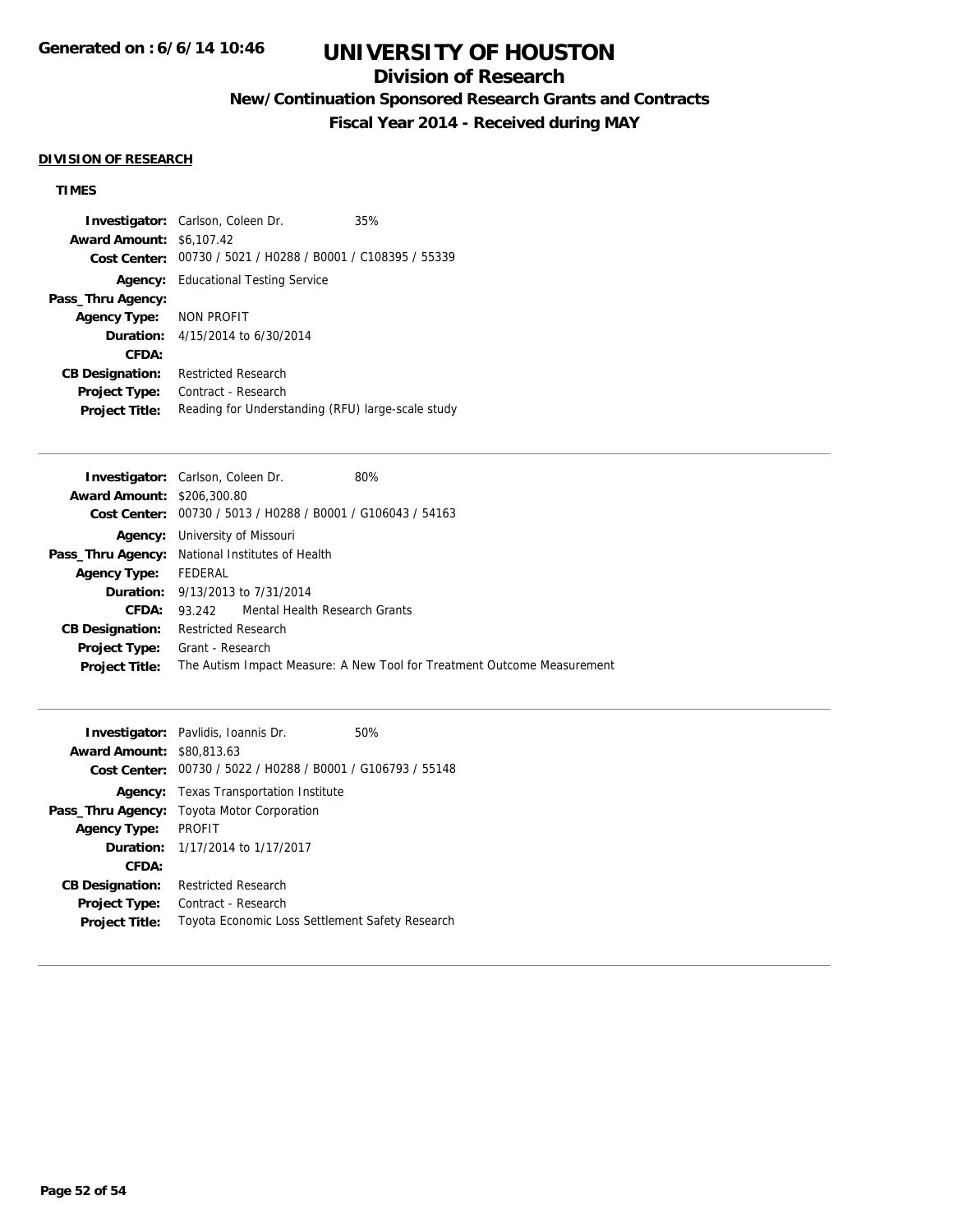## **Division of Research**

**New/Continuation Sponsored Research Grants and Contracts**

**Fiscal Year 2014 - Received during MAY**

#### **DIVISION OF RESEARCH**

#### **TIMES**

**Investigator:** Francis, David Dr. 100% **Award Amount:** \$83,333.25 **Cost Center:** 00730 / 5999 / H0288 / B0100 / C108434 / 55289 **Agency:** Texas Higher Education Coordinating Board **Pass\_Thru Agency: Agency Type:** STATE **Duration:** 4/1/2014 to 4/30/2099 **CFDA: CB Designation:** Non Restricted Research **Project Type:** Grant - Research **Project Title:** TRIP Match TIMES Duncan Family

#### **VICE PRESIDENT FOR ADMINISTRATION**

### **KUHF - Radio**

|                                  | <b>Investigator:</b> Shumate, Lisa Trapani Ms.<br>100%      |
|----------------------------------|-------------------------------------------------------------|
| <b>Award Amount: \$36,378.00</b> |                                                             |
|                                  | Cost Center: 00730 / 5021 / H0018 / C0001 / C107601 / 54471 |
| Agency:                          | Corporation for Public Broadcasting                         |
| Pass_Thru Agency:                |                                                             |
| <b>Agency Type:</b>              | NON PROFIT                                                  |
| <b>Duration:</b>                 | 10/1/2013 to 9/30/2015                                      |
| CFDA:                            |                                                             |
| <b>CB Designation:</b>           | Non Research                                                |
| <b>Project Type:</b>             | Grant - Public Service                                      |
| <b>Project Title:</b>            | Radio Community Service Grant 2014                          |
|                                  |                                                             |